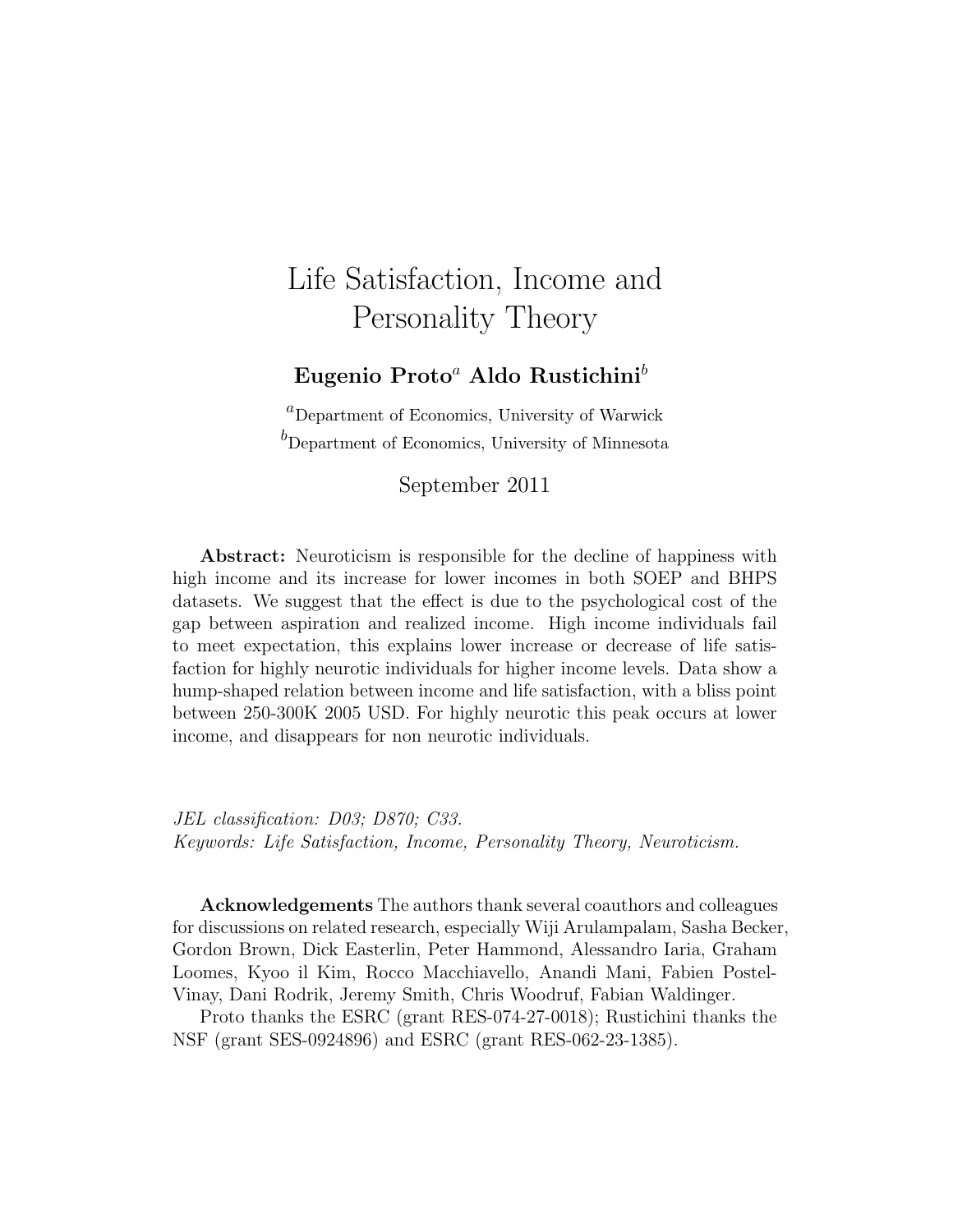### 1 Introduction

An important relation between subjective and objective measures that is still being investigated is that between well being and income. A linear regression of life satisfaction on income using cross-section survey data in a developed country generally produces a significant, positive, but small estimated coefficient on income (see e.g. Blanchflower and Oswald 2004). Recently, in USA data, Kahneman and Deaton (2010) argue that the effect of income on the emotional dimension of well-being reaches a maximum at an annual income of 75,000 USD, and has no further positive influence for higher values.

These findings, support the idea that life satisfaction increases with income at a decreasing marginal rate, the same relation assumed between utility and income.  $\frac{1}{1}$  However, there is a significant amount of evidence suggesting that the link between life satisfaction is more complex than that. In a well known finding, Easterlin reported no relationship between happiness and income in cross country analysis. For example, the income per capita in the USA in the period 1974-2004 almost doubled, but the average level of happiness shows no appreciable trend upwards. This puzzling finding, appropriately called the Easterlin Paradox (Easterlin (1974)), has been confirmed in similar studies by psychologists (Diener et al. (1995)) and political scientists (Inglehart (1990)), and for other countries (Japan, Easterlin (1995), European countries, Easterlin, R. A. (2005)).

A potential explanation of the paradox is that individuals adapt to conditions, therefore the levels of subjective well being tend to revert to a baseline level depending on a reference point, an idea originally proposed by Brickman and Campbell (1971). Aspirations have been naturally associated to the reference points, hence to the extend that an increase in income leads to an increase in aspirations, changes in income may not have a long-run effect

<sup>1</sup>For example, Layard et al. (2008) find that the marginal life satisfaction with respect to income declines at a faster rate than the one implied by a logarithm utility function.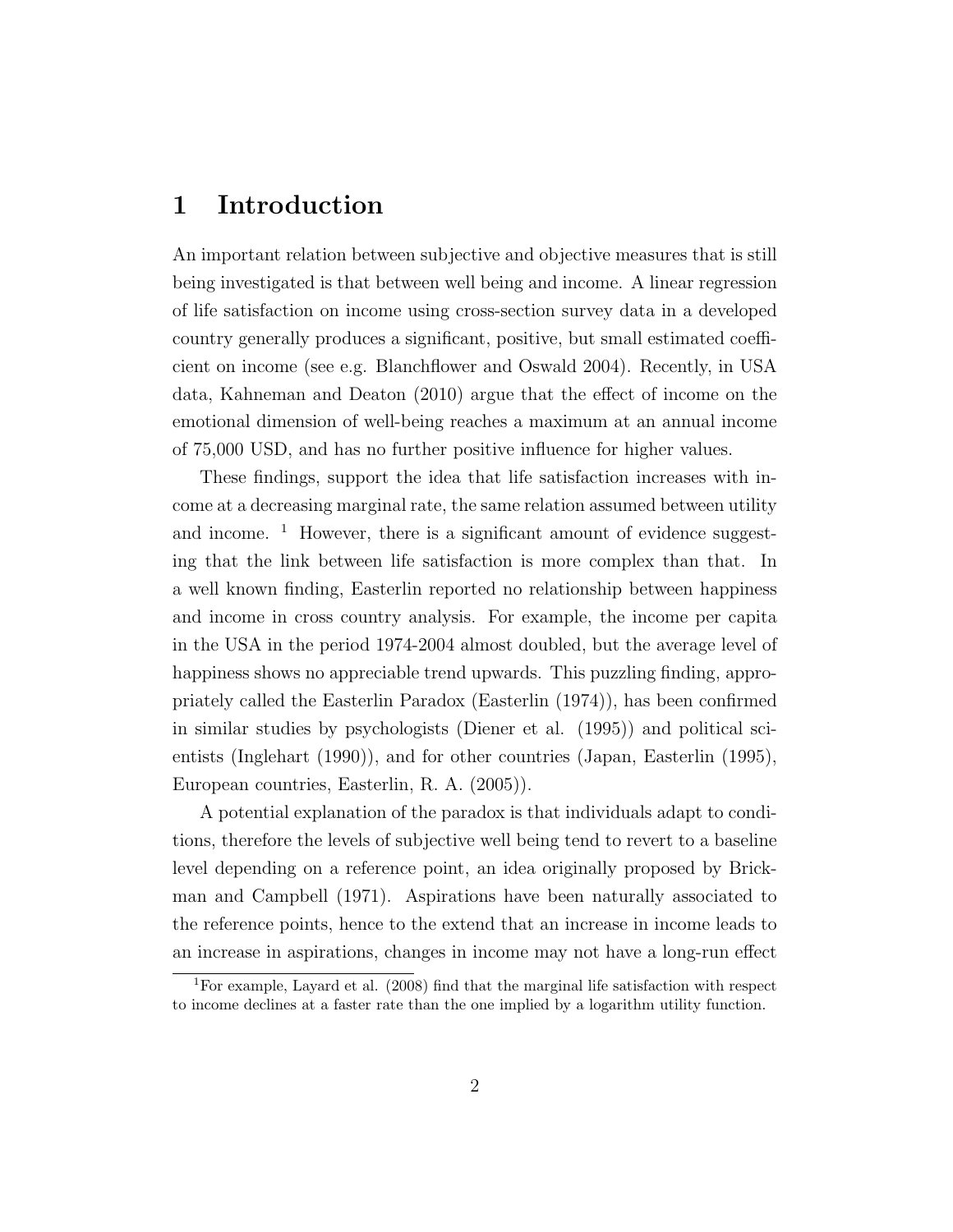on subjective well being.<sup>2</sup>

The observed lower than expected elasticity between individual income and subjective well being recently motivated some psychology literature. In particular it is interesting to mention that Kahneman et al. (2006) and Akin et al. (2009) argue that individuals tend to underestimate the life satisfaction of the poorer. Their conclusion is that individuals work to become richer because of the illusion that wealth brings happiness. The present paper tries to shed lights on the reason of the small elasticity in the relation between income and life satisfaction by bringing into the analysis the personality theory,<sup>3</sup> and suggests a different reading of these empirical findings, based on the gap between aspiration and real income. So that richer people estimate correctly how bad they would feel if they themselves were poorer, and it is actually for this reason that they are not poorer.

The empirical support for this claim is provided by the way personality traits interact with income in affecting Life Satisfaction. Using the German Socioeconomic Panel (SOEP) and British Household Panel Survey (BHPS), we find that Neuroticism increases the elasticity for lower and medium incomes and decreases it for high income. This relation is qualitatively similar in the two datasets and no other traits have a similar effect in both SOEP and BHPS. In a regression between a quadratic function of income and life satisfaction, this translate into a positive coefficient of the interaction between income and Neuroticism and a negative one in the interaction between squared income and Neuroticism.

Why do we observe this strong effect? Neuroticism is linked to higher sensitivity to negative emotions like anger, hostility or depression (e.g. Clark

<sup>2</sup>Another advocated explanation of the Easterlin Paradox hinges on the concept of relative income, an idea that can de dated back to Duesenberry (1949). This is complementary and often conceptually undistinguishable from the reference-point hypothesis (Stutzer 2004). See Clark et al. (2008) for an extensive survey of the theoretical and empirical literature explaining the Easterlin Paradox.

<sup>&</sup>lt;sup>3</sup>It is known that personality traits tend to interact significantly in a linear model with income in a life satisfaction equation (Boyce and Wood (2010)).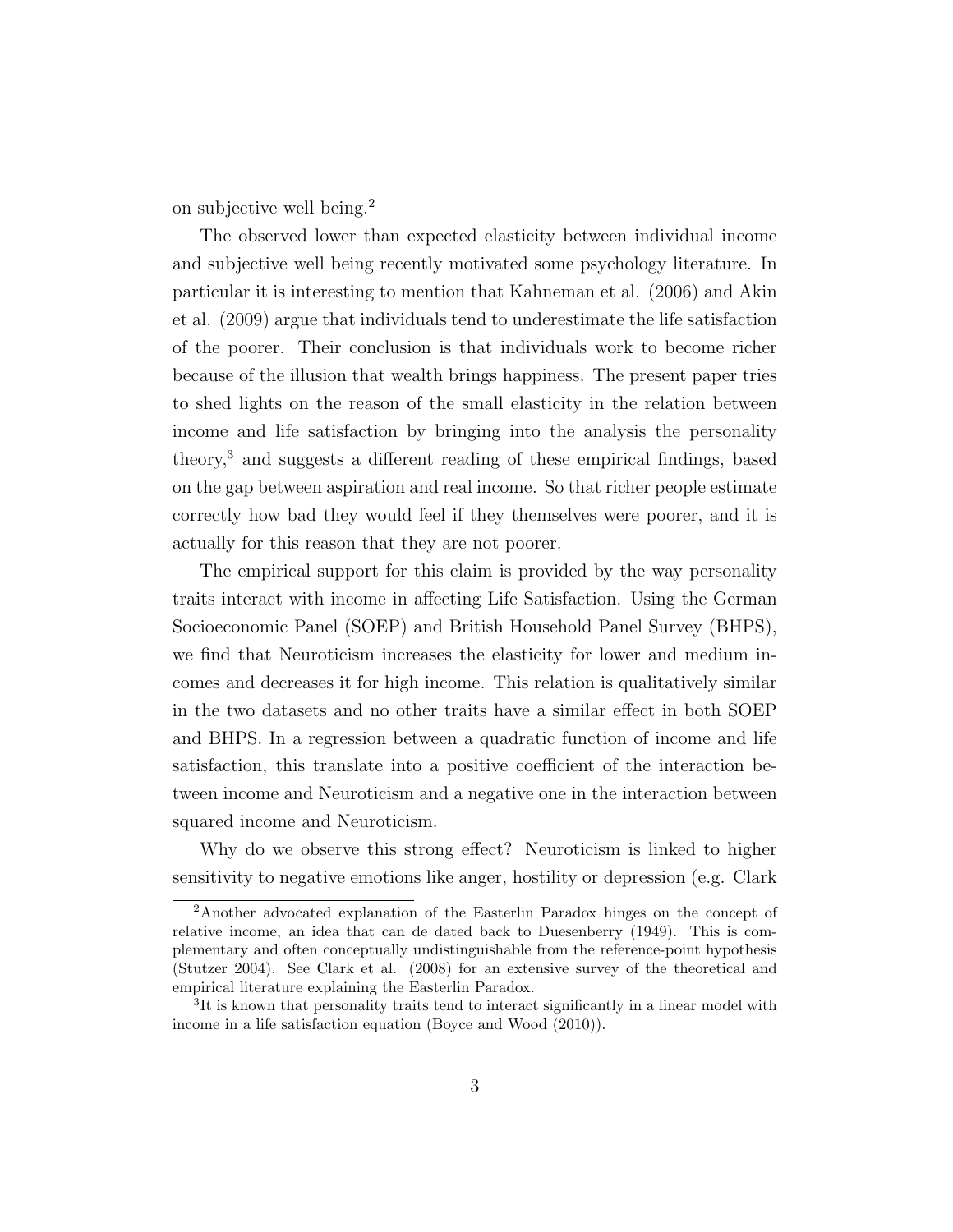and Watson, 2008), is associated with structural features of the brain systems associated with sensitivity to threat and punishment (DeYoung et Al. 2010) and with low levels of serotonin in turns associated with aggression, poor impulse control, depression, and anxiety (Spoont 1992). For this reason modern studies identify this personality trait with sensibility to negative outcomes, threats and punishments (see DeYoung and Gray (2010) for a recent survey). It is therefore possible to argue that Neurotic people experience higher sensitivity to losses or failure to meet the expectations. Accordingly, we propose an explanation of why Neuroticism decreases the elasticity between income and life satisfaction for high income level and increase this elasticity for lower income levels that is based on the sensitivity to the gap between aspiration and realization in income.

In a simple structural model, we take the aspiration determined by personality traits, and income to be monotonic and concave function of aspiration: hence the gap between realized and aspired income decreases in average with the realized income and we assume this gap to become negative for higher incomes. We assume that neuroticism is a measure of the responsiveness of life satisfaction to the gap between aspired and realized household income. The model shows that we can expect the elasticity between income and life satisfaction to increase with neuroticism for lower incomes when aspirations are in average fulfilled and decline at higher incomes when aspirations are in average unfulfilled. For high income levels the gap tend to be high and its cost can overweight the benefit of the high income, so to generate an ex-post hump-shaped relation between income and life satisfaction. A pattern consistent with Bejamin et al. (2011) recently providing evidence that individuals do not necessarily aim to maximize their subjective well being.<sup>4</sup>

We test this model by estimating a system of structural equations with observed endogenous variables Household Income and Life Satisfaction, and

<sup>4</sup>and with Kimball and Willis (2006) and Becker and Rayo (2008) theoretical contributions, who cut the identity between happiness and utility.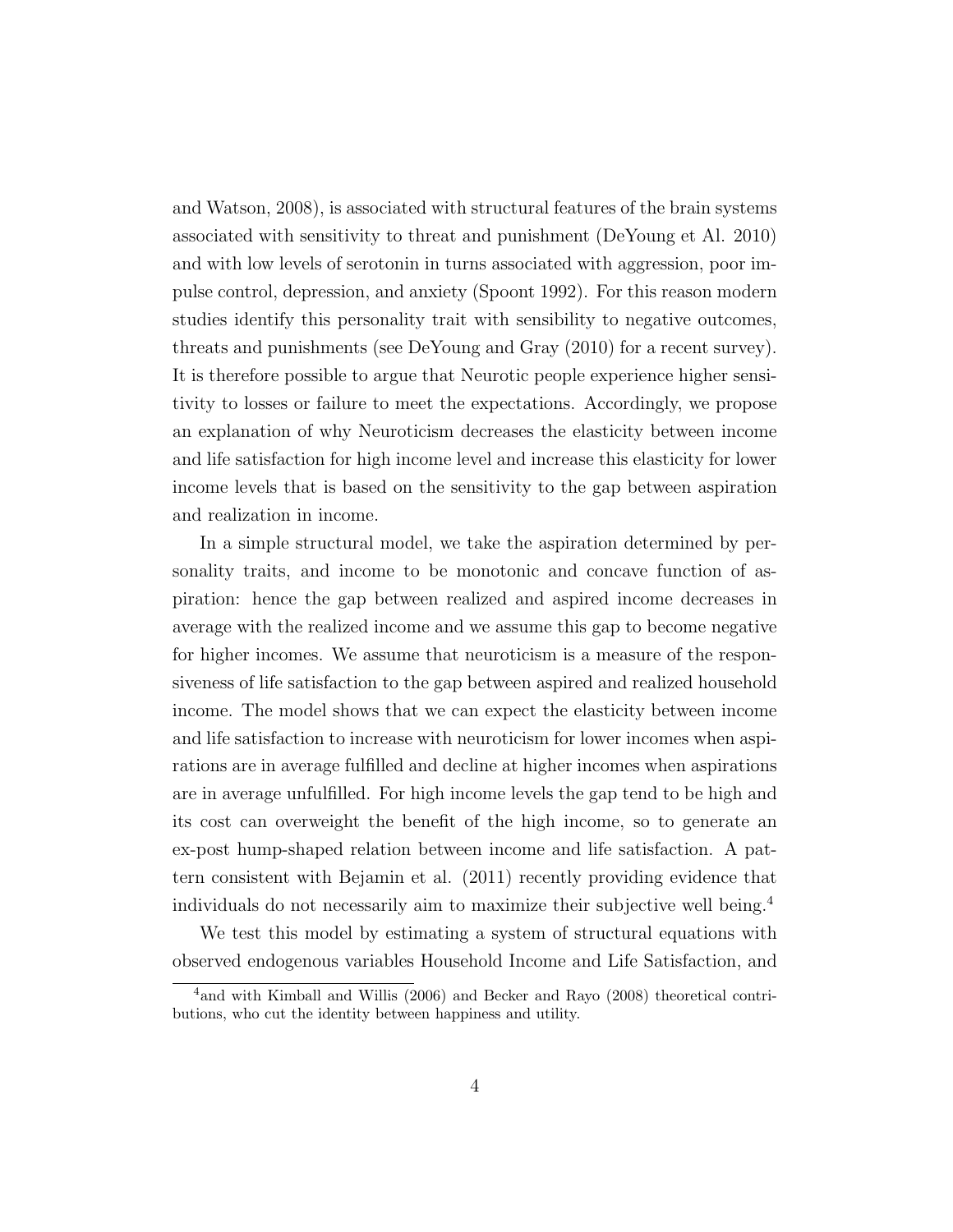a latent endogenous variable, Desired Income level. This model is able to generate a reduced form equation, with Neuroticism interacting with the linear and quadratic term of income. Given the existence of the latent variable we cannot fully identify the structural model, but we expect the quadratic interaction with neuroticism being negative as a sensitivity to the failure of not fulfilling aspirations for high income earners, while a positive sign of the linear interaction would signal an high effect "relief" for lower earners fulfilling their aspiration. The results of the estimation of this structural model are largely in line with our predictions and, therefore, explains the findings of the simple OLS model. In the equation for Life Satisfaction, the estimated coefficients of the interaction of Neuroticism and income are negative and significant for the quadratic term, and it is positive and significant for the linear term, in both BHPS and SOEP datasets.

Moreover, the estimation of the reduced form of our structural model unveil other relevant empirical results. Individuals with higher Neuroticism score experience a decline of the life satisfaction for high household income levels. Once the effect of Neuroticism is taken into account, income has to a large extent a positive effect on life satisfaction in all the estimates. We also note that traits underlying motivation, like Conscientiousness, Openness and Extraversion, increase income significantly. These results confirm that personality traits are important for predicting life outcomes, income in this case (see Roberts et al. (2007) and Burks et al. (2009) for other life outcomes).

In the last part of the paper we asses the existence of the hump shaped relation between income and life satisfaction suggested by the estimation of the reduced form of the structural model. Data are consistent with a bliss point corresponding to an household income of 250K USD per year in the German data and 290K in the UK data. This remains true even after controlling for a large number of moderating factors and the individuals effects.

The rest of the paper is organized as follows. In section 2 we describe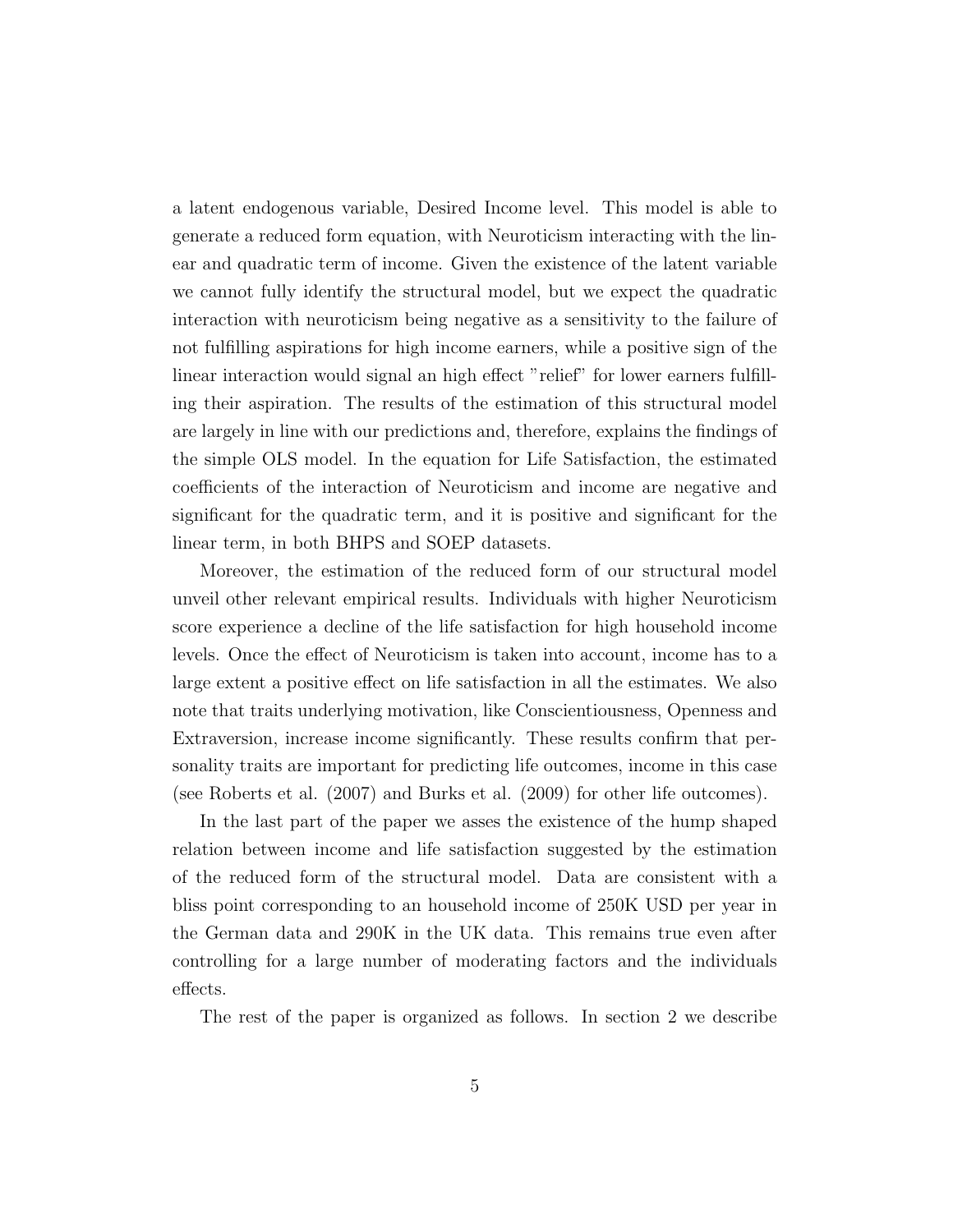datasets and main variables. In Section 3 we show the empirical results. In section 4 we describe our theory and estimate the structural model. In section 5 we specifically test the existence of a hump-shaped relation between income and life satisfaction. Section 6 concludes. Additional analysis and more technical details are in the appendix.

### 2 Data

We use two national data sets: the British Household Panel Survey (BHPS), covering the years 1996-2008 since the question about Life Satisfaction has been introduced in 1996 and the German Socioeconomic Panel Study (SOEP), available for the years 1984-2009. Both SOEP and BHPS have longitudinal data, with the same individuals interviewed every year. All main data are presented in tables 1 and 2. A brief description of the main variables follows.

Big 5 Personality Traits The big five are usually measured through self-report based on the well-known NEO Five-Factor Inventory (Costa and McCrae, 1989). There is large literature demonstrating the reliability of this questionnaire and the stability of the personality traits. For example, using analysis based on the difference between DZ and MZ twins Rieman et al. (1997) show for all five factors, genetic effects were the strongest source of the phenotypic variance on the personality traits measured vis self-report, accounting of about 50 percent of the variance. Other studies (see Loehlin's (1992) meta analysis) based on the difference between reared apart and twins reared together show that shared sibling environment effects contributed little to phenotypic variance. They were negligible for Extraversion (2 percent ) and small for Openness (6 percent), Conscientiousness (7 percent). Neuroticism (7 percent), and Agreeableness (11 percent).

Data on Personality traits are considered at least as stable as the economic preferences on risk, intertemporal discount rates, altruism and leisure (Borghans, Duckworth, Heckman and Weel, 2007). And have a stronger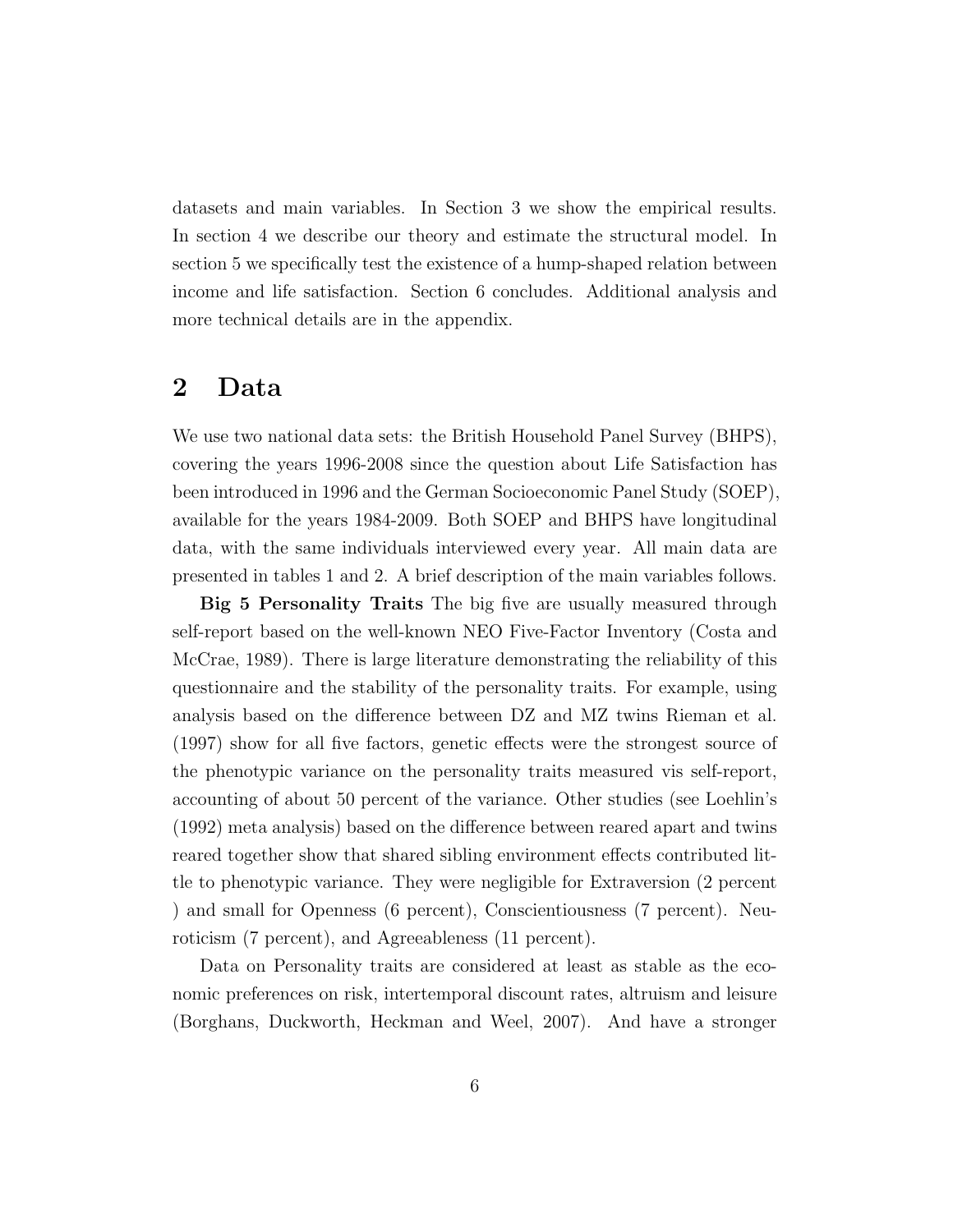predictive power than economic preferences for many important economic outcomes (Anderson et al. 2011).

The data used in the current paper have been elaborated from the standard short questionnaire present in the BHPS and SOEP data-set (in the year 2005), Personality traits are usually assessed with the NEO-Five Factor Inventory (NEO-FFI) with 60 items (12 items per domain). However, recent scale-development studies have indicated that the Big Five traits can be reliably assessed with a small number of items (e.g., Gosling et al., 2003). For instance, pilot work from the German Socio-Economic Panel (GSOEP) study led to a 15-item version of the well-validated Big Five Inventory (Benet-Martinez and John, 1998) that can be used in large-scale surveys (the questions are presented in section A of the appendix).

Life Satisfaction BHPS the life satisfaction question takes the form: "How dissatisfied or satisfied are you with your life overall?" and it is coded on a scale from 1 (not satisfied at all) to 7 (completely satisfied). In the SOEP the questions is phrased as "We would like to ask you about your satisfaction with your life in general", coded on a scale from 0 (completely dissatisfied) to 10 (completely satisfied).

To ease comparability of the statistical results for different data sets, we transformed the measures of Life Satisfaction to lie in a range between 1 and 7 in all cases. Accordingly we transformed the index of the SOEP according to the formula  $(1+Life Satisfaction) * 7/11$ .

Household income In both SOEP and BSHP datasets the income has been transformed in USD at 2005 constant prices, using the Consumer Price Index (CPI) of World Bank-World Development indicators, data on income are in 10K units. In figure 5 in the appendix we show histogram of Income distribution for UK and Germany.

Control variables In almost all regressions, we control for demographic variables as age and gender, marital status, number of children in the household, academic qualifications, number of visits to the doctor, to control for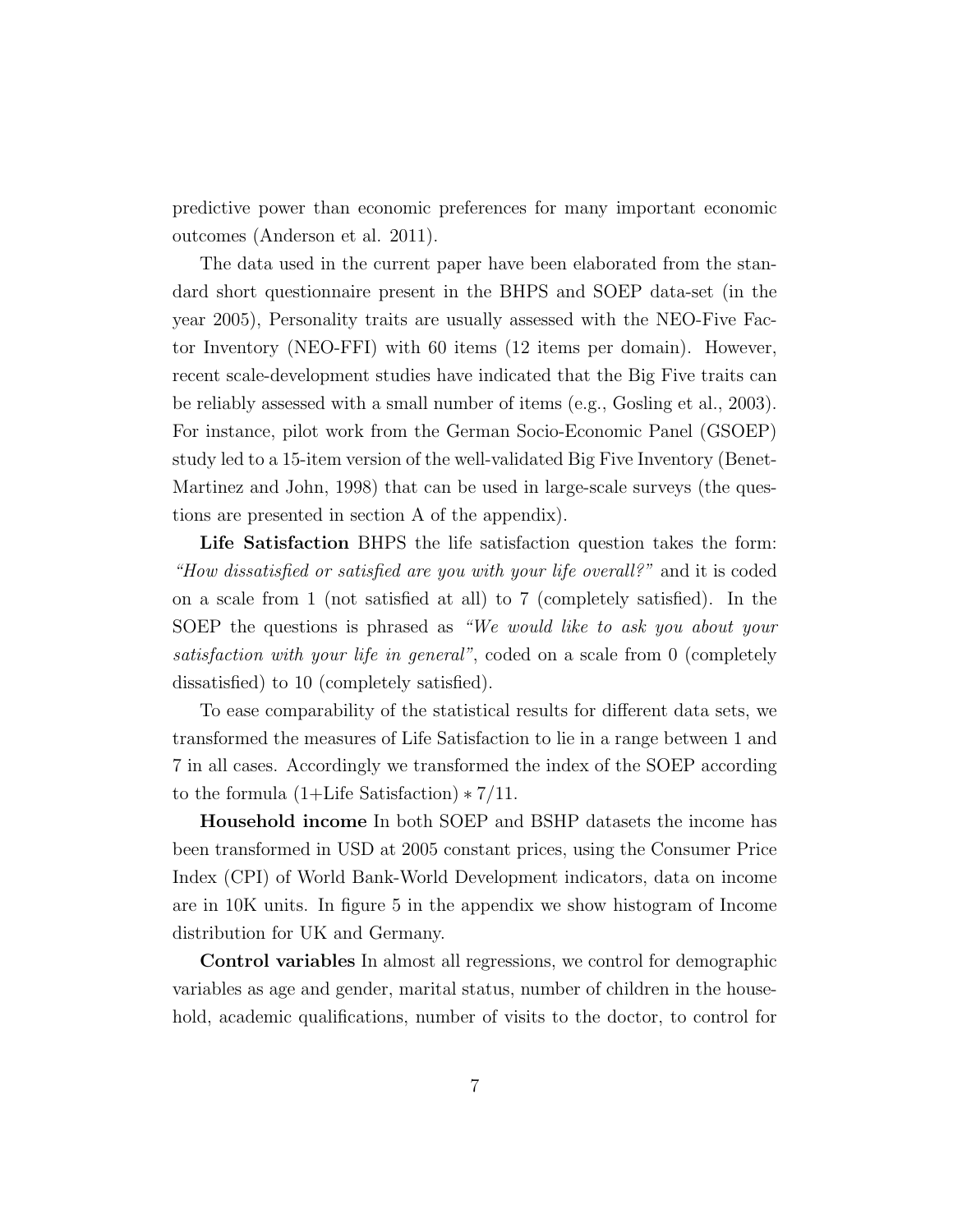the health status. We will also introduce dummies to control for region of residence and labor force participation status like home caring, unemployed, retired and so on. In some regression we also introduce labor environment related controls, like worked hours, sector, socioeconomic status and firm size.

### 3 Analysis

Figures 1 and 2 display the residuals Life Satisfaction – after controlling for age, age<sup>2</sup>, gender and wave-, as a function of income for individuals in different quintiles of score of each Personality trait, in UK and Germany respectively (similar patterns would be displayed even if we consider the raw Life Satisfaction data). In individuals with high Neuroticism score, the curve is more concave and the peak is reached at levels of income lower than average and for those with low score the relation seem to be always non decreasing (like in the UK) or the decreasing part is very mild (like in Germany). No other trait has such a clear effect on the relation we are analyzing: in none of the other traits the distributions of the two extremes are both significantly different from the distribution of the average.

The curves in figures 1 and 2 represent fractional polynomial interpolation. The fractional polynomial is far more flexible of the conventional linear and quadratic functions limited in their range of curve shapes, at the same time they do not feature the undesirable aspect of the higher-order curves that often fit badly at the extremes (Royston and Altman 1994), a problem particularly serious for our data containing very high income levels. We will discuss more on the reliability of the fractional polynomial fitting in section 5 where we will present evidence that the relationship between income and life satisfaction is in general hump-shaped.

Figures 1 and 2 are based on data pooled across wave, in order to exploit the longitudinal nature of our dataset by taking into account individuals'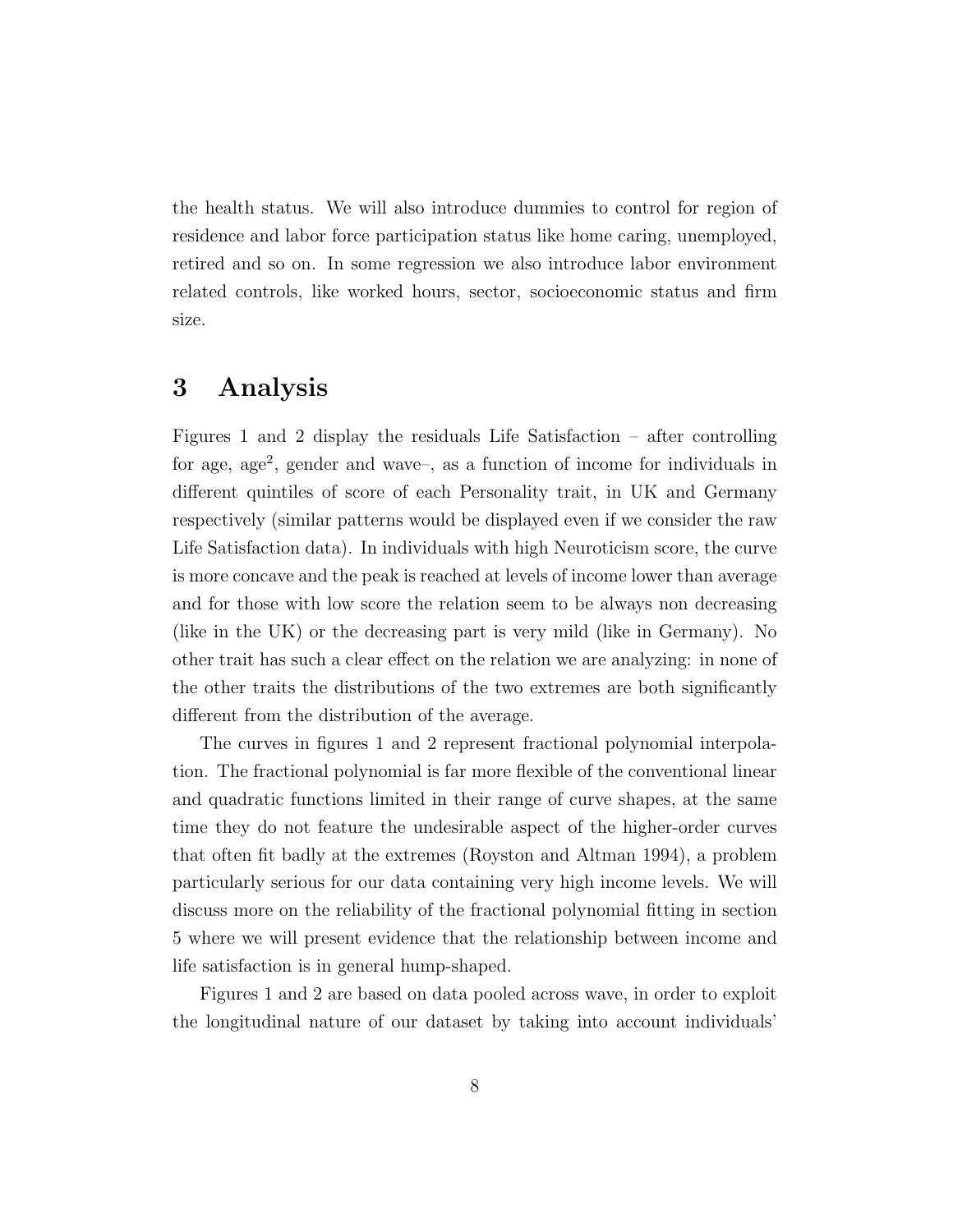heterogeneity and exclude the role of possible omitted variables, we estimate a number of econometric models controlling for a large number of potentially confounding factors. For computational reasons we need to assume a more rigid functional form. A quadratic form seems in principle to approximate well the data, but given its symmetry it would give excessive weight to the high level of income. By excluding incomes larger than 800K USD per year in UK (42 observations) and 700K USD in Germany (45 observations) a quadratic regression of income over life satisfaction residuals generate an interpolating curve with a peak at 231K for Germany and 276K for the UK, similar to the peak reached in the dashed line curves in figures 1 and 2 respectively ( that we recall, it represents the interpolating lines using the fractional polynomial fitting without income exclusions). In the appendix we show that results are qualitatively robust with different incomes' upper bound.

Accordingly, we will estimate the following econometric model:

$$
h_{it} = \beta_1 y_{it} + \beta_2 y_{it}^2 + \beta_1' \theta_i y_{it} + \beta_2' \theta_i y_{it}^2 + \Gamma z_{it} + \Lambda \theta_i + \epsilon_i + \eta_t + \epsilon_{it} \tag{1}
$$

where i represents the individual and t the year of the survey,  $h_{it}$  is Life Satisfaction,  $y_{it}$  the household income. The individual fixed effect is described as  $\Lambda \theta_i + \epsilon_i$ , where

$$
\theta_i = (N_i, E_i, C_i, A_i, O_i, M_i) \tag{2}
$$

with  $N = Neuroticism, E = Extraversion, C = Conscientiousness, A =$  $Agreableness, O = Openness, M = Male$  and  $\epsilon_i$  is the individual specific random effect. Moreover  $\beta'_1 \theta_i y_{it} + \beta'_2 \theta_i y_{it}^2$  are the terms interacting each personality trait index with the income variables; vector,  $z_{it}$ , consists of time changing individual characteristics: age, age<sup>2</sup>, Marital state (a set of dummies depending on whether the respondent is married, divorced, separated or widowed), Education (a set of dummies measuring high school achievement, vocational training or college degree); number of children in the household,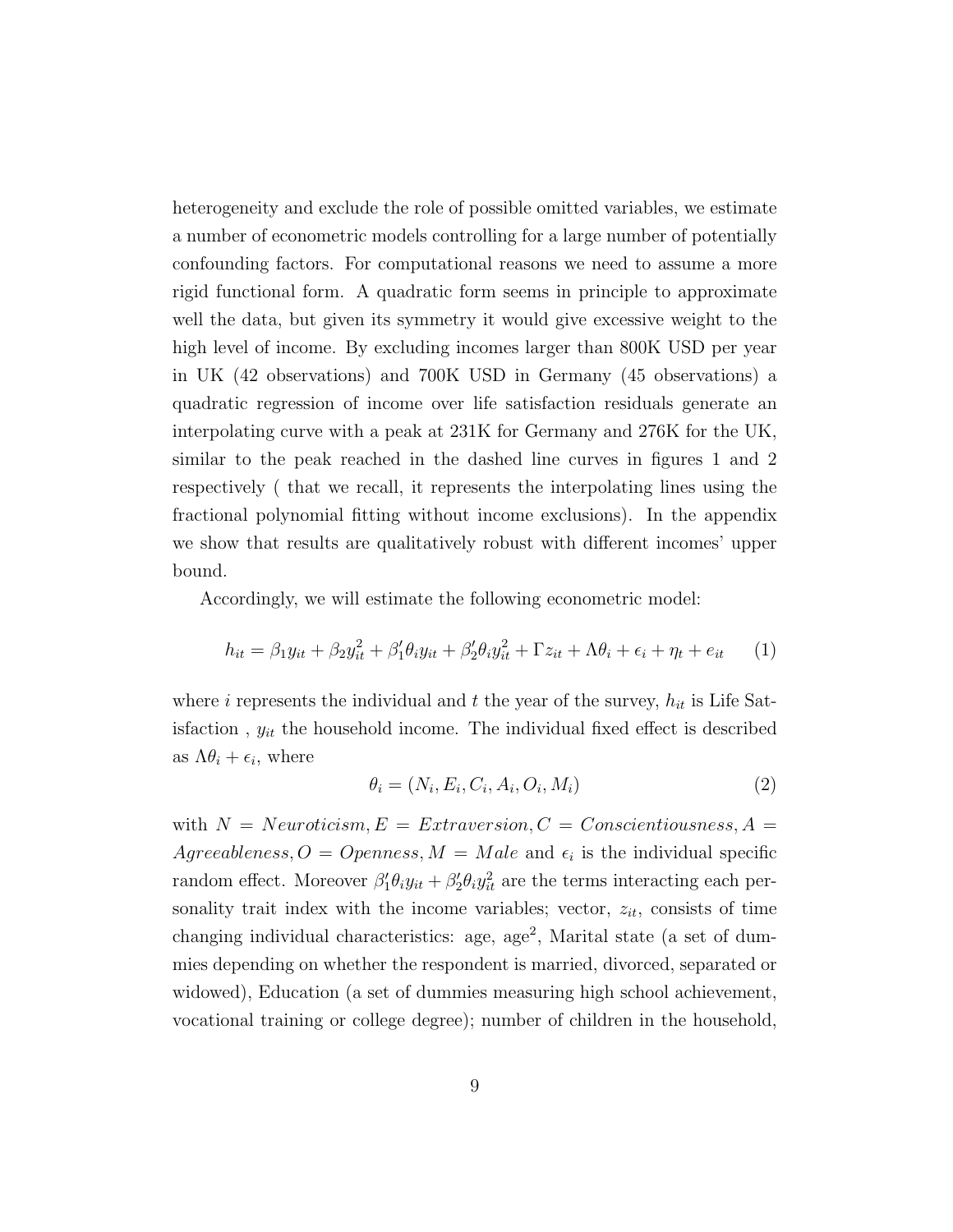Region of residence (a set of dummies one for each region of residence of the household), Health status (a set of dummies indicating intervals in terms of number of visits to the doctor); Labor force participation (a set of dummies depending on whether the individual is employed, house carer, unemployed, retired); occupation types (a large set of dummies for socioeconomic status (manager, employed, professional, white-collar, blue collar, farm-worker and so on), worked hours per week and its squared term;  $\eta_t$  is a year (and wave) fixed effect and  $e_{it}$  is random noise.

In table 3, we report the OLS estimation the model  $1<sup>5</sup>$ , the estimation results confirms the pattern of figures 1 and 2 by showing that in both datasets Neuroticism is the only trait to affect the relation between Income and Life Satisfaction in a qualitatively similar way. In particular, from column 1 we note that in Germany, Neuroticism decreases the elasticity between income and life satisfaction for income larger than about 120K USD, while it decreases the elasticity for smaller incomes. From column 3, in the UK Neuroticism decreases the elasticity for income larger than about 330K USD, while it increases it otherwise.

A possible concern is that there is an error of measurement on the personality traits due to difference in languages or reporting biases. We therefore rescale each personality trait i of the individual j,  $T_{i,j}$ , according to the formula

$$
T_{i,j} = \frac{T_{i,j} - Min[PTQ_j]}{Max[PTQ_j] - Min[PTQ_j]}
$$
(3)

where  $PTQ_j$  is the vector representing each single of the 15 reports of the personality questionnaire for each individual  $j$ . In table 10 of the appendix we present the results of the estimation of the model 1 with the adjusted trait. They are qualitatively the same and quantitatively very similar to the one in table 3.

Although in the range of age considered traits are stable, there is still a significant small variation (for example in a regression of neuroticism with

<sup>&</sup>lt;sup>5</sup>In the appendix, table 12 we report the result of the ordered probit estimations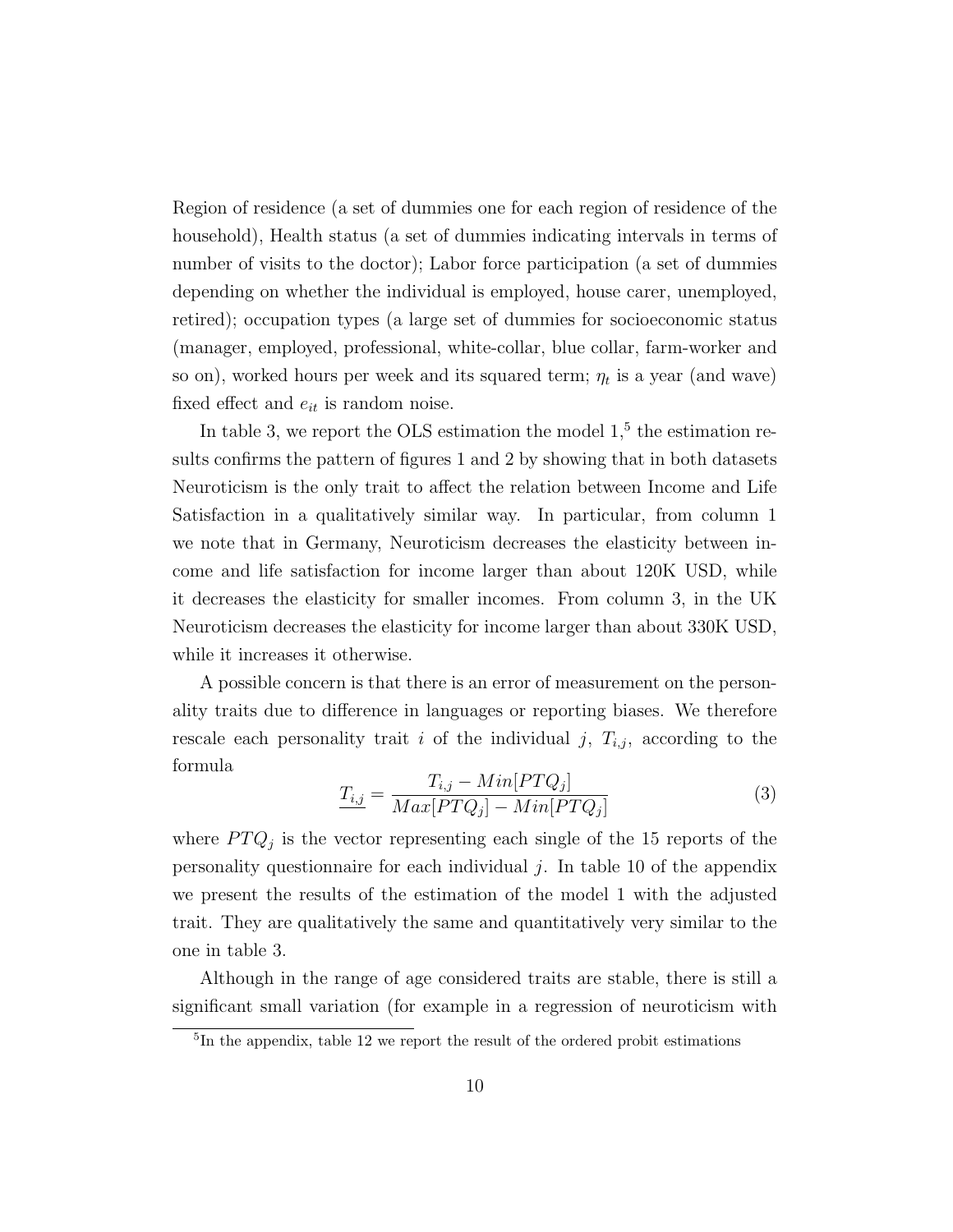age and age<sup>2</sup> the  $R^2 = 0.0027$  in the SOEP and  $R^2 = 0.0025$  in the BHPS). Therefore in table 11 of the appendix, we present the estimations of the model 1 using the residuals of the traits after controlling for age and, to control for the effect of gender differences in traits, we also introduced the terms Male\*Income and Male\*Income<sup>2</sup> . Again the results are qualitatively similar, Neuroticism is the only trait that in both datasets systematically affect the elasticity between income and life satisfaction.

### 4 Happiness and Personality

The data we have seen suggest that Neuroticism affects systematically the relation between Life Satisfaction and Income, increasing its elasticity for low and medium income and decreasing it for high income levels. To provide a possible explanation, we present a model based on the modern personality traits theory; we then show that this model is able to produce an equation similar to equation 1 as a reduced form and we will estimate this model using an appropriate econometric estimator. In the model, behavior is explained by traits that characterize an individual, rather than by optimization.

We use the convention that the coefficients are assumed to be positive. The terms  $e_{it}$ ;  $u_{it}$ ;  $v_{it}$  are error terms. The model has three equations. The dependent observable variables are the household income  $y_{it}$  and the life satisfaction  $h_{it}$ . The dependent latent variable is the *desired income* for any individual i at time t is denoted by  $a_{it}$ .

The *Level of income* depends on the desired income:

$$
y_{it} = \alpha_2 + \beta_2 a_{it} + u_{it} \tag{4}
$$

We assume that  $\alpha_2 > 0$  and  $\beta_2 \in (0,1)$ . The interpretation of the equation: the aspiration to an income  $a_{it}$  induces (through effort, persistence, and confidence) a real level of income that is increasing in the aspiration level, but at a rate smaller than 1. Individuals with low aspirations in average overshoot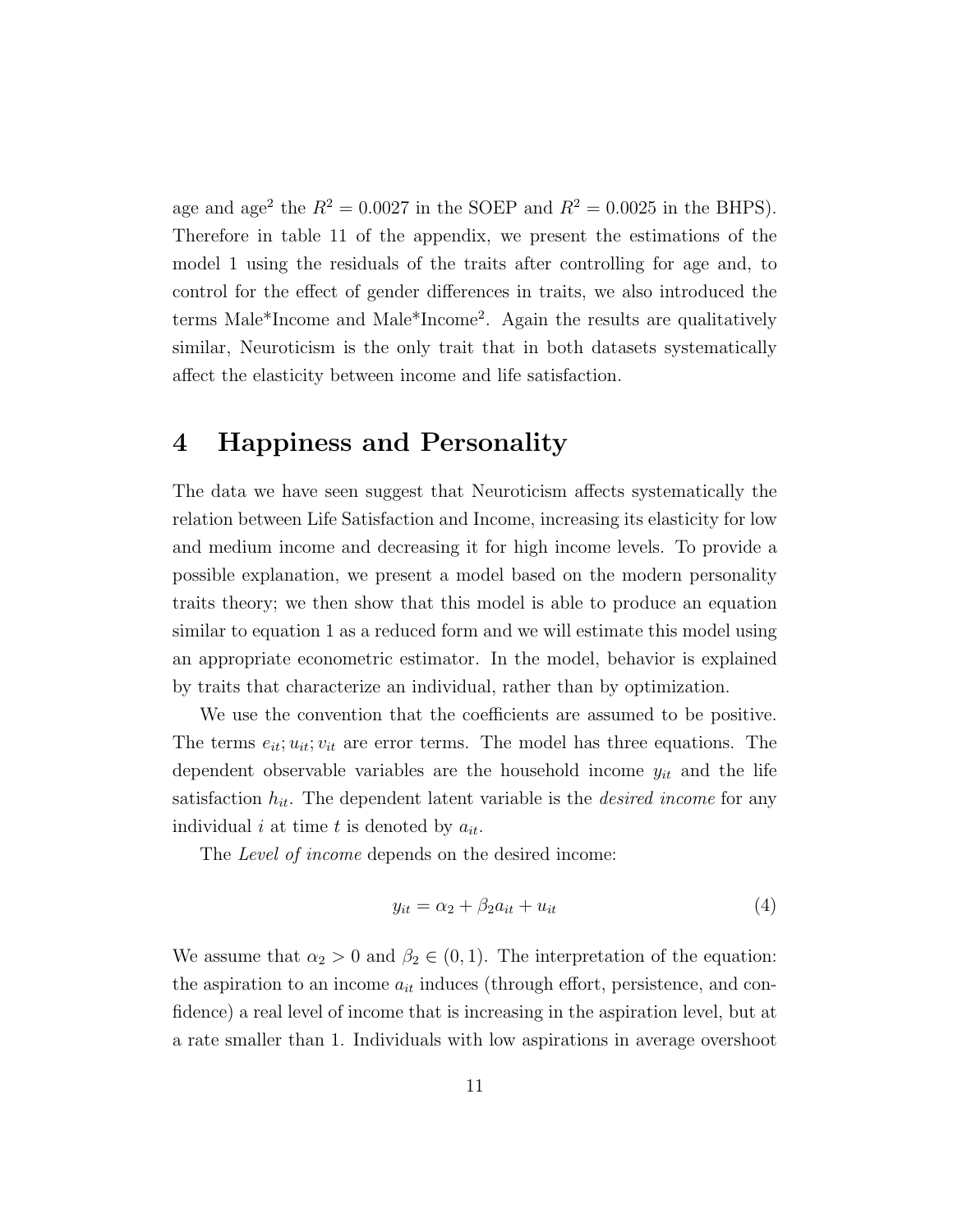by earning more. The linear form is for convenience: what is essential is that the relationship is monotonic and has decreasing returns.

We summarize the argument in the following hypotheses:  $(i)$  higher motivation produces aspiration to higher income, and hence to higher realized income;  $(ii)$  High aspirations are necessary to become rich, but the higher they are, the more likely it is that they go unfulfilled. The effect of aspiration on realized income however occurs at a decreasing rate. This is the standard assumption of decreasing marginal returns. To illustrate it, consider the search for a new occupation. An individual searching for a job may set a reservation wage to be reached before he stops searching. The higher the aspiration level the higher the wage found will be, everything else being equal, although perhaps at a later date. Increasing aspiration may increase realized income, however, only up to a point.

Given that we do not observe the desired income,  $a_{it}$ , we are not able to test the assumption made on equation 4. However, we consider the question present in the SOEP dataset, "do success is important in job?", coded from Unimportant  $(1)$  to Very Important  $(4)$ .<sup>6</sup>. The answers to this question correlate positively and significantly with the traits implying motivations: openness, conscientiousness and extraversion (and negatively with the others). Therefore, it is natural to assume that Individuals who believe that success on the job is important have high aspirations. Table 15 in the appendix shows a concave relation between importance of success and the household income in a regression with individual fixed effect. This is consistent with our hypothesis of income with decreasing marginal return in aspirations.

The Life Satisfaction depends on the realized income and other variables:

 ${}^{6}$ This question is present in the waves 1990, 1992, 1995, 2004, 2008 and it is inversely coded.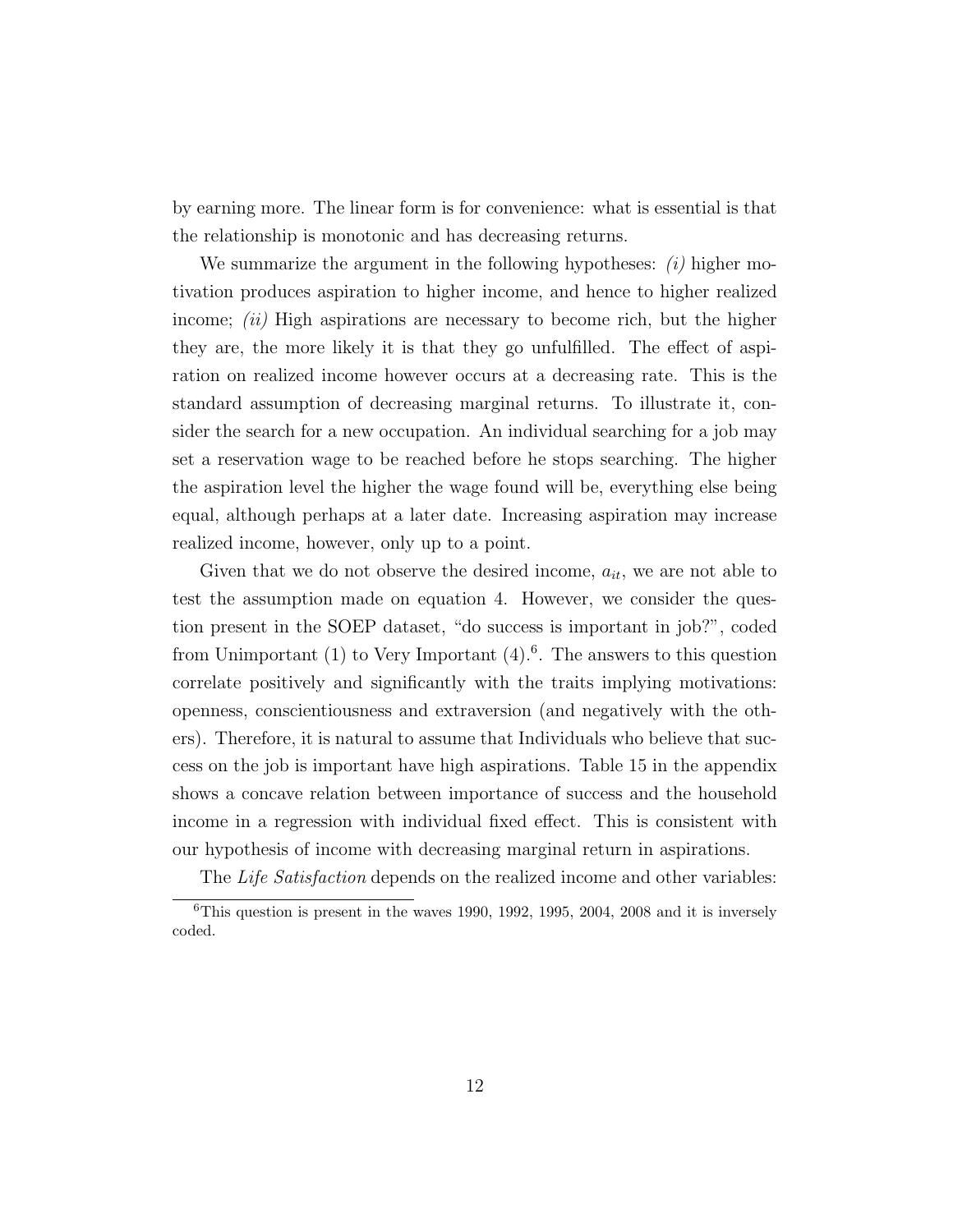$$
h_{it} = \alpha_1 + \beta_1 y_{it} + \delta y_{it}^2 +
$$
  
+ $\gamma_1 N_i (a_{it} - y_{it}) + \gamma_2 N_i (a_{it} - y_{it})^{+2} + \Gamma_1 z_{it} + \Lambda_1 \theta_{hi} + e_{it}.$  (5)

The interpretation of the equation: Life Satisfaction increases with income, but – since we expect both  $\gamma_1$  and  $\gamma_2$  to be negative– it decreases at an increasing rate with the positive gap between aspirations and realizations,  $(a_{it} - y_{it})$ . Personality terms also affect the Life Satisfaction by shifting the intercept and interacting with income. The vector  $\theta_{h,i}$  includes Neuroticism and Extraversion, in addition to the gender (variable Male). The dependence of the  $\gamma_1$  and  $\gamma_2$  coefficients is assumed to be linear (so the effect is a multiplicative interaction).

Trying to become rich has a psychological cost in terms of gap between real and aspired income. An individual's sensitivity to this gap depends on his personality. Modern literature in psychology views neuroticism as sensibility to negative outcomes (DeYoung and Gray, 2010), akin to Prospect Theory's loss aversion. Ex-post, individuals perceive the gap between real and aspired income as a negative outcome, and the higher their Neuroticism score, the higher is the potential subjective welfare cost of this gap. Since higher aspirations are associated both with higher income and higher gap, the psychological cost of becoming rich in terms of life satisfaction is higher for individuals with higher Neuroticism score. On the other hand lower aspiration implies that individuals in average "overshoot" in the sense of achieving an income larger than their own aspiration and this has a benefit in terms of relief for an avoided threat; an effect perfectly in line with Carver's (2009) finding that relief strongly correlates with threat sensitivity, hence, as argued above, with Neuroticism.

Accordingly, the hypothesis  $(i)$ ,  $(ii)$  together may explain the slow increase or decline of reported life satisfaction with higher levels of income.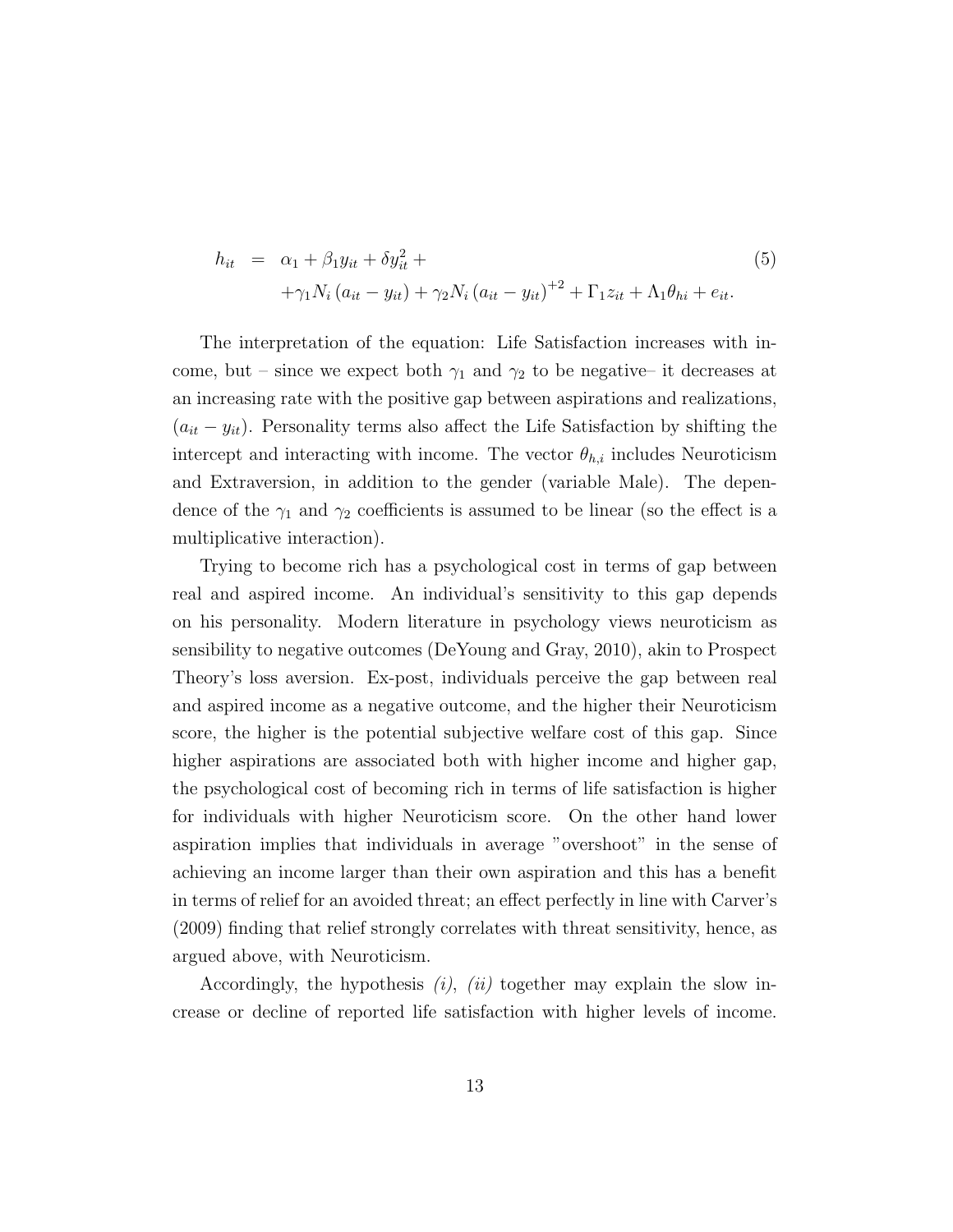The psychological cost of the gap compensates the increase in Life Satisfaction due to higher income, hence when we look at the final level of Life Satisfaction as a function of income we observe an increase in Life Satisfaction for lower levels of income and possibly a decline in it when the cost becomes dominant.

Note that this model is consistent with the standard "Keeping up with the Jones" argument if we consider that aspiration could be set to depend on the top incomes of some reference group and has a further empirical validation to the extent that within groups wage's variance increases with the average. Hence the difference between aspired and expected wages increase with the level of aspired wages.

For treatability reason, we therefore assume that aspirations are exogenous with respect to individuals' choices. Following the literature on the hedonic treadmill theory (Diener et Lucas, 1999), we assume that past income as well as personality affect expectations, hence:

$$
a_{it} = \alpha_0 + \eta_0 y_{it-1} + \Gamma_0 z_{it} + \Lambda_0 \theta_{ai} + v_{it}
$$
\n
$$
\tag{6}
$$

where  $\theta_{ai}$  is a vector containing time independent personal characteristics (gender and the personality traits),  $z_{i,t}$  are the time dependent personal characteristics ( education and age),  $y_{it-1}$  is the real income in the previous wave. The interpretation of the equation: at any time  $t$ , individuals form realistic expectations on next period income, with an upward adjustment affected by individuals' characteristics, education and age.

The main problem in estimating the model described by 4, 5 and 6 is the unobservability of aspiration level of income,  $a_{it}$ . We solve equation 4 by  $a_{it}$ , and substitute it in 5 to have the following equation: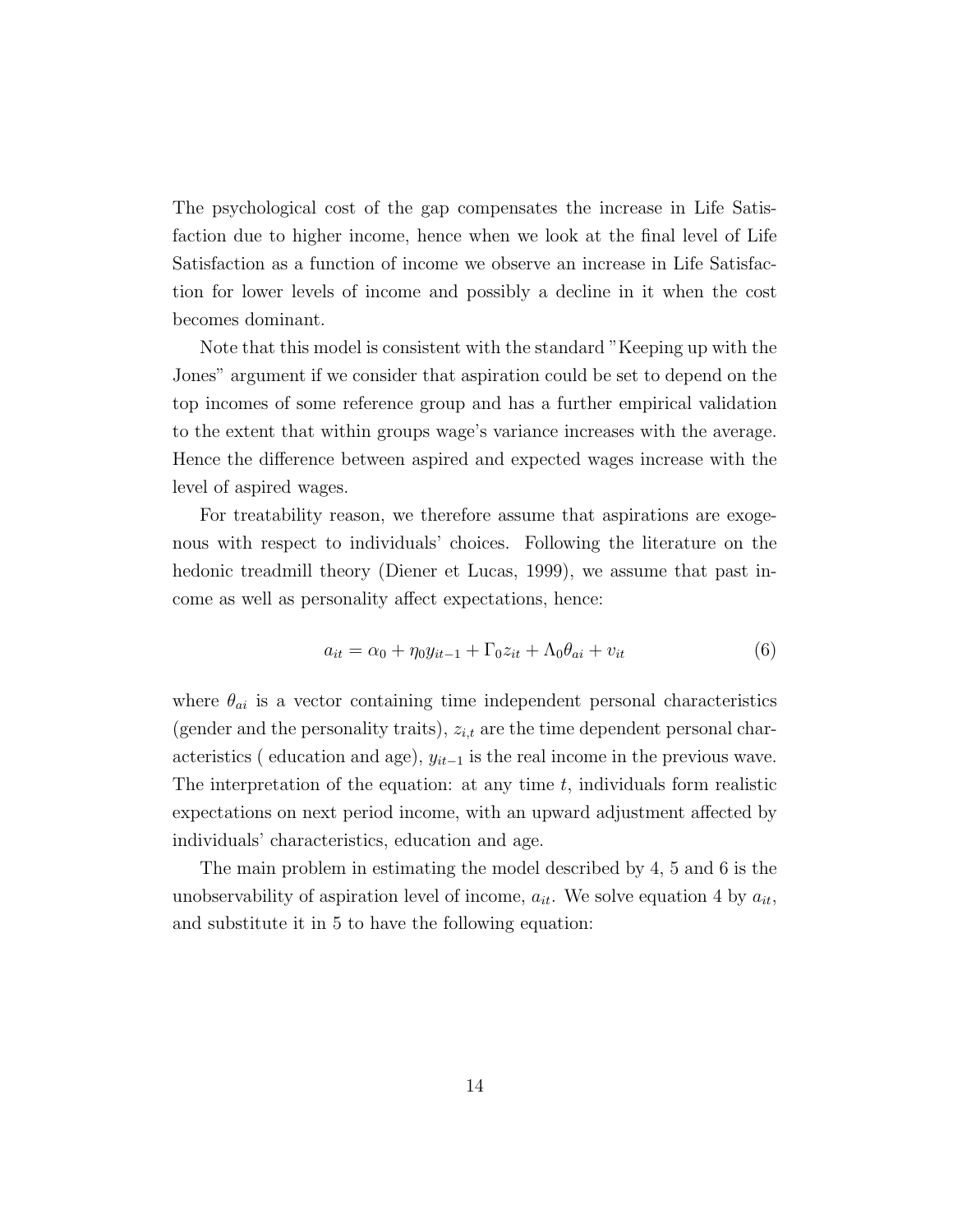For 
$$
y_{i,t} > \frac{u_{i,t} + \alpha_2}{1 - \beta_2}
$$
  
\n
$$
h_{it} = \gamma_2 N_i \left( \frac{-u_{i,t} + y_{i,t} - \alpha_2}{\beta_2} - y_{i,t} \right)^2 + \gamma_1 N_i \left( \frac{-u_{i,t} + y_{i,t} - \alpha_2}{\beta_2} - y_{i,t} \right) + \beta_1 y_{i,t} + \delta y_{i,t}^2 + \Gamma_1 z_{i,t} + \Lambda_1 \theta_{hi} + \alpha_1 + e_{i,t}.
$$
\n(7)

For  $y_{i,t} < \frac{u_{i,t}+\alpha_2}{1-\beta_2}$  $1-\beta_2$ 

$$
h_{it} = \gamma_1 N_i \left( \frac{-u_{i,t} + y_{i,t} - \alpha_2}{\beta_2} - y_{i,t} \right) +
$$
  

$$
\beta_1 y_{i,t} + \delta y_{i,t}^2 + \Gamma_1 z_{i,t} + \Lambda_1 \theta_{hi} + \alpha_1 + e_{i,t}
$$
 (8)

Since we are not observing  $\alpha_2$ , we will estimate the model 7 for the entire range of  $y_{i,t}$ . We will exclude the term  $\gamma_2 \left( \frac{-u_{i,t}+y_{i,t}-\alpha_2}{\beta_2} \right)$  $\left(y_{i,t}-\alpha_2}{\beta_2}-y_{i,t}\right)^2$ , which implies that, when the value between brackets is positive (i.e. for smaller values of  $y_{i,t}$ , if  $\gamma_2$  turn up to be negative, its magnitude would be underestimated.

Equation 7 can be rewritten as

$$
h_{it} = \alpha_1 + \beta_1 y_{it} + \delta y_{it}^2 + \gamma_2 \left(\frac{1 - \beta_2}{\beta_2}\right)^2 N_i y_{it}^2 + (Cu_{it} + B) N_i y_{it} + N_i \left(Fu_{it}^2 + Gu_{it} + D\right) + \Gamma_1 z_{it} + \lambda_E E_i + e_{it};
$$
\n(9)

where  $B, C, D, F$  and  $G$  are constants that depend on the parameters of the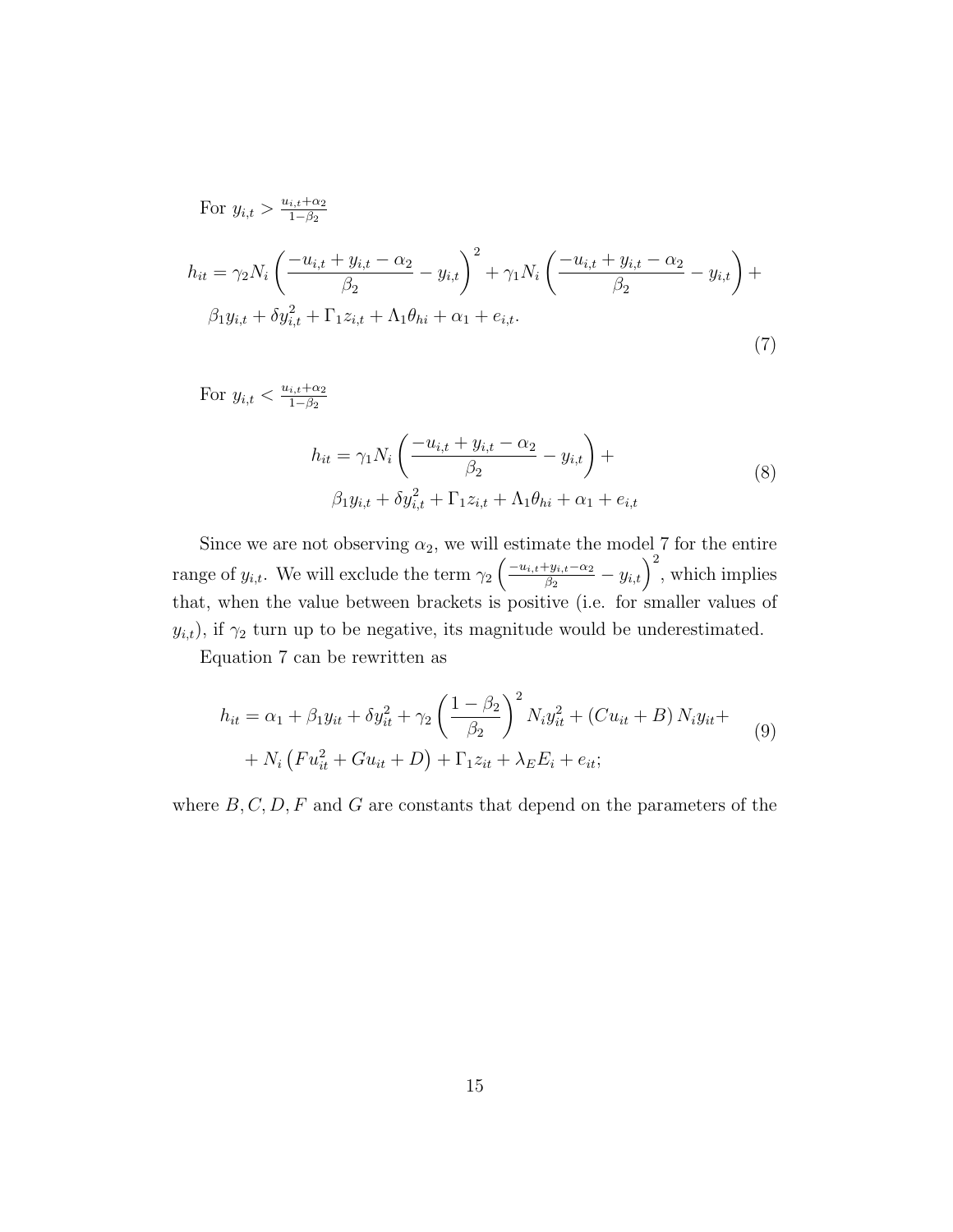structural model.<sup>7</sup> Moreover, substituting 4 in 6 we have <sup>8</sup>:

$$
y_{it} = A_2 + B_2 y_{it-1} + C_2 z_{it} + D_2 \theta_{ai} + \beta_2 v_{it} + u_{it}.
$$
 (10)

Several predictions follow from our model. Higher income may be associated with higher cost of the gap between expectation and realization. This cost is proportional to Neuroticism; hence higher Neuroticism implies higher loss for high incomes, associated with higher gap. Once we control for the effect of the interaction between Neuroticism and income, the residual effect on Life Satisfaction of income should be positive. On the other hand, lower income individuals may be associated with the real income to overshoot the aspired income, for this reason highly neurotic individuals with lower income might enjoy an increase of income even more than low neurotic individuals

<sup>7</sup>More precisely:

$$
B = \frac{(1 - \beta_2)(\beta_2\gamma_1 - 2\alpha_2\gamma_2)}{\beta_2^2}
$$
  
\n
$$
C = -\frac{2(1 - \beta_2)\gamma_2}{\beta_2^2}
$$
  
\n
$$
D = \lambda_N - \frac{\alpha_2^2\gamma_2}{\beta_2^2} - \frac{\alpha_2\gamma_1}{\beta_2}
$$
  
\n
$$
F = -\frac{\gamma_2}{\beta_2^2}
$$
  
\n
$$
G = \frac{\beta_2\gamma_1 - 2\alpha_2\gamma_2}{\beta_2^2}
$$

<sup>8</sup>Here

$$
A_2 = \alpha_2 + \alpha_0 \beta_2
$$
  
\n
$$
B_2 = \beta_2 \eta_0
$$
  
\n
$$
C_2 = \beta_2 \Gamma_0
$$
  
\n
$$
D_2 = \beta_2 \Lambda_0,
$$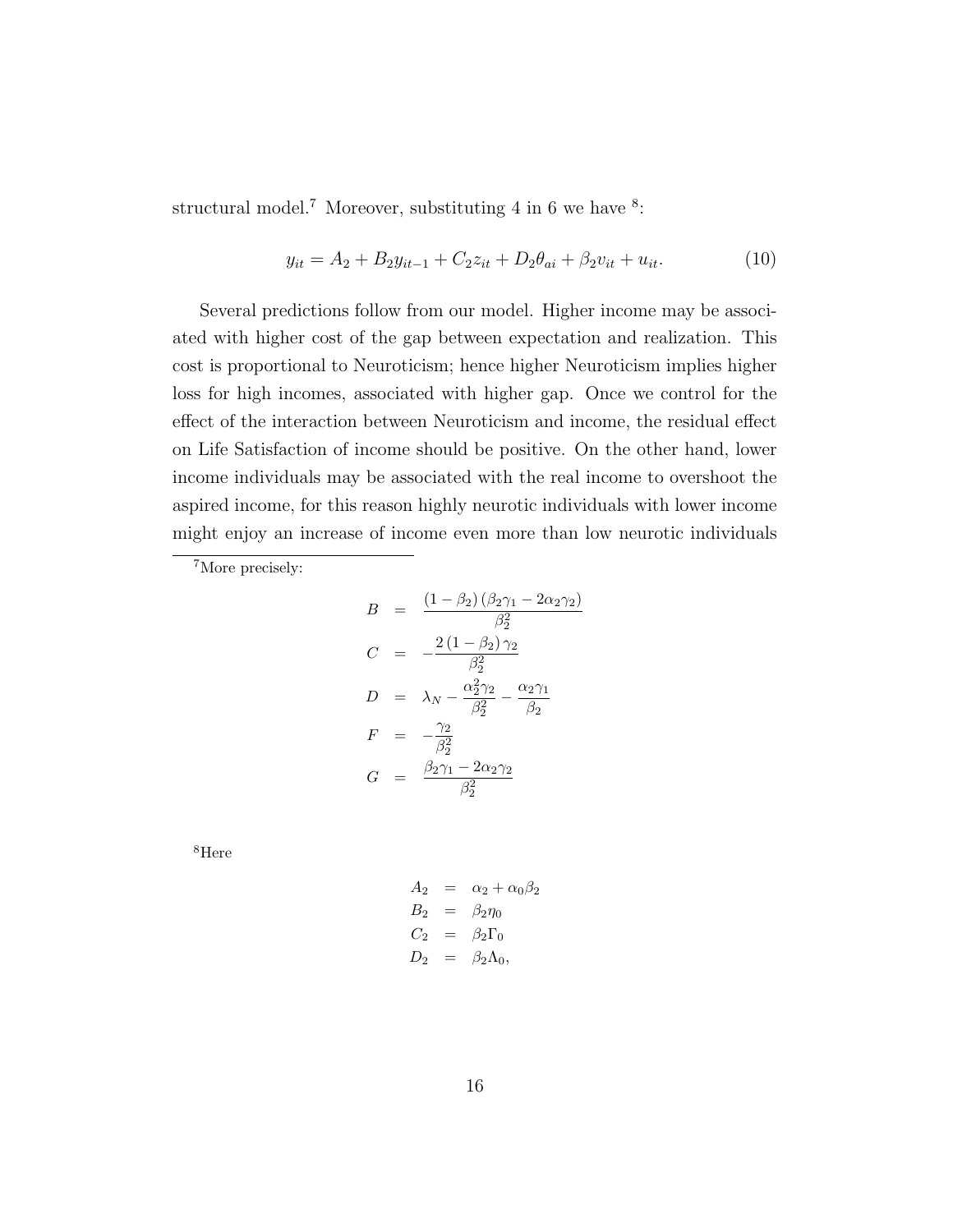because of the removed threat of not fulfilling aspirations.

In other words, from the estimation of the reduced form equation 9 we expect that that both  $\gamma_1$  and  $\gamma_2$  are negative. The sign of the coefficient of  $N_i y_{it}^2$  must be negative if  $\gamma_2$  < 0. The sign of the coefficient of  $\gamma_1$  is not identified but provided that  $\gamma_2$  < 0 a positive coefficient of  $N_i y_{it}$ , B, might well be compatible with  $\gamma_1 < 0$ , this happens especially if  $\alpha_2$  is large, i.e. individuals with low income (and low aspiration) overshoot more often. Therefore the benefit of more income in terms of life satisfaction increases more due to this extra-effect of overshooting on aspirations. Furthermore, we will identify the direct effect of income on life satisfaction characterized by parameters  $\beta_1$  and  $\delta$ . We expect this direct effect being always positive or at least non negative.

Motivation is likely to increase income; hence Openness, Conscientiousness and Extraversion (traits underlying motivation) should affect income positively.<sup>9</sup> Personality traits should also have direct effects (not necessarily interacting with income) on Life Satisfaction, with Neuroticism reducing Life Satisfaction and Extraversion increasing it.

We therefore test these predictions estimating the system represented by equations 9 and 10. We show in section B of the appendix that the system can be estimated by using a two or a three stage least square estimator.

The results presented in table 4–, where we used the year the traits have been measured– are largely in line with our predictions. In the equation for Life Satisfaction, the estimated coefficients of the interaction of Neuroticism and income are negative and significant for the quadratic term in both samples. Once the effect of Neuroticism is taken into account, income has a linear positive effect on life satisfaction on life satisfaction in the German dataset, while in the UK data it appears non significant. The reason of this difference is perhaps due to the fact that in Germany life satisfaction is measured in

 $9B$ oyce et al. (2010) succesfully test a related assumption that conscientiousness matters for life satisfaction indirectly when interacted with unemployment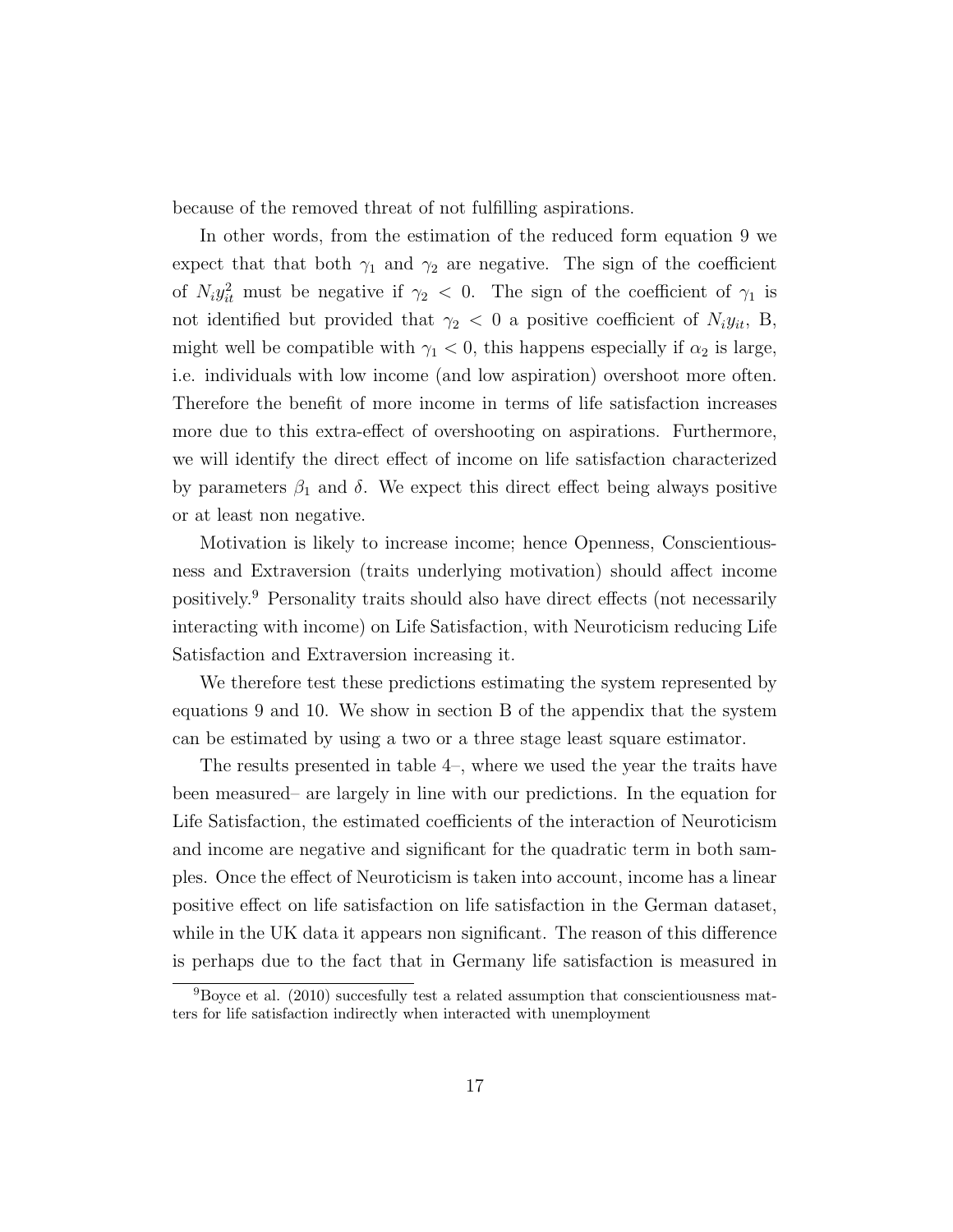10 points scale, while in the UK is measured on a 7 points scale, so there is more variability in the former.

The estimates for the Household Income equation in table 4 report the effects of personality on income. Conscientiousness, Openness and Extraversion increase income significantly, whereas Neuroticism decreases income. The effects per year are noticeable: for example in the UK sample the size is around  $7K$  USD for Conscientiousness,  $9K$  USD for Openness,  $-11.5K$ USD for Neuroticism, and 8.6K USD for Extraversion. For comparison, the effect of Male is  $3.3K$  USD per year, hence the effects of some personality traits are between two and four times larger than the gender gap. These results confirm that personality traits are important for predicting life outcomes, income in this case (see Roberts et al. (2007) Burks et al. (2009) for other life outcomes). Consistently with the literature (Cohen et al. (2003), Vitters and Nilsen (2002)), the direct effects of Neuroticism on Life Satisfaction are negative, large and significant; those of Extraversion are positive and significant.

As we argued above there is widespread agreement among psychologists that traits are largely exogenous and stable, and this holds for the sample we are considering (non students from 18 to 65 years). Still, we address the possibility that traits are endogenous by using the entire panel of data. In this way we are considering a span of 26 years of data for Germany and 12 years for the UK while the traits are relative to a single year. In table 5 we present the estimation of the same equations as in table 4, but this time using the entire panel of data available for the two countries, with a Two Stage Least Square estimator (2SLS) with random effect. The results are largely in line with the one in table 4: the interactions between Neuroticism and income are positive and the ones with squared income are negative. Once neuroticism is taken into account, the simple relation between income and life satisfaction is increasing for Germany and non significant for the UK.

Our empirical test provides therefore a support of our theory based on the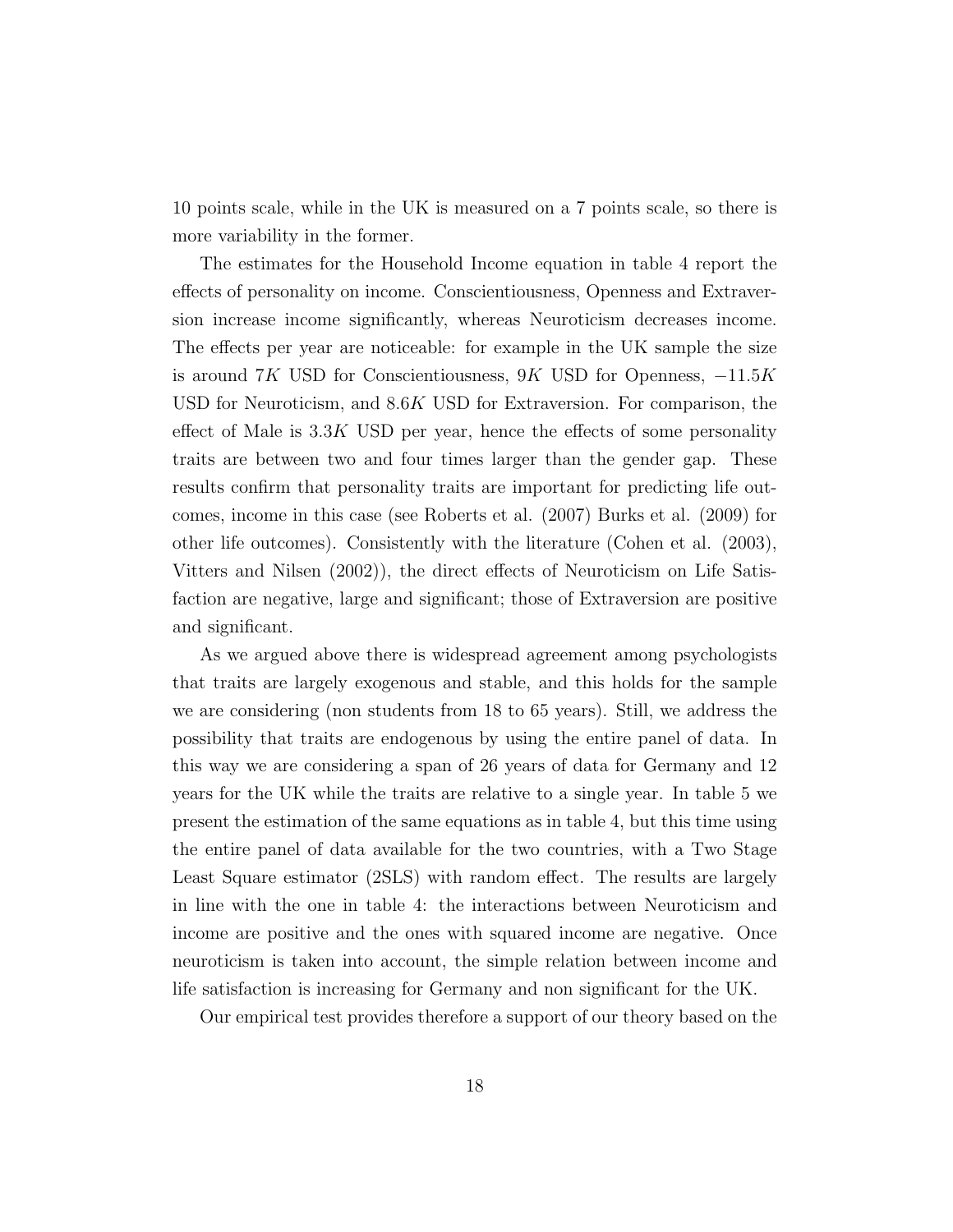gap between aspiration and income, explaining our above findings that Life Satisfaction declines faster at higher income when Neuroticism is higher. Further research will explore the merit of alternative explanations. A plausible alternative hypothesis, always consistent with the notion of Neuroticism as elasticity to punishment, is that higher income is also associated with higher variance of the income; this higher income variance and the associated anticipated anxiety might hurt the level of Life Satisfaction in individuals with higher score in Neuroticism. In this explanation the effect of Neuroticism is produced by the anticipation of future fluctuations in income, rather than the comparison with past aspiration levels. This hypothesis is harder to test with the data we are using, although we see it as complementary to the one discussed here.

### 5 The hump-shaped Relation between income and Life satisfaction

We showed that neuroticism is responsible of the decreasing elasticity in the relation between income and life satisfaction, in figures 1 and 2 we note that for level of Household Yearly Income larger than about 250K for Germany and about 290K for UK this translate in a decreasing relation. Figure 3 shows the fractional polynomial fitting of the life satisfaction residuals after controlling for age, gender and wave on Household Income (this corresponds to the dashed lines of figures 1 and 2), with the 95 percent confidence level. The number of observation with incomes larger than each bliss point is reasonably large: there are 146 individuals and 213 total observations in the German data and 264 individuals and 379 total observations in the UK data. Note that In the BHPS data, the share of individuals with income above 290K 2005 USD is 0.3 percent in 2005 and in the same year the share of individuals reporting an income above 210K is just above 1 percent. This figure is very similar if we consider the minimum income reported by top 1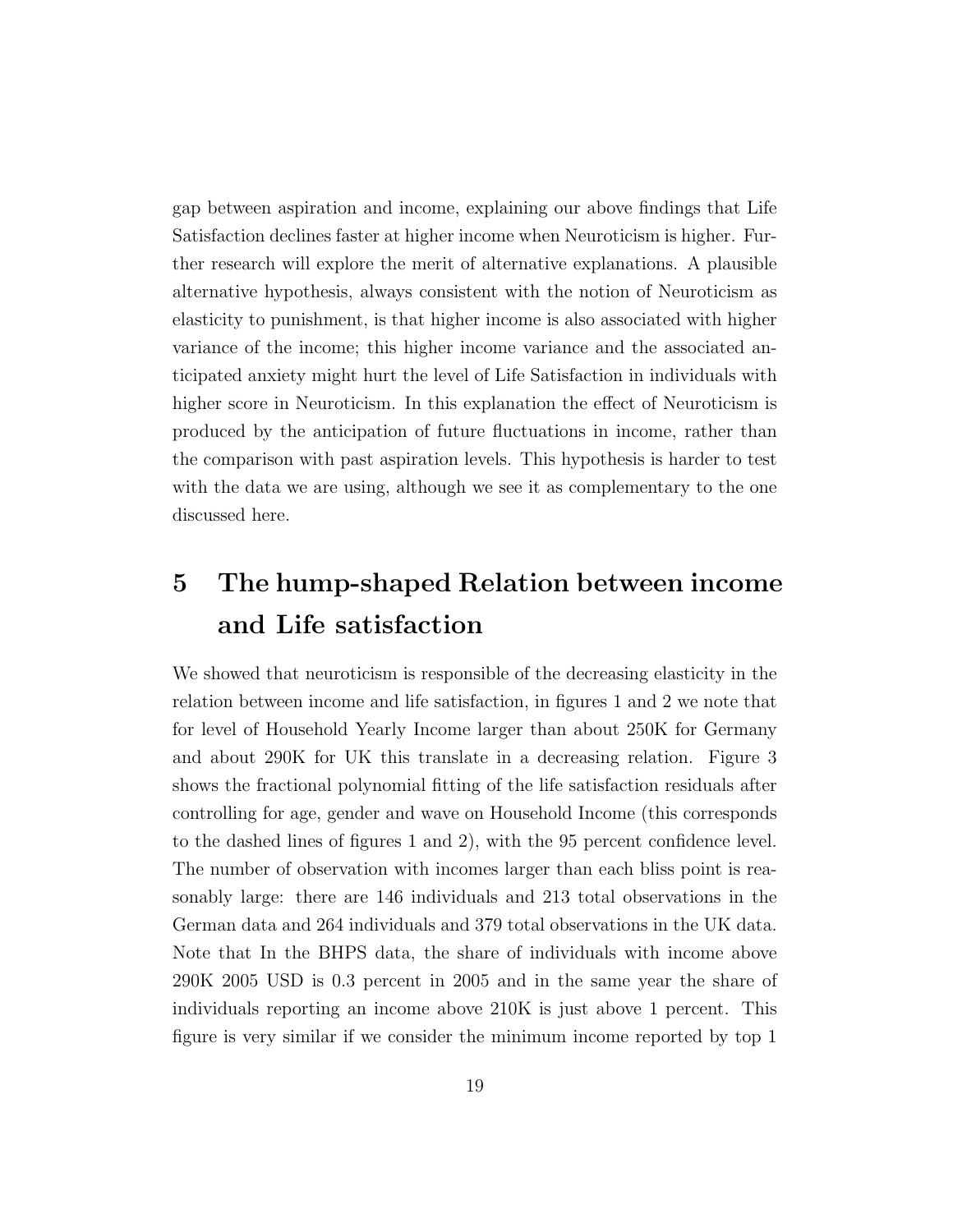percent of individuals in the UK official statistics for the 2005 fiscal year.<sup>10</sup>

The analytical representation of the curves depicted in figure 3 is  $\beta_0$  –  $\beta_1 X^0.5 + \beta_2 X^0.5 \log X$  for Germany; and :  $\beta_0 - \beta_1 X^0.5 + \beta_2 X$  for UK data, where X represents a linear function of the income. We tested the effectiveness of the fractional polynomial in predicting correctly the existence of a bliss point using a Monte Carlo procedure to find that when we simulate a logarithmic relation between income and life satisfaction, the best fractional polynomial is a non decreasing function with a 99 percent confidence interval (the outcomes of the simulations are available upon request).

Figure 4 displays the relationship between Average Life Satisfaction for individuals within the same 1K income brackets and Household Income in Germany and UK (a similar pattern would be displayed if we use the residuals of Life Satisfaction after regressing it on age and gender, as we did in the previous figures). We consider individuals between 18 and 65 years of age. We note a statistically significant hum-shaped relation.

To exclude the role of omitted variables and controlling for individual effects, we estimate a number of econometric models using the same controls we used to estimate equation 1. We therefore run a series of regression specifications based on the following general form:

$$
h_{it} = \beta_1 y_{it} + \beta_2 y_{it}^2 + \Gamma z_{it} + f_i + \eta_t + e_{it}
$$
\n(11)

where i represents the individual and t the year of the survey,  $h_{it}$  is Life Satisfaction,  $y_{it}$  the household income, vector,  $z_{it}$ , consists of time changing individual characteristics, the same used in equation 1;  $f_i$  is an unobserved time invariant characteristics, like gender or personality trait.  $\eta_t$  is a year (and wave) fixed effect and  $e_{it}$  is random noise. In table 6 we estimate 11 using an an OLS estimator with individual fixed effect, for Germany and  $\rm UK.^{11}$  For

<sup>&</sup>lt;sup>10</sup>To the best of our knowledge there are not similar readily available official statistics for Germany

 $11$ In the appendix, table 13, we report a similar estimation using an ordered probit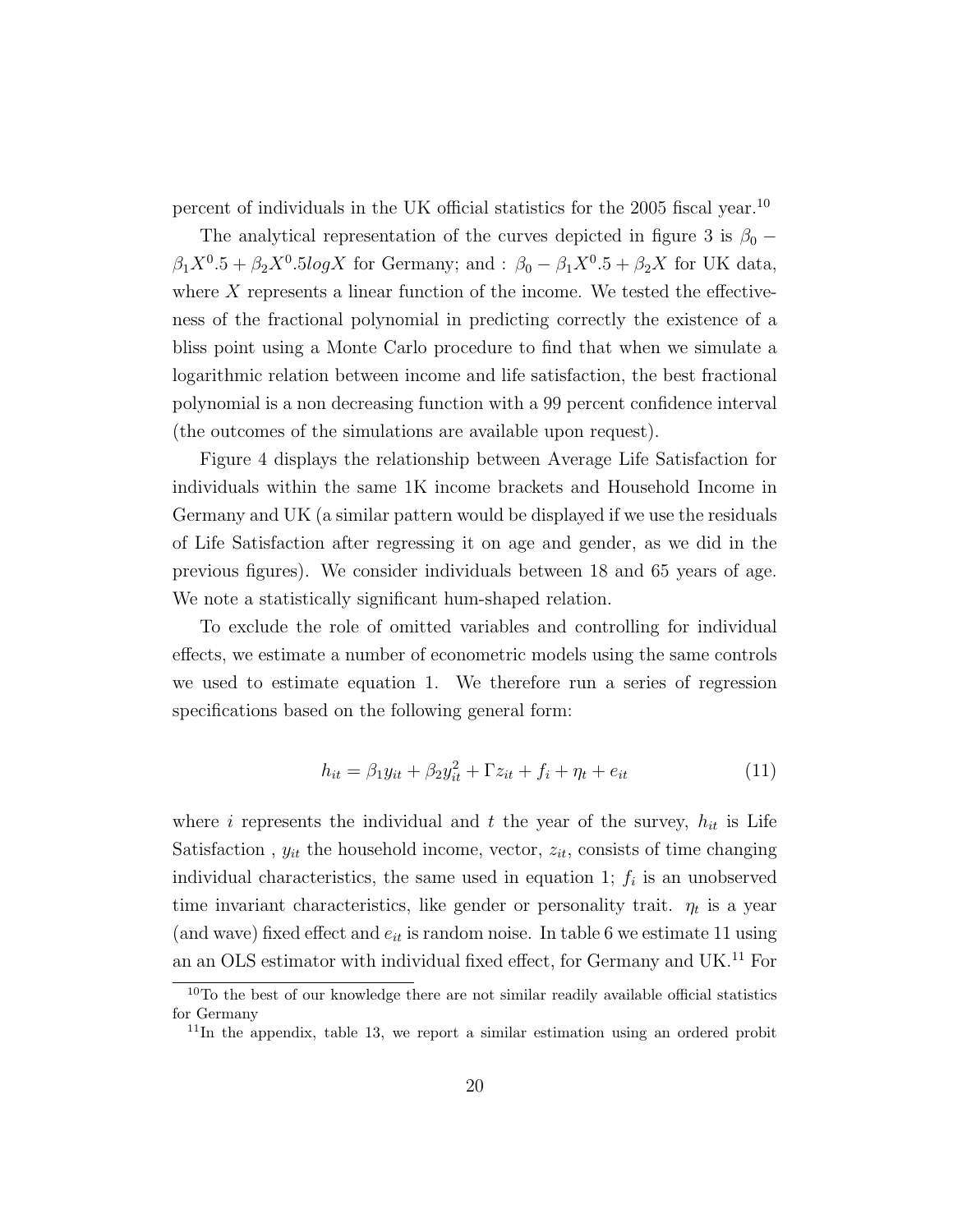the reason already mentioned we exclude from the UK data observations with an income larger than 800K per year and from the German data income larger than 700K per year. Nevertheless in table 16 in the appendix we show how results changes only quantitatively with different income upper thresholds.

The coefficient of the linear term is positive and significant and the quadratic negative and significant. As we can see in column 1 for Germany the turning point is about 264K, while in column 2 we note that for the UK it is about 305K. The turning points are roughly similar to the ones in Figure 3. This implies that the quadratic interpolating lines of the regressions that exclude individuals with income above 800K in the UK data and individuals with income above 700K in the German data, are similar to the polynomial line depicted in figure 3, which is calculated by using the whole set of data.

Always in table 6, it is instructive to compare column 2 and 3 for UK. The turning point disappears in the UK data, when we introduce the marital status: divorced and separated. Therefore the negative slope of the relation seems to be linked to the household dynamics between partners at least in UK. However, we note from table 3 that marital status does not affect the interactions between income and neuroticism, suggesting that neuroticism affect the interaction between income and life satisfaction through deterioration in marital status (although this effect cannot be observed in German data).

In table 7 we regress the individual life satisfaction against dummies indicating 50K income brackets. It shows consistent results: in both datasets the coefficient of the dummies indicating an income larger than 300K is smaller than the one in the brackets  $[250K; 300K]$ . In the german data, in columns 1 and 2, the hypothesis that those coefficient are equal can be rejected at 5 percent confidence level, while in the UK data it is not possible to reject such hypothesis.<sup>12</sup> Table 7 therefore suggests an hump-shaped relation between

estimator and a logit estimator with individual fixed effect

<sup>&</sup>lt;sup>12</sup>The hypothesis that the dummies' coefficient, indicating an income larger than  $100K$ , are equal in the UK data cannot be rejected, with the only exception of the the coefficient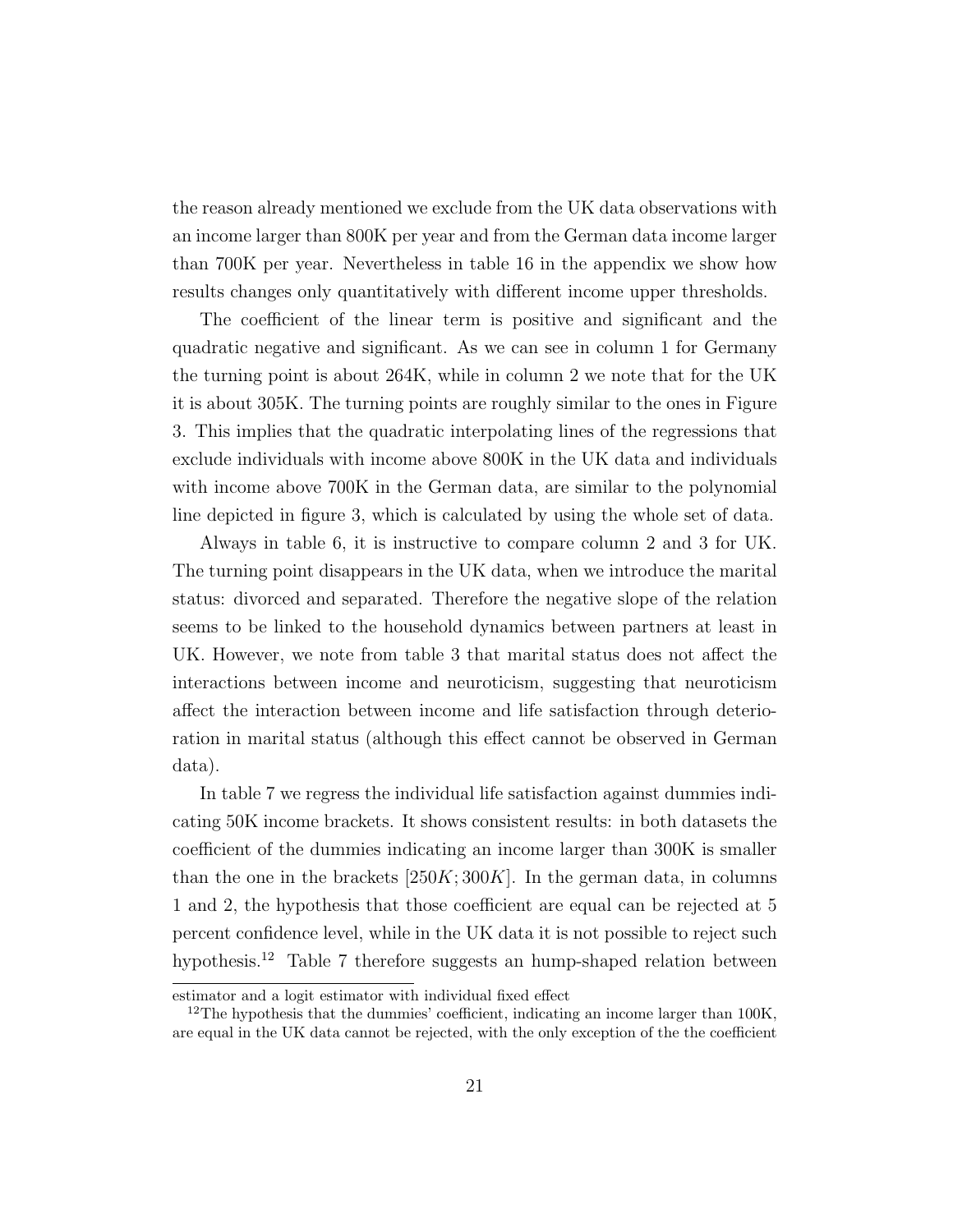income and life satisfaction similar to the one in figures 3 and 4 and in table 6.

Using the World Value Survey data, Figure 6 of the Appendix shows a comparable pattern for US, the only country in the WVS for which an 11 income brackets scale is available. We see that Life Satisfaction distribution in the last income group – the 11th income bracket for individuals with an household income larger than  $175K 2006 \text{ USD} -$  is stochastically dominated, with a p−value close to 5 percent, by the one in the 10th brackets.

The effect of household income on Life Satisfaction could be generated by an increase of inequality within household. Clark (1996) shows that within partners' inequality has a negative impact on individual satisfaction. Considering table 8 we note that the squared income terms interacted with the gender variable is non significant. Furthermore, in table 9, where the main independent variable is individual labor income (rather than the households' aggregate income) there is a similar hump-shaped relation between income and life satisfaction. Both tables 8 and 9, seem to rule out inequality within household as a possible explanation of the hump-shaped pattern.

Finally a word deserves the possible objection that the bliss point can be determined by measurement errors. The fact that they are closely connected to neuroticism excludes random mistakes in the data compilation. Given that we observe a hump-shaped relation even when we control for individuals fixed effect a possibility is that individuals lies in exaggerating their income increase but do not lie in their life satisfaction report. According to the existing literature in income measurement errors this is not a commonly recorded bias. Studies comparing income reported in survey with external source almost invariably conclude that in survey individuals tend to underreport incomes (see More et al 2000 for a review of this studies). A study based on the SOEP dataset argue that the typical behavior of individuals who believe his income is inadequate is to refuse to respond (Schrapler 2002).

of  $[200K; 250K]$  larger than the coefficient  $[150K; 200K]$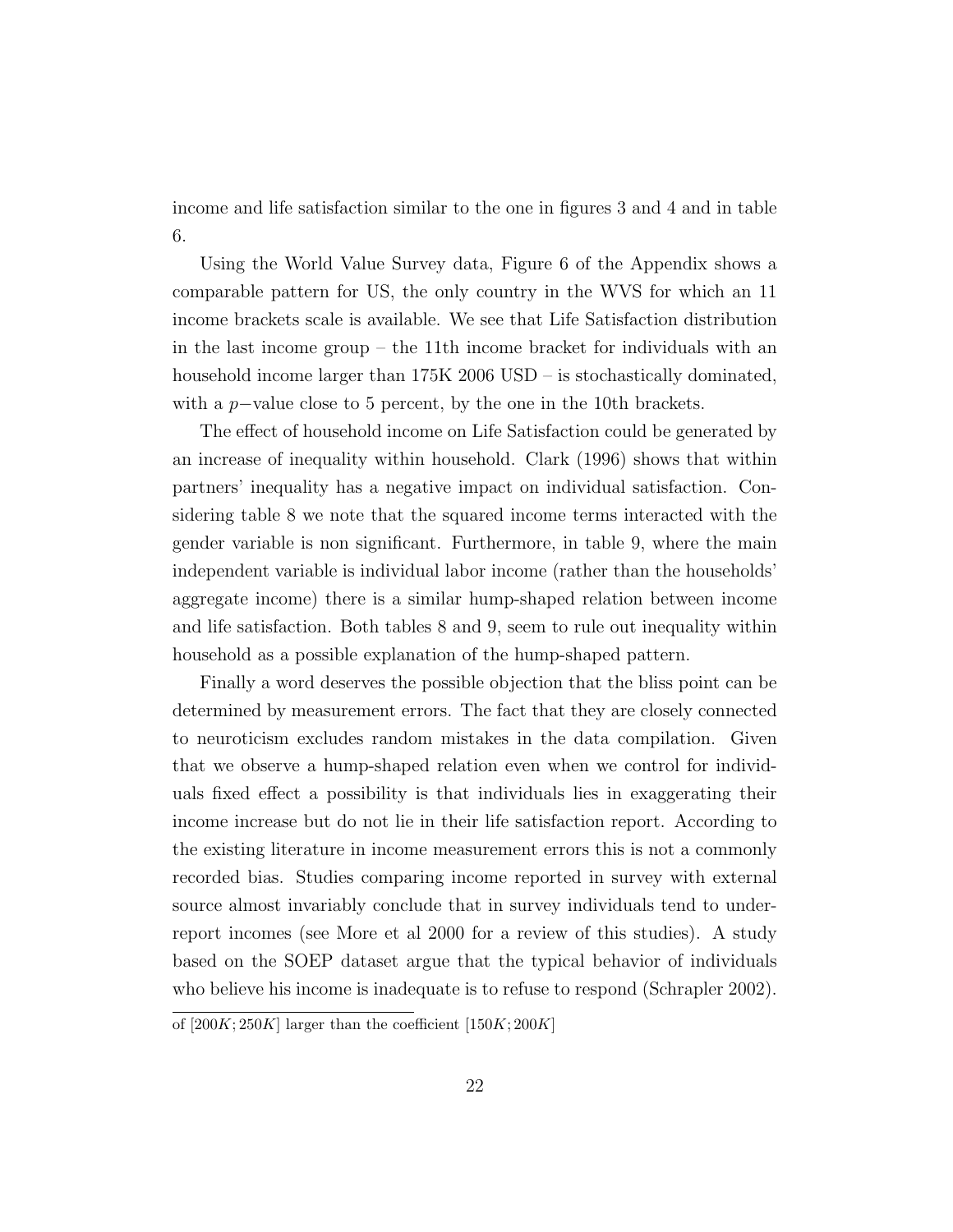Finally, we note that the inflation of income for vanity is not a typical behavior for a neurotic individuals.

### 6 Conclusions

Neuroticism is responsible for slow increase (or even decline) of Life Satisfaction with high income and its increase for lower incomes. Our hypothesis suggests that the effect is due to the psychological cost of the gap between aspiration and realized income, positive for lower incomes' level and negative for higher income levels. Motivation induces higher aspirations in income, and on average also to higher incomes. This effect occurs however at a decreasing rate, and thus generates a gap between desired and realized income which is negative and in absolute values higher for higher incomes, and this in turn induces a decrease in Life Satisfaction. Neuroticism measures the sensitivity to the gap, and in fact individuals with higher score in neuroticism have a stronger decline of happiness with income, for high income and a stronger increase for lower income when, the gap is positive.

This conclusion suggests a different interpretation of the well established fact that life satisfaction increases slowly, or is completely flat at high levels of income (Kanheman and Deaton 2010). This finding has been so far interpreted with the argument that the marginal life satisfaction is decreasing, just as utility. Our results suggest a stronger reason: the flatness of happiness with income is the effect of opposite forces on Life Satisfaction: a natural effect of increasing happiness with income, and a negative effect induced by the gap between aspiration and realization. This second effect becomes dominant for high incomes, but is likely to operate over a much larger spectrum. If this is the case, then our results concern the life satisfaction of a substantial fraction of the population, and not just the very rich individuals.

Furthermore, our analysis shows that Life Satisfaction may be decreasing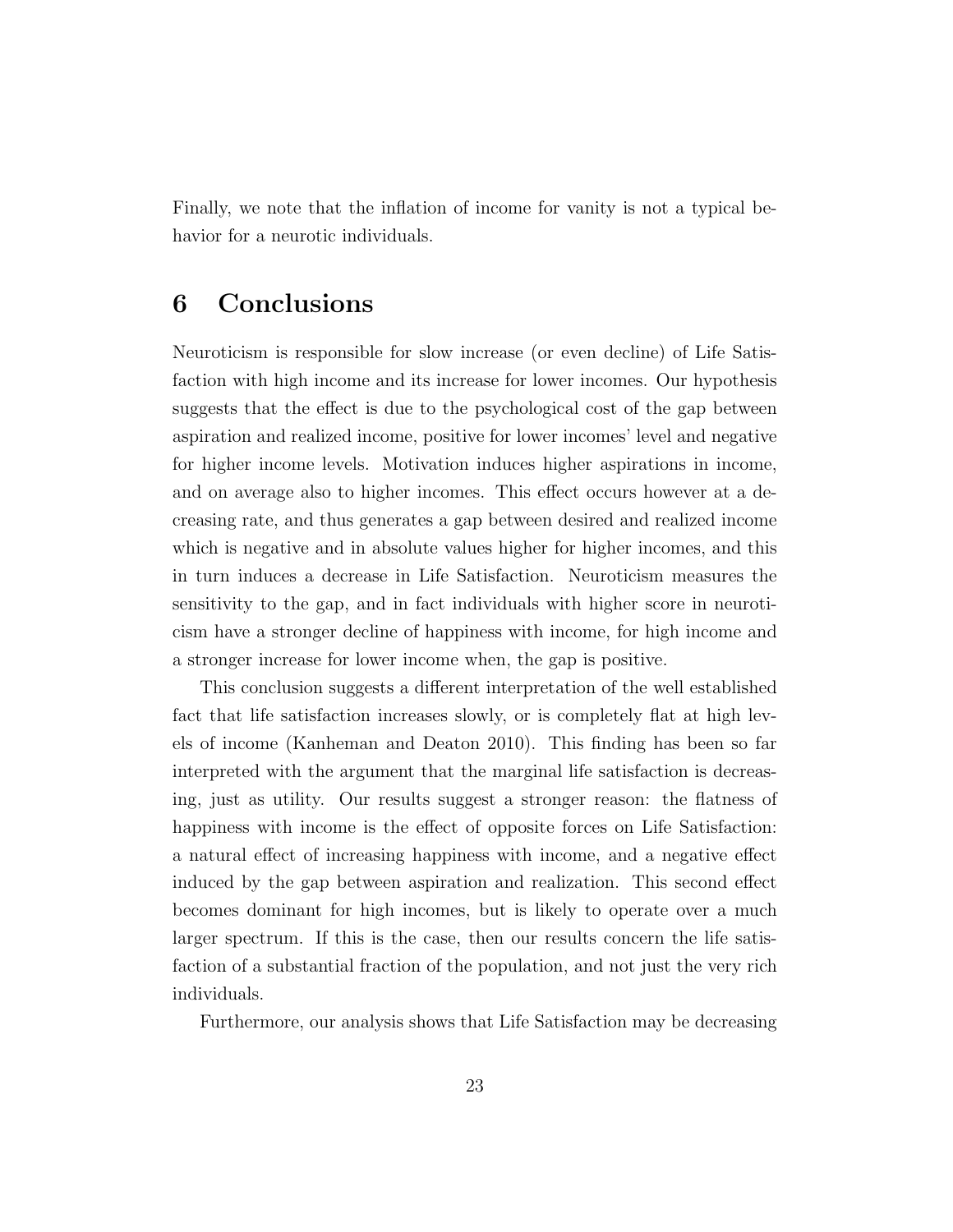in income for high levels of income. The finding is puzzling if one assumes that people earn income as a mean to increase happiness. We saw the phenomenon has an explanation when we bring personality traits into the analysis: they explain the pattern of the relationship between happiness and income.

| Variable          | Mean   | Std. Dev. | Min.     | Max.    | N      |
|-------------------|--------|-----------|----------|---------|--------|
| Life Satisfaction | 5.078  | 1.158     | 0.636    | 7       | 330140 |
| Income            | 3.853  | 2.47      | 0        | 151.554 | 314967 |
| Age               | 41.777 | 12.841    | 18       | 65      | 331114 |
| Male              | 0.491  | 0.5       | 0        | 1       | 331114 |
| Neuroticism       | 0.501  | 0.2       | $\theta$ | 1       | 223984 |
| Extraversion      | 0.634  | 0.188     | $\theta$ | 1       | 224018 |
| Conscentiouseness | 0.826  | 0.15      | $\theta$ | 1       | 223260 |
| <i>Openness</i>   | 0.577  | 0.2       | $\Omega$ | 1       | 223000 |
| Agreeableness     | 0.739  | 0.162     | $\Omega$ | 1       | 223853 |
| Labor Income      | 3.392  | 2.773     | 0.001    | 155.691 | 238754 |
| Hours worked      | 28.693 | 20.279    | 0        | 80      | 310016 |

Table 1: Germany: SOEP dataset years 1984-2009, Main Variables used in the regressions

Table 2: UK: BHPS dataset years 1996-2008, Main Variables used in the regressions

| Variable           | Mean   | Std. Dev. | Min.     | Max.    | N      |
|--------------------|--------|-----------|----------|---------|--------|
| Life Satisfaction  | 5.145  | 1.267     |          | 7       | 119367 |
| Income             | 6.658  | 4.72      | $\Omega$ | 187.543 | 139308 |
| Age                | 41.236 | 12.794    | 18       | 65      | 139308 |
| Male               | 0.468  | 0.499     | $\Omega$ |         | 139307 |
| Neuroticism        | 0.451  | 0.215     | $\theta$ | 1       | 107713 |
| Extraversion       | 0.584  | 0.192     | $\theta$ | 1       | 107539 |
| Conscientiouseness | 0.725  | 0.174     | $\Omega$ |         | 107427 |

Continued on next page...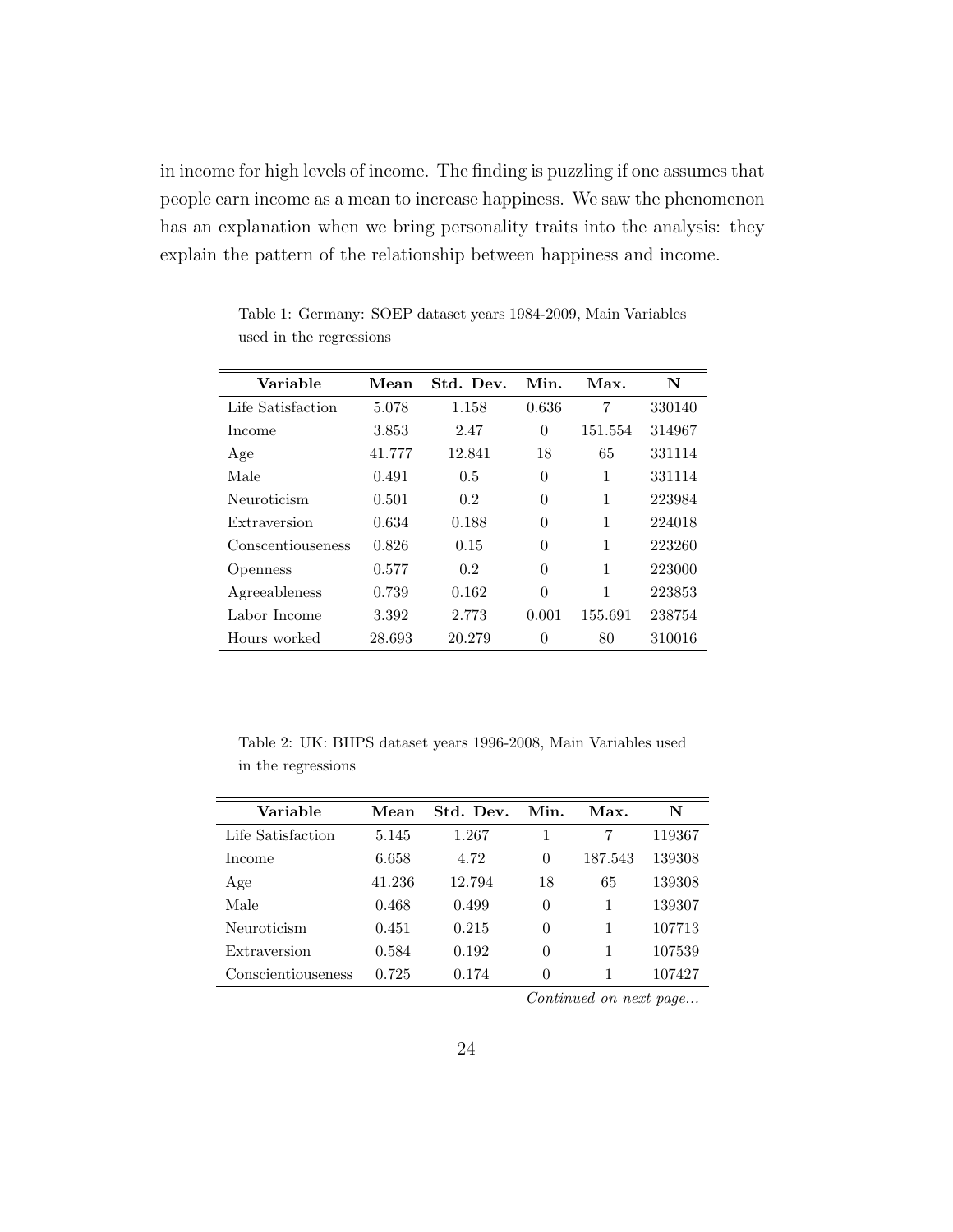| table 2 continued |       |           |                  |         |        |  |
|-------------------|-------|-----------|------------------|---------|--------|--|
| Variable          | Mean  | Std. Dev. | Min.             | Max.    | N      |  |
| <b>Openness</b>   | 0.581 | 0.195     | $\theta$         |         | 107330 |  |
| Agreeableness     | 0.741 | 0.163     | $\mathbf{0}$     |         | 107595 |  |
| Hours worked      | 25.96 | 18.825    | $\left( \right)$ | 99      | 135418 |  |
| Labor Income      | 2.56  | 1.627     | $\left( \right)$ | 105.518 | 89393  |  |

Figure 1: Life satisfaction, Household Income and Personality Traits in UK. The five graphs show the fractional polynomial best fitting of the Life Satisfaction residuals with Income for the entire sample (dashed line), and the one related to the individuals belonging to the last quintile (lowest score, dotted lines with confidence intervals) and to the first quintile (highest score, solid lines with confidence intervals) in the traits distribution.

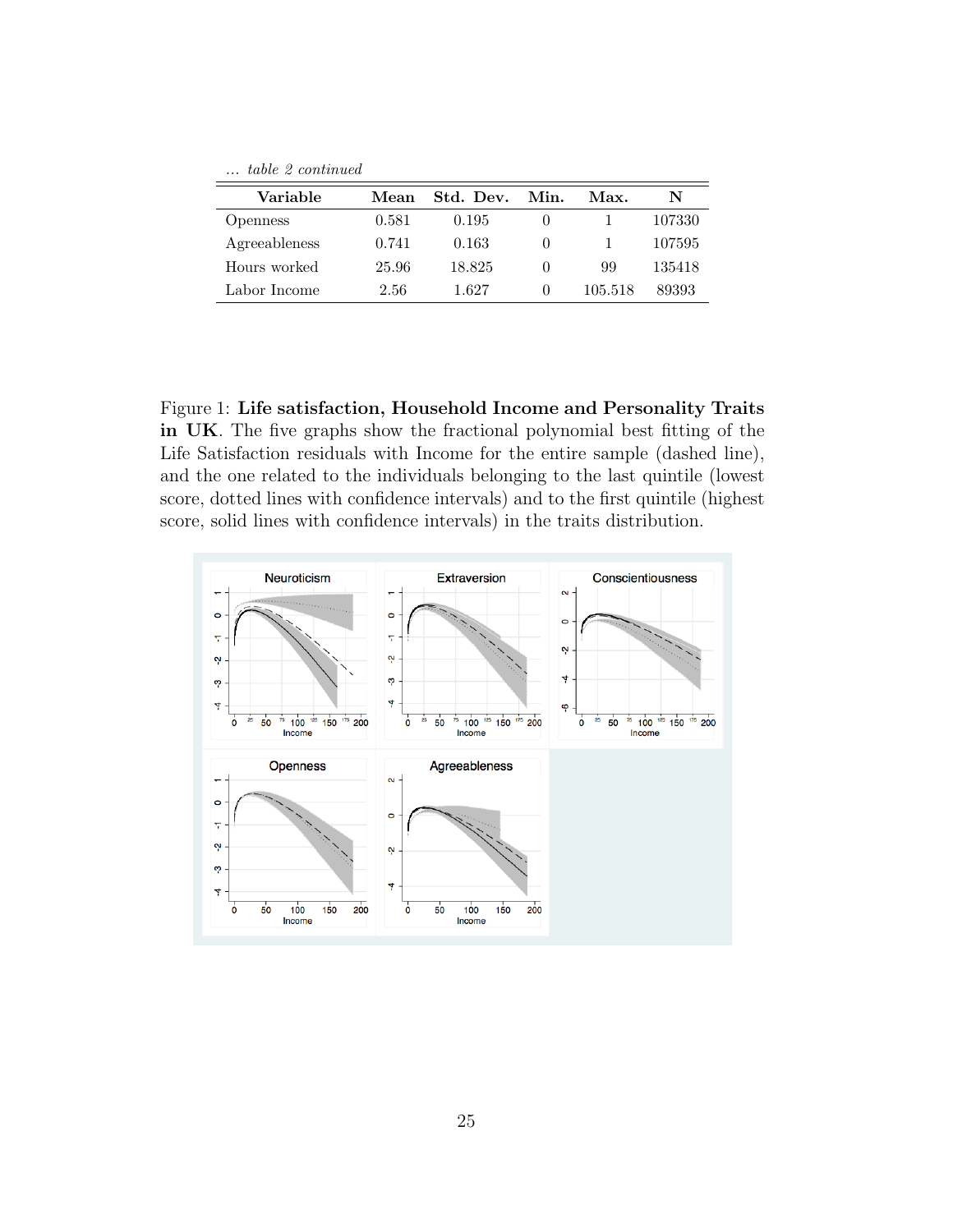Figure 2: Life satisfaction, Household Income and Personality Traits in Germany. See caption in figure 1.



Figure 3: Individuals Life satisfaction and Household Income. Fractional polynomial best of the Life Satisfaction residuals with Income.

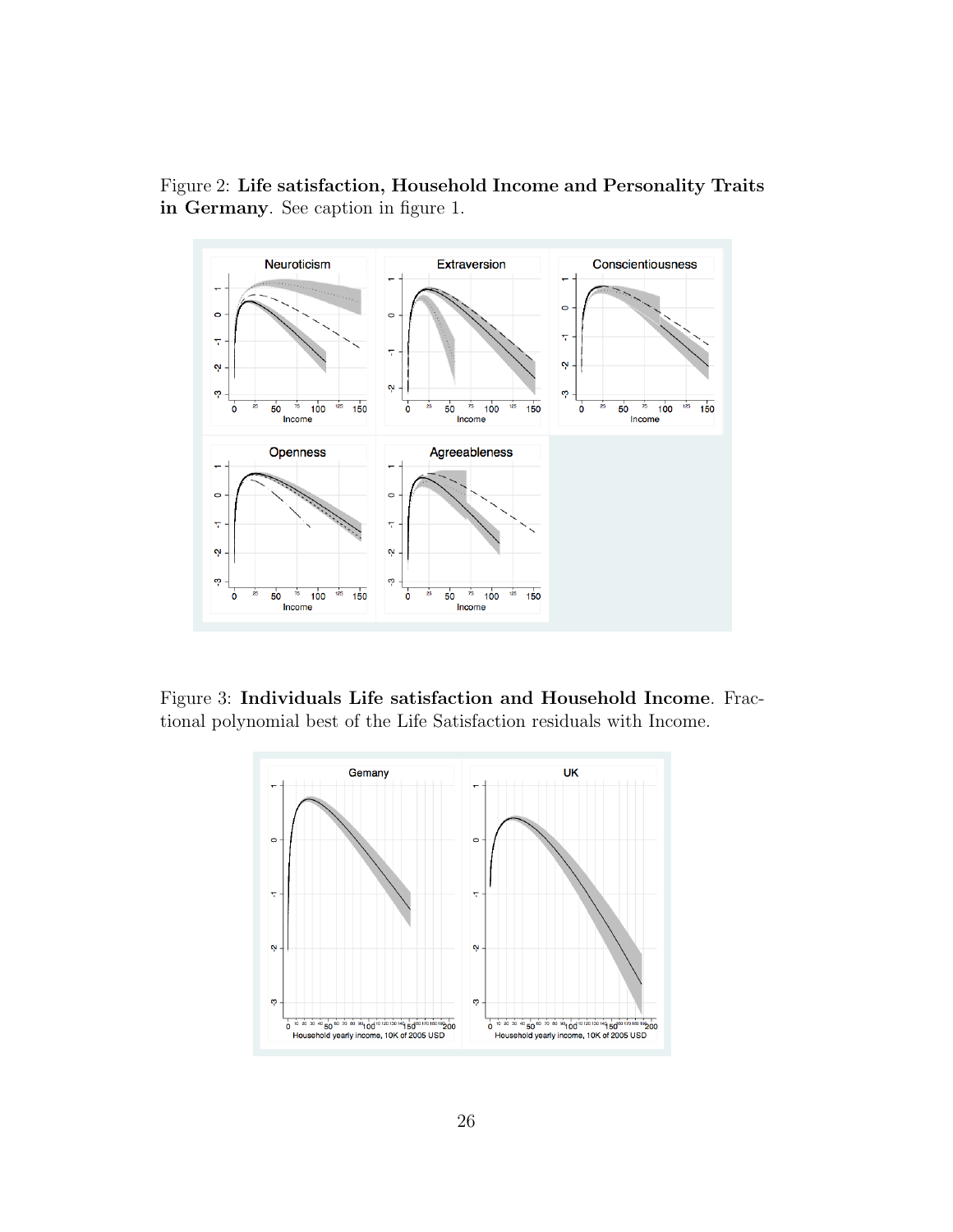Figure 4: Average Life satisfaction, Household Income. The vertical axes report the average Life Satisfaction of all those individuals who are within the same interval of income of 1K width. The individuals with income exceeding 400K have been averaged together in the last 1K income bracket. The broken lines are the lowess estimate and polynomial fittings (almost non distinguishable).

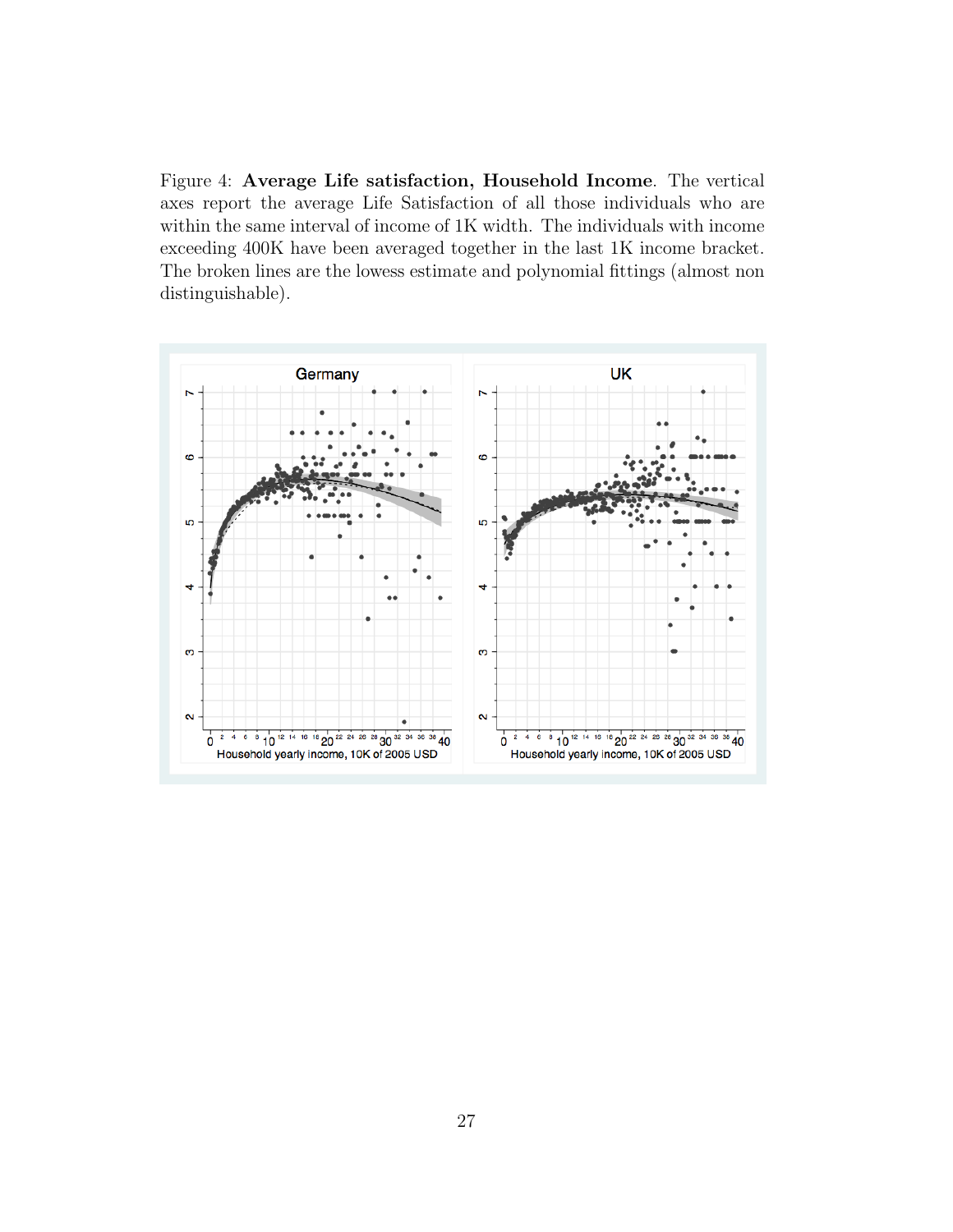Table 3: Life Satisfaction Income and Personality Traits in UK and Germany. Panel Data with Individual Random Effects. Dependent variable is Life satisfaction, all regressions include control for Age, Age<sup>2</sup>, Gender, omitted from the table. Individuals who reported household income larger that 700K USD and larger than 800K USD are excluded from respectively German and UK Data. (p-values in brackets, robust std errors)

|                                      | Germany              | Germany                              | UK                   | UK                   | UK                 |
|--------------------------------------|----------------------|--------------------------------------|----------------------|----------------------|--------------------|
|                                      | 1984-09              | 1984-09                              | 1996-08              | 1996-08              | 1996-08            |
|                                      | b/p                  | b/p                                  | b/p                  | b/p                  | b/p                |
| Income                               | $0.0467***$          | 0.0005                               | $-0.0005$            | 0.0012               | 0.0084             |
|                                      | (0.0000)             | (0.9800)                             | (0.8331)             | (0.7234)             | (0.2588)           |
| Income <sup>2</sup>                  | $-0.0005***$         | 0.0002                               |                      | $-0.0000$            |                    |
|                                      | (0.0068)             | (0.8608)                             |                      | (0.8490)             |                    |
| $Neur*Inc$                           | $0.0369***$          | $0.0471***$                          | $0.0201***$          | $0.0199**$           | $0.0212**$         |
|                                      | (0.0015)             | (0.0002)                             | (0.0007)             | (0.0270)             | (0.0124)           |
| $Neur*Inc2$                          | $-0.0015***$         | $-0.0019***$                         | $-0.0003**$          | $-0.0003$            | $-0.0004*$         |
|                                      | (0.0005)             | (0.0002)                             | (0.0266)             | (0.3482)             | (0.0681)           |
| $Ext*Inc$                            |                      | $0.0384**$                           |                      |                      | $-0.0032$          |
|                                      |                      | (0.0160)                             |                      |                      | (0.7443)           |
| $Ext*Inc2$                           |                      | $-0.0015*$                           |                      |                      | $-0.0001$          |
|                                      |                      | (0.0519)                             |                      |                      | (0.7740)           |
| $Cons*Inc$                           |                      | $0.0380**$                           |                      |                      | $-0.0085$          |
| $Cons*Inc^2$                         |                      | (0.0396)                             |                      |                      | (0.4766)           |
|                                      |                      | $-0.0000$                            |                      |                      | 0.0002             |
| Open <sup>*</sup> Inc                |                      | (0.9651)                             |                      |                      | (0.4306)           |
|                                      |                      | $-0.0070$<br>(0.6213)                |                      |                      | 0.0095<br>(0.3468) |
| $Open*Inc^2$                         |                      | 0.0003                               |                      |                      | $-0.0003$          |
|                                      |                      | (0.6115)                             |                      |                      | (0.2685)           |
| $Agr^*Inc$                           |                      | $\hbox{--}0.0137$                    |                      |                      | $-0.0102$          |
|                                      |                      | (0.4076)                             |                      |                      | (0.3874)           |
| $Agr^*Inc^2$                         |                      | 0.0004                               |                      |                      | 0.0002             |
|                                      |                      | (0.5227)                             |                      |                      | (0.6448)           |
| Neuroticism                          | $-0.9850***$         | $-1.0150***$                         | $-1.4000***$         | $-1.1128***$         | $-1.3965***$       |
|                                      | (0.0000)             | (0.0000)                             | (0.0000)             | (0.0000)             | (0.0000)           |
| Extraversion                         | $0.2176***$          | 0.1003                               | $0.3667***$          | $0.3324***$          | $0.3909***$        |
|                                      | (0.0000)             | (0.1107)                             | (0.0000)             | (0.0000)             | (0.0000)           |
| Conscientiousness                    | $0.2261***$          | 0.0743                               | $0.6625***$          | $0.5456***$          | $0.7025***$        |
|                                      | (0.0000)             | (0.3239)                             | (0.0000)             | (0.0000)             | (0.0000)           |
| Openness                             | $0.2061***$          | $0.2281***$                          | $-0.1079**$          | $-0.0164$            | $-0.1479**$        |
|                                      | (0.0000)             | (0.0001)                             | (0.0249)             | (0.6536)             | (0.0470)           |
| Agreableness                         | $0.3786***$          | $0.4260***$                          | $0.5249***$          | $0.4356***$          | $0.5795***$        |
|                                      | (0.0000)             | (0.0000)                             | (0.0000)             | (0.0000)             | (0.0000)           |
| Wave effects                         | $\operatorname{Yes}$ | $\operatorname{Yes}$                 | $\operatorname{Yes}$ | $\operatorname{Yes}$ | Yes                |
| Region effects                       | Yes                  | Yes                                  | Yes                  | Yes                  | Yes                |
| Number of children                   | Yes                  | $\operatorname{Yes}$                 | Yes                  | Yes                  | Yes                |
| Marital status                       | Yes                  | Yes                                  | Yes                  | $_{\rm Yes}$         | Yes                |
| Education                            | $_{\rm Yes}$<br>Yes  | $_{\rm Yes}$<br>$\operatorname{Yes}$ | Yes<br>Yes           | $_{\rm Yes}$<br>Yes  | Yes<br>Yes         |
| Employment status<br>Occupation type | Yes                  | Yes                                  | Yes                  | Yes                  | Yes                |
| Health Status                        | $_{\rm Yes}$         | $_{\rm Yes}$                         | Yes                  | $_{\rm Yes}$         | Yes                |
| Worked Hours                         | Yes                  | Yes                                  | Yes                  | Yes                  | No                 |
| Worked Hours <sup>2</sup>            | Yes                  | Yes                                  | Yes                  | Yes                  | N <sub>o</sub>     |
|                                      |                      |                                      |                      |                      |                    |
| r2                                   |                      |                                      |                      |                      |                    |
| $\mathbf N$                          | 180985               | 180985                               | 90703                | 90623                | 92927              |
|                                      |                      |                                      |                      |                      |                    |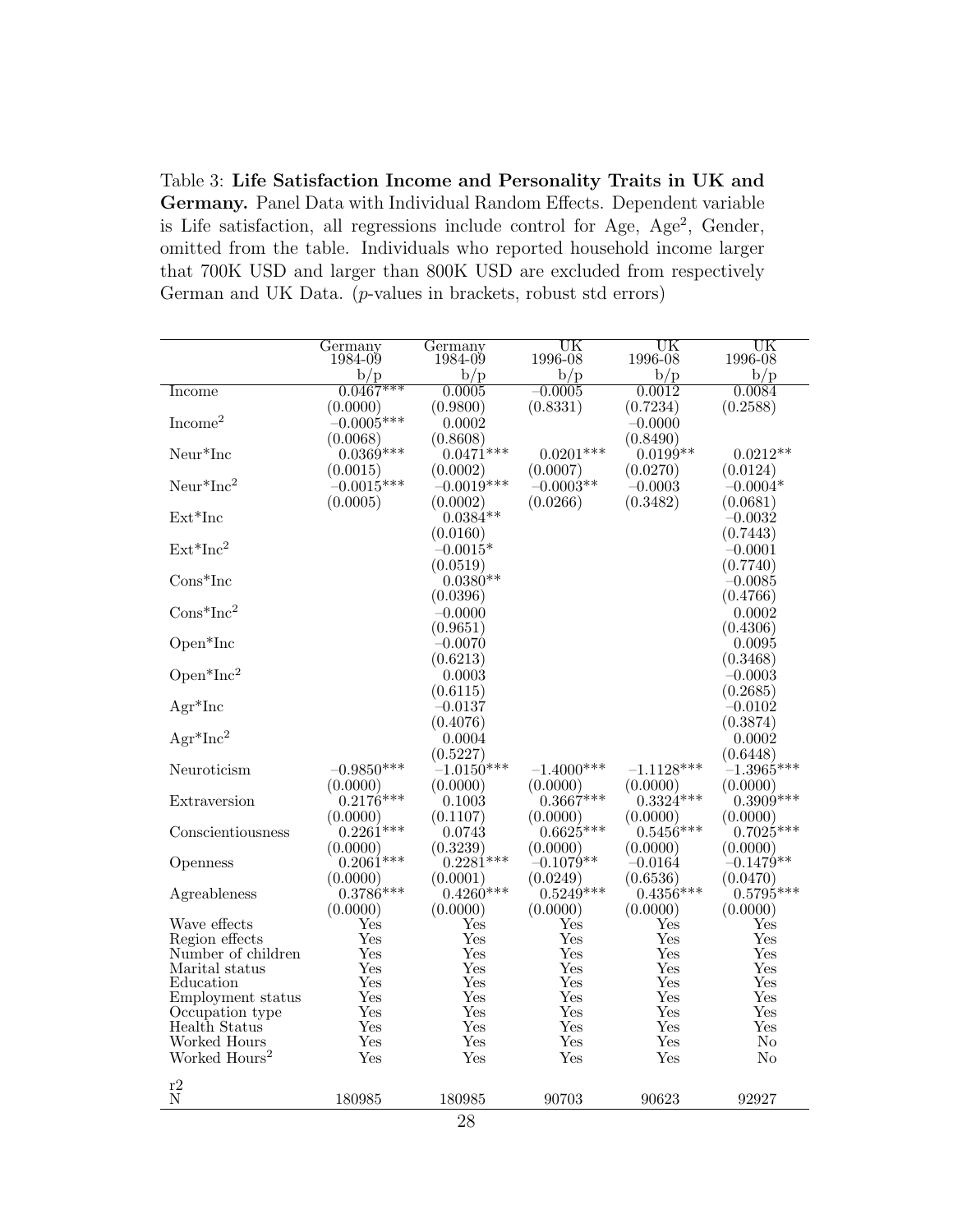Table 4: Life Satisfaction, Household Income and Personality Traits in a 3SLS structural model. Dependent variable is Life Satisfaction, Income is in 10K USD, traits are normalized between 0 and 1 ( $p$ -values in brackets, robust std errors).

|                                    | Germany     | Germany     | UK          | UK          |
|------------------------------------|-------------|-------------|-------------|-------------|
|                                    | $\,2005\,$  | 2005        | 2005        | 2005        |
|                                    | b/p         | b/p         | b/p         | b/p         |
| Life Satisfaction                  |             |             |             |             |
| Income                             | 0.032       | $0.050***$  | $-0.024$    | 0.002       |
|                                    | (0.551)     | (0.000)     | (0.201)     | (0.825)     |
| Income <sup>2</sup>                | 0.003       |             | 0.001       |             |
|                                    | (0.396)     |             | (0.185)     |             |
| Neur. $\times$ Income              | $0.215***$  | $0.231***$  | $0.231***$  | $0.225***$  |
|                                    | (0.009)     | (0.000)     | (0.000)     | (0.000)     |
| Neur. $\times$ Income <sup>2</sup> | $-0.008$    | $-0.006***$ | $-0.006***$ | $-0.007***$ |
|                                    | (0.101)     | (0.000)     | (0.005)     | (0.000)     |
| Neuroticism                        | $-2.106***$ | $-2.219***$ | $-2.971***$ | $-2.909***$ |
|                                    | (0.000)     | (0.000)     | (0.000)     | (0.000)     |
| Extraversion                       | $0.498***$  | $0.499***$  | $0.721***$  | $0.717***$  |
|                                    | (0.000)     | (0.000)     | (0.000)     | (0.000)     |
| Age                                | $-0.061***$ | $-0.062***$ | $-0.050***$ | $-0.051***$ |
|                                    | (0.000)     | (0.000)     | (0.000)     | (0.000)     |
| Age <sup>2</sup>                   | $0.001***$  | $0.001***$  | $0.001***$  | $0.001***$  |
|                                    | (0.000)     | (0.000)     | (0.000)     | (0.000)     |
| Male                               | $-0.170***$ | $-0.171***$ | $-0.222***$ | $-0.226***$ |
|                                    | (0.000)     | (0.000)     | (0.000)     | (0.000)     |
| Education                          | Yes         | Yes         | Yes         | Yes         |
|                                    |             |             |             |             |
| <b>Income</b>                      |             |             |             |             |
| Agreeableness                      | 0.075       | 0.063       | $0.279*$    | $0.273*$    |
|                                    | (0.439)     | (0.517)     | (0.075)     | (0.083)     |
| Conscientiousness                  | 0.140       | 0.130       | $0.774***$  | $0.760***$  |
|                                    | (0.183)     | (0.218)     | (0.000)     | (0.000)     |
| Openess                            | $0.756***$  | $0.753***$  | $0.974***$  | $0.944***$  |
|                                    | (0.000)     | (0.000)     | (0.000)     | (0.000)     |
| Extraversion                       | $0.215**$   | $0.222**$   | $0.873***$  | $0.857***$  |
|                                    | (0.013)     | (0.011)     | (0.000)     | (0.000)     |
| Neuroticism                        | $-0.892***$ | $-0.922***$ | $-1.358***$ | $-1.262***$ |
|                                    | (0.000)     | (0.000)     | (0.000)     | (0.000)     |
| Age                                | $0.018***$  | $0.018***$  | $-0.009***$ | $-0.009***$ |
|                                    | (0.000)     | (0.000)     | (0.000)     | (0.000)     |
| Male                               | $0.135***$  | $0.136***$  | $0.321***$  | $0.324***$  |
|                                    | (0.000)     | (0.000)     | (0.000)     | (0.000)     |
| Income at $t-1$                    | $0.412***$  | $0.411***$  | $0.612***$  | $0.619***$  |
|                                    | (0.000)     | (0.000)     | (0.000)     | (0.000)     |
|                                    |             |             |             |             |
| N                                  | 13738       | 13738       | 9979        | 9979        |
|                                    |             |             |             |             |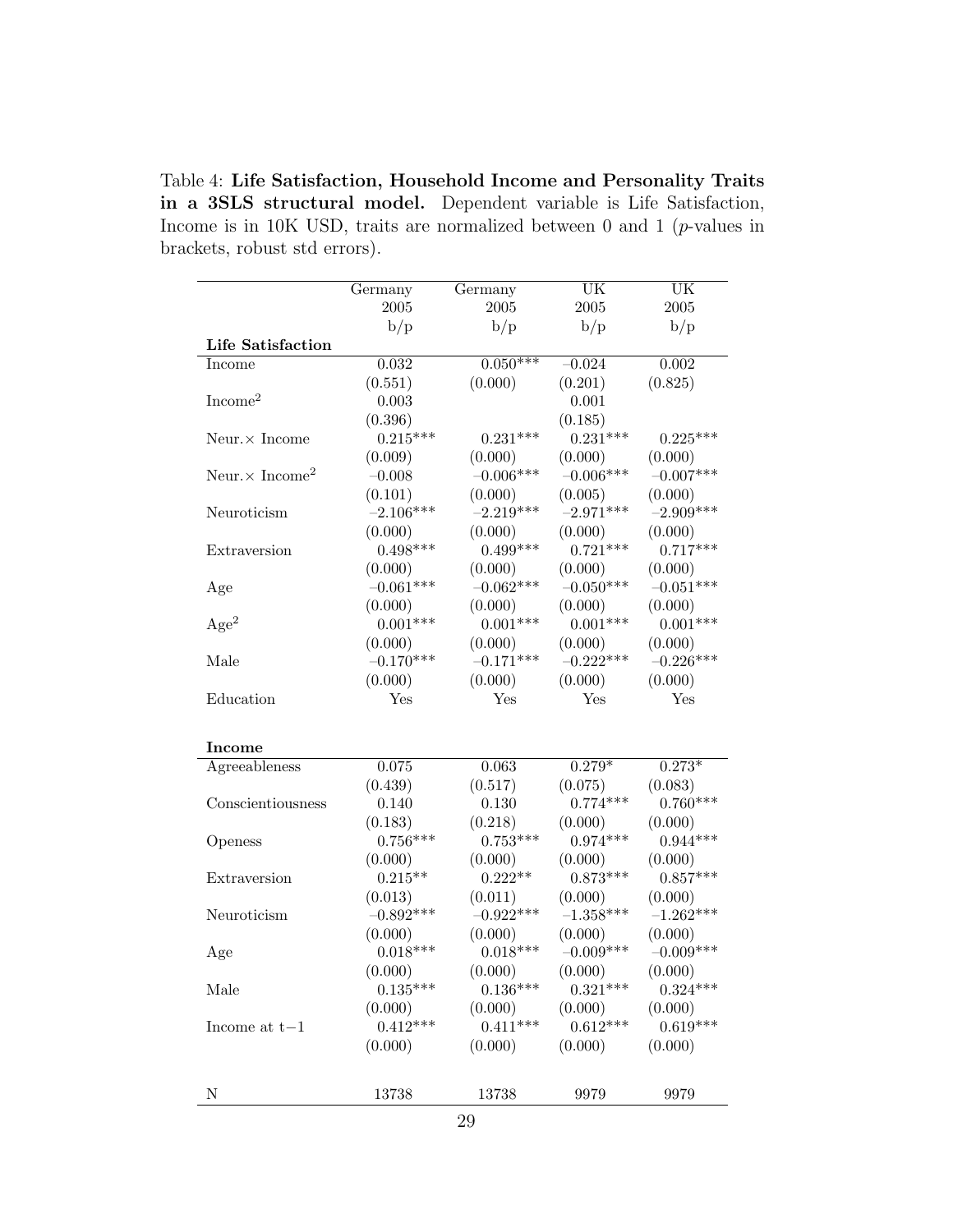Table 5: Life Satisfaction Income and Personality Traits, structural 2SLS model using the entire panel of Germany and UK data. Dependent variable is Life Satisfaction, Income is in 10K USD, traits are normalized between 0 and 1. Estimates of the structural model using a 2SLS estimator with individual random effects. Individuals who reported household income larger that 700K USD and larger than 800K USD are excluded from respectively German and UK Data. (p-values in brackets, robust std errors).

|                                    | Germany         | Germany       | UK            | UK            |
|------------------------------------|-----------------|---------------|---------------|---------------|
|                                    | $(1)$ 1984-09   | $(2)$ 1984-09 | $(3)$ 1996-08 | $(4)$ 1996-08 |
|                                    | b/p             | b/p           | b/p           | b/p           |
| Income                             | $0.101***$      |               | 0.004         | 0.002         |
|                                    | (0.000)         |               | (0.838)       | (0.754)       |
| Income <sup>2</sup>                | $-0.002$        | $0.004***$    | $-0.000$      |               |
|                                    | (0.132)         | (0.000)       | (0.980)       |               |
| Neur. $\times$ Income              | $-0.013$        | $0.161***$    | $0.232***$    | $0.236***$    |
|                                    | (0.711)         | (0.000)       | (0.000)       | (0.000)       |
| Neur. $\times$ Income <sup>2</sup> | 0.001           | $-0.010***$   | $-0.010***$   | $-0.010***$   |
|                                    | (0.721)         | (0.000)       | (0.000)       | (0.000)       |
| Neuroticism                        | $-1.015***$     | $-1.471***$   | $-2.403***$   | $-2.426***$   |
|                                    | (0.000)         | (0.000)       | (0.000)       | (0.000)       |
| Extraversion                       | $0.316***$      | $0.317***$    | $0.423***$    | $0.423***$    |
|                                    | (0.000)         | (0.000)       | (0.000)       | (0.000)       |
| Age                                | $-0.027***$     | $-0.026***$   | $-0.043***$   | $-0.043***$   |
|                                    | (0.000)         | (0.000)       | (0.000)       | (0.000)       |
| Age <sup>2</sup>                   | $0.000^{***}\;$ | $0.000***$    | $0.001***$    | $0.001***$    |
|                                    | (0.000)         | (0.000)       | (0.000)       | (0.000)       |
| Male                               | $-0.120***$     | $-0.118***$   | $-0.177***$   | $-0.177***$   |
|                                    | (0.000)         | (0.000)       | (0.000)       | (0.000)       |
| Education                          | $0.019***$      | $0.020***$    | $0.007**$     | $0.007***$    |
|                                    | (0.000)         | (0.000)       | (0.012)       | (0.010)       |
| Wave effect                        | Yes             | Yes           | Yes           | Yes           |
|                                    |                 |               |               |               |
| N                                  | 188433          | 188433        | 85171         | 85171         |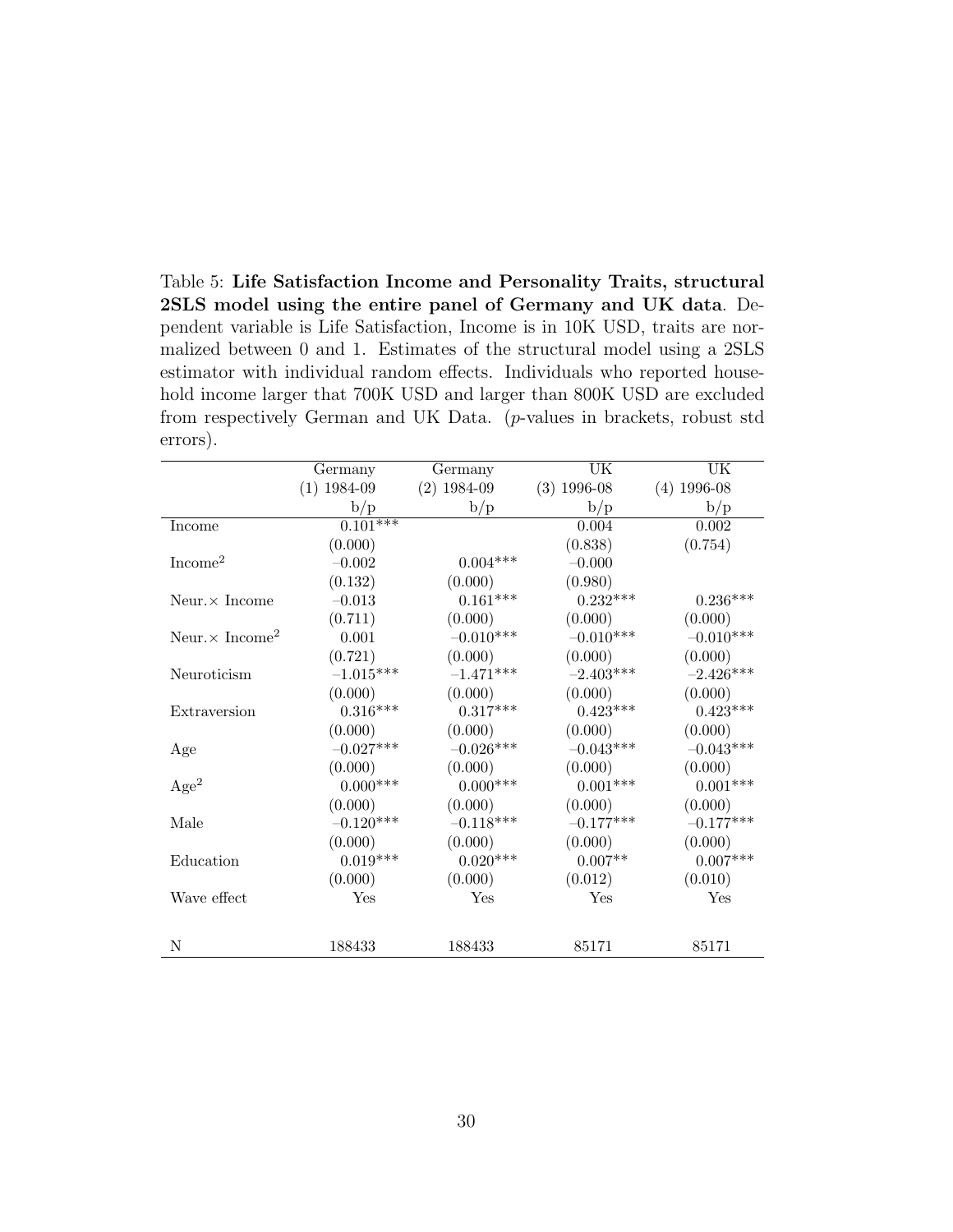Table 6: Life Satisfaction and Household Income in Germany and UK Panel OLS with individual fixed effect for the German and UK data. Dependent variable is individual Life Satisfaction. Income is the Household Income in 10K 2005 USD. Controls for Employment status includes dummies for student, retired, unemployed, house-caring. Controls for occupation type are 43 dummies for German and 38 for UK data and includes sectors, socioeconomic groups and number of co-workers, health status is measured in terms of visits to the doctor. Individuals who reported household income larger that 700K USD and larger than 800K USD are excluded from respectively German and UK Data. (p-values in brackets, robust std errors).

|                           | Germany      | UK           | UK           |
|---------------------------|--------------|--------------|--------------|
|                           | 1984-09      | 1996-08      | 1996-08      |
|                           | b/p          | b/p          | b/p          |
| Income                    | $0.0482***$  | $0.0076***$  | $0.0043**$   |
|                           | (0.0000)     | (0.0002)     | (0.0285)     |
| Income <sup>2</sup>       | $-0.0009***$ | $-0.0001**$  | $-0.0001$    |
|                           | (0.0000)     | (0.0109)     | (0.1623)     |
| Age                       | $-0.0117$    | $-0.0492***$ | $-0.0469***$ |
|                           | (0.7111)     | (0.0006)     | (0.0008)     |
| Age <sup>2</sup>          | $0.0003***$  | $0.0004***$  | $0.0004***$  |
|                           | (0.0000)     | (0.0000)     | (0.0000)     |
| Worked hours              | $0.0087***$  | 0.0016       | 0.0016       |
|                           | (0.0000)     | (0.1849)     | (0.1809)     |
| Worked hours <sup>2</sup> | $-0.0001***$ | $-0.0000$    | $-0.0000$    |
|                           | (0.0000)     | (0.1283)     | (0.1136)     |
| Separated                 |              |              | $-0.3818***$ |
|                           |              |              | (0.0000)     |
| Divorced                  |              |              | $-0.1662***$ |
|                           |              |              | (0.0000)     |
| Wave effects              | Yes          | Yes          | Yes          |
| Region effects            | Yes          | Yes          | Yes          |
| Number of children        | Yes          | Yes          | Yes          |
| Education                 | Yes          | Yes          | Yes          |
| Employment status         | Yes          | Yes          | Yes          |
| Marital status            | Yes          | No           | No           |
| Occupation type           | Yes          | Yes          | Yes          |
| <b>Health Status</b>      | Yes          | Yes          | Yes          |
|                           |              |              |              |
| r2                        | 0.043        | 0.021        | 0.023        |
| N                         | 260838       | 114304       | 115134       |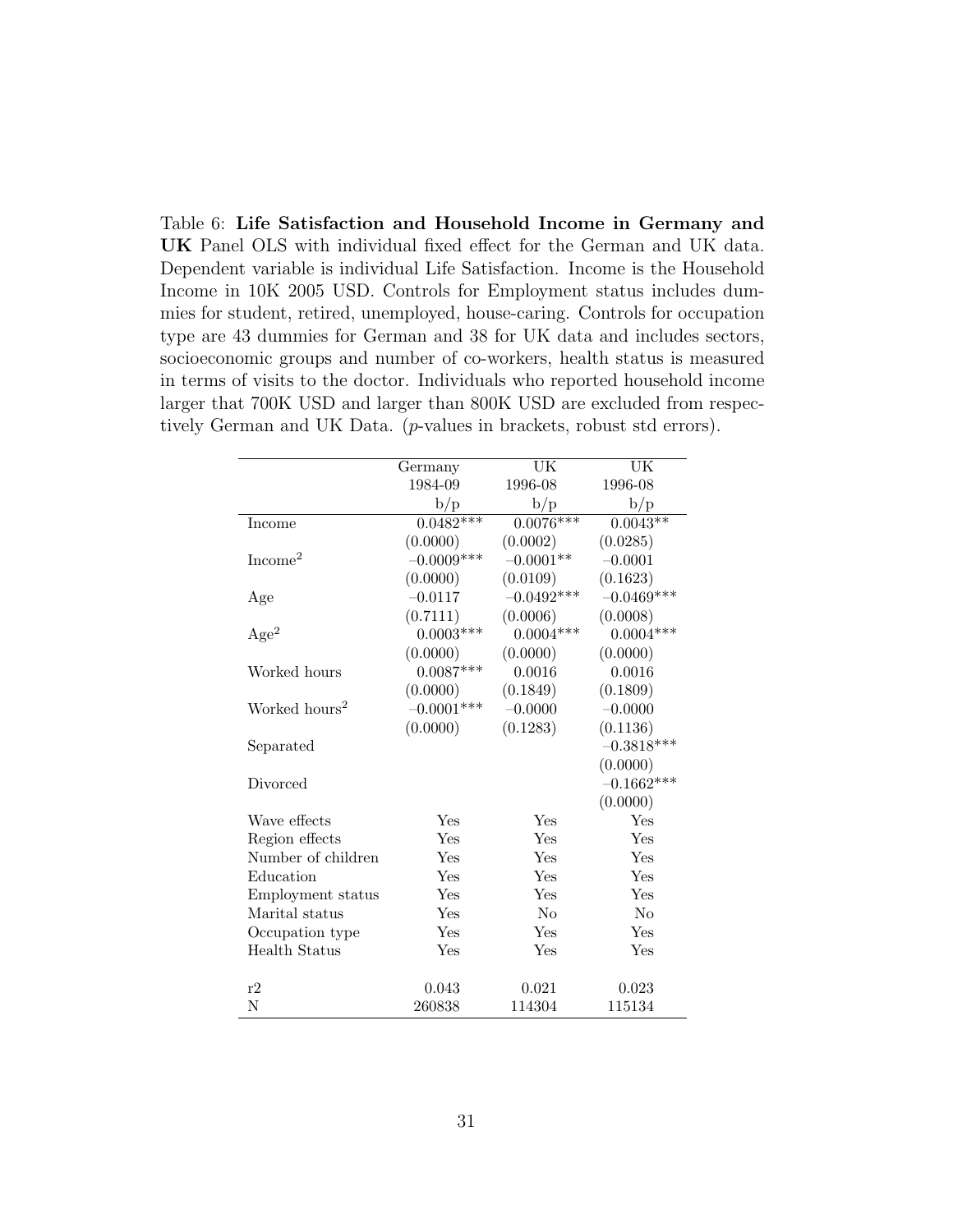|                           | Germany      | Germany      | UK             | $\overline{\text{UK}}$ |
|---------------------------|--------------|--------------|----------------|------------------------|
|                           | Ord. Probit  | OLS Panel fe | Ord. Probit    | OLS Panel fe           |
|                           | b/p          | b/p          | b/p            | b/p                    |
| main                      |              |              |                |                        |
| Income in $[50K;100K]$    | $0.2078***$  | $0.0669***$  | $0.1753***$    | $0.0443***$            |
|                           | (0.0000)     | (0.0000)     | (0.0000)       | (0.0000)               |
| Income in $[100K;150K]$   | $0.4286***$  | $0.1513***$  | $0.2386***$    | $0.0479***$            |
|                           | (0.0000)     | (0.0000)     | (0.0000)       | (0.0002)               |
| Income in $[150K;200K]$   | $0.4630***$  | $0.1404***$  | $0.2495***$    | 0.0321                 |
|                           | (0.0000)     | (0.0011)     | (0.0000)       | (0.1491)               |
| Income in $[200K;250K]$   | $0.6160***$  | $0.1742**$   | $0.3565***$    | $0.0784**$             |
|                           | (0.0000)     | (0.0187)     | (0.0000)       | (0.0312)               |
| Income in $[250K;300K]$   | $0.6112***$  | $0.2701**$   | $0.3711***$    | 0.0781                 |
|                           | (0.0000)     | (0.0394)     | (0.0000)       | (0.2022)               |
| Income > 300K             | $0.0959***$  | 0.0075       | $0.3446***$    | 0.0631                 |
|                           | (0.0000)     | (0.4735)     | (0.0000)       | (0.2983)               |
| Age                       | $-0.0688***$ | $-0.0121$    | $-0.0582***$   | $-0.0493***$           |
|                           | (0.0000)     | (0.2371)     | (0.0000)       | (0.0000)               |
| Age <sup>2</sup>          | $0.0008***$  | $0.0003***$  | $0.0007***$    | $0.0004***$            |
|                           | (0.0000)     | (0.0000)     | (0.0000)       | (0.0000)               |
| Male                      | $-0.0833***$ |              | $-0.0847***$   |                        |
|                           | (0.0000)     |              | (0.0000)       |                        |
| Worked hours              | $0.0062***$  | $0.0090***$  | $-0.0038***$   | 0.0016                 |
|                           | (0.0000)     | (0.0000)     | (0.0000)       | (0.1422)               |
| Worked hours <sup>2</sup> | $-0.0001***$ | $-0.0001***$ | 0.0000         | $-0.0000$              |
|                           | (0.0000)     | (0.0000)     | (0.3919)       | (0.1015)               |
| Wave effects              | Yes          | Yes          | Yes            | Yes                    |
| Region effects            | Yes          | Yes          | Yes            | Yes                    |
| Number of children        | Yes          | Yes          | Yes            | Yes                    |
| Education                 | Yes          | Yes          | Yes            | Yes                    |
| Employment status         | Yes          | Yes          | Yes            | Yes                    |
| Marital status            | Yes          | Yes          | N <sub>o</sub> | N <sub>o</sub>         |
| Occupation type           | Yes          | Yes          | Yes            | Yes                    |
| <b>Health Status</b>      | Yes          | Yes          | Yes            | Yes                    |
| r2                        |              | 0.040        |                | 0.021                  |
| ${\bf N}$                 | 273457       | 273457       | 114335         | 114335                 |

Table 7: Life Satisfaction and Household Income in Germany and UK Dependent variable is individual Life Satisfaction. Income is the Household Income in 10K 2005 USD (p-values in brackets).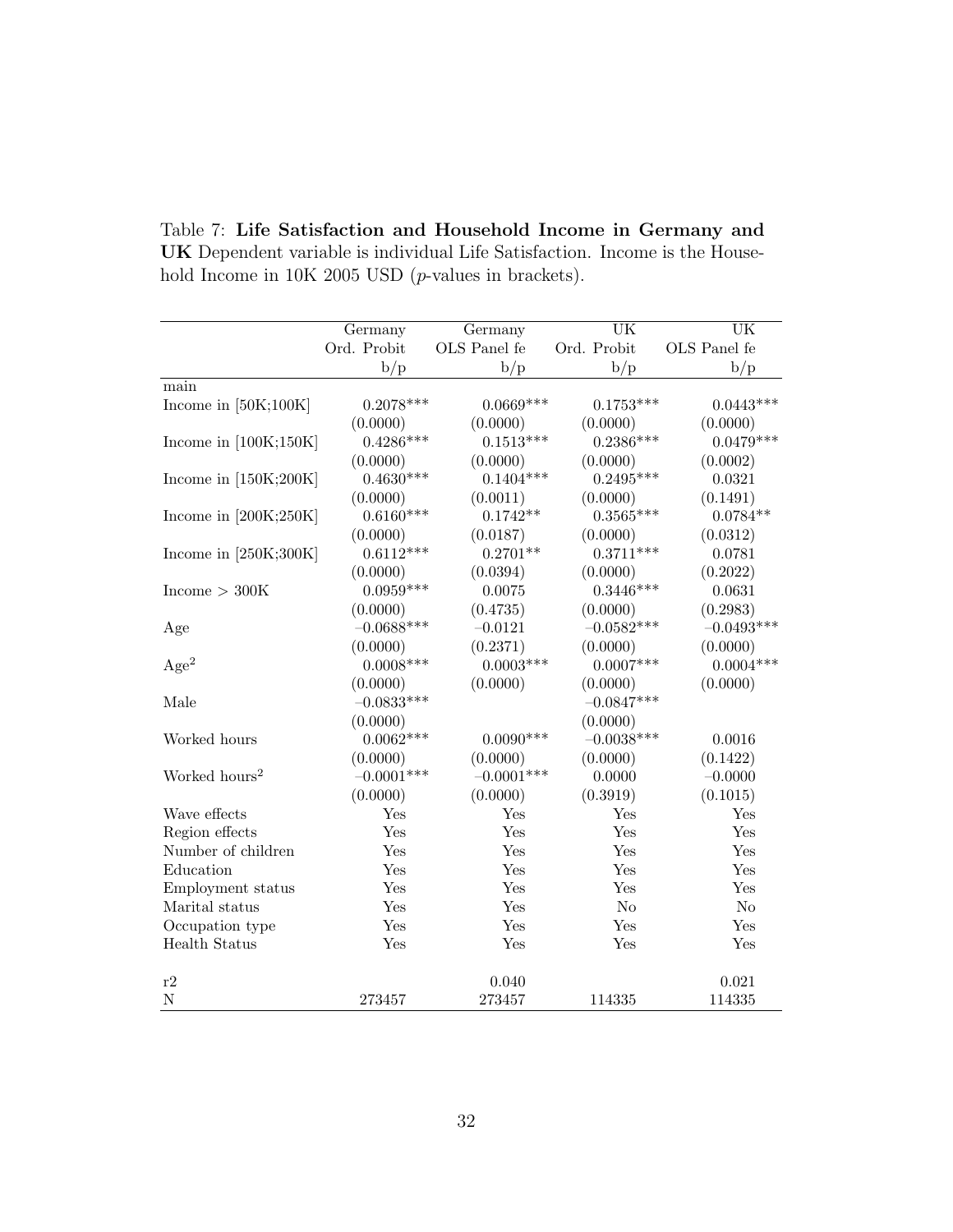Table 8: Life Satisfaction, Income and Gender. Panel Data with Individual Fixed Effects. Dependent variable is Life satisfaction, it includes control for age, age<sup>2</sup>. Individuals who reported household income larger that 700K USD and larger than 800K USD are excluded from respectively German and UK Data. (p-values in brackets, robust std errors),

|                                    | Germany      | UK           |
|------------------------------------|--------------|--------------|
|                                    | 1984-09      | 1996-08      |
|                                    | b/p          | b/p          |
| Income                             | $0.0425***$  | $0.0075***$  |
|                                    | (0.0000)     | (0.0067)     |
| Income <sup>2</sup>                | $-0.0008***$ | $-0.0001**$  |
|                                    | (0.0000)     | (0.0304)     |
| Male*Income                        | $0.0119**$   | 0.0003       |
|                                    | (0.0133)     | (0.9439)     |
| $\text{Male*}$ Income <sup>2</sup> | $-0.0002$    | 0.0000       |
|                                    | (0.3060)     | (0.6755)     |
| Age                                | $-0.0117$    | $-0.0491***$ |
|                                    | (0.7115)     | (0.0006)     |
| Age <sup>2</sup>                   | $0.0003***$  | $0.0004***$  |
|                                    | (0.0000)     | (0.0000)     |
| Worked hours                       | $0.0087***$  | 0.0016       |
|                                    | (0.0000)     | (0.1825)     |
| Worked hours <sup>2</sup>          | $-0.0001***$ | $-0.0000$    |
|                                    | (0.0000)     | (0.1257)     |
| Wave effects                       | Yes          | Yes          |
| Region effects                     | Yes          | Yes          |
| Number of children                 | Yes          | Yes          |
| Education                          | Yes          | Yes          |
| Employment status                  | Yes          | Yes          |
| Marital status                     | Yes          | $\rm No$     |
| Occupation type                    | Yes          | Yes          |
| <b>Health Status</b>               | Yes          | Yes          |
|                                    |              |              |
| r2                                 | 0.043        | 0.021        |
| N                                  | 260838       | 114304       |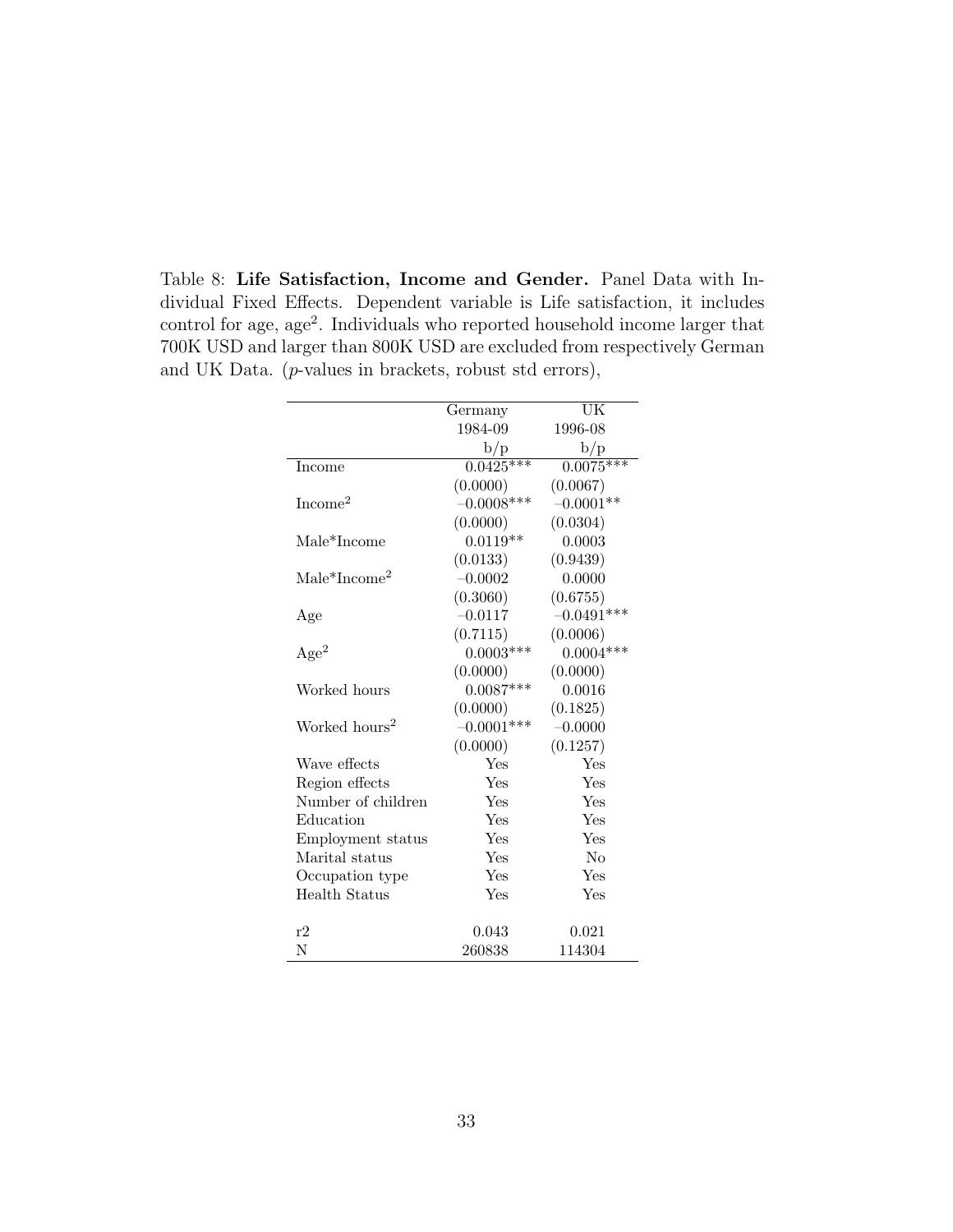Table 9: Life Satisfaction and Individual Labor Income with different income boundary. Panel Data with Individual Fixed Effects. Life satisfaction is the dependent variable, income is in 10K USD. Apart the regression with UK data and all observations, the peaks are always significantly smaller than the income upper bound ( $p$ -value  $< 0.01$ ).  $p$ -values in brackets, robust std errors.

|                           | Germany           | Germany      | $\overline{\text{UK}}$ | UK           |
|---------------------------|-------------------|--------------|------------------------|--------------|
|                           | Income<br>$<600K$ | All          | Income $< 700K$        | All          |
|                           | b/p               | b/p          | b/p                    | b/p          |
| Labor Income              | $0.0597***$       | $0.0417***$  | $0.0338***$            | $0.0257***$  |
|                           | (0.0000)          | (0.0000)     | (0.0000)               | (0.0000)     |
| Labor Income <sup>2</sup> | $-0.0011***$      | $-0.0003***$ | $-0.0006**$            | $-0.0002*$   |
|                           | (0.0000)          | (0.0000)     | (0.0142)               | (0.0609)     |
| Age                       | $-0.0071$         | $-0.0054$    | $-0.0471***$           | $-0.0464***$ |
|                           | (0.8120)          | (0.8571)     | (0.0010)               | (0.0011)     |
| Age <sup>2</sup>          | $0.0003***$       | $0.0003***$  | $0.0005***$            | $0.0005***$  |
|                           | (0.0000)          | (0.0000)     | (0.0000)               | (0.0000)     |
| Worked hours              | $0.0032***$       | $0.0042***$  | 0.0014                 | 0.0016       |
|                           | (0.0024)          | (0.0000)     | (0.3670)               | (0.2899)     |
| Worked hours <sup>2</sup> | $-0.0001***$      | $-0.0001***$ | $-0.0000**$            | $-0.0000**$  |
|                           | (0.0000)          | (0.0000)     | (0.0401)               | (0.0351)     |
| Wave effects              | Yes               | Yes          | Yes                    | Yes          |
| Region effects            | Yes               | Yes          | Yes                    | Yes          |
| Number of children        | Yes               | Yes          | Yes                    | Yes          |
| Education                 | Yes               | Yes          | Yes                    | Yes          |
| Employment status         | Yes               | Yes          | Yes                    | Yes          |
| Marital status            | Yes               | Yes          | Yes                    | Yes          |
| Occupation type           | Yes               | Yes          | Yes                    | Yes          |
| <b>Health Status</b>      | Yes               | Yes          | Yes                    | Yes          |
|                           |                   |              |                        |              |
| r2                        | 0.028             | 0.028        | 0.018                  | 0.018        |
| $\mathbf N$               | 201454            | 201474       | 76119                  | 76120        |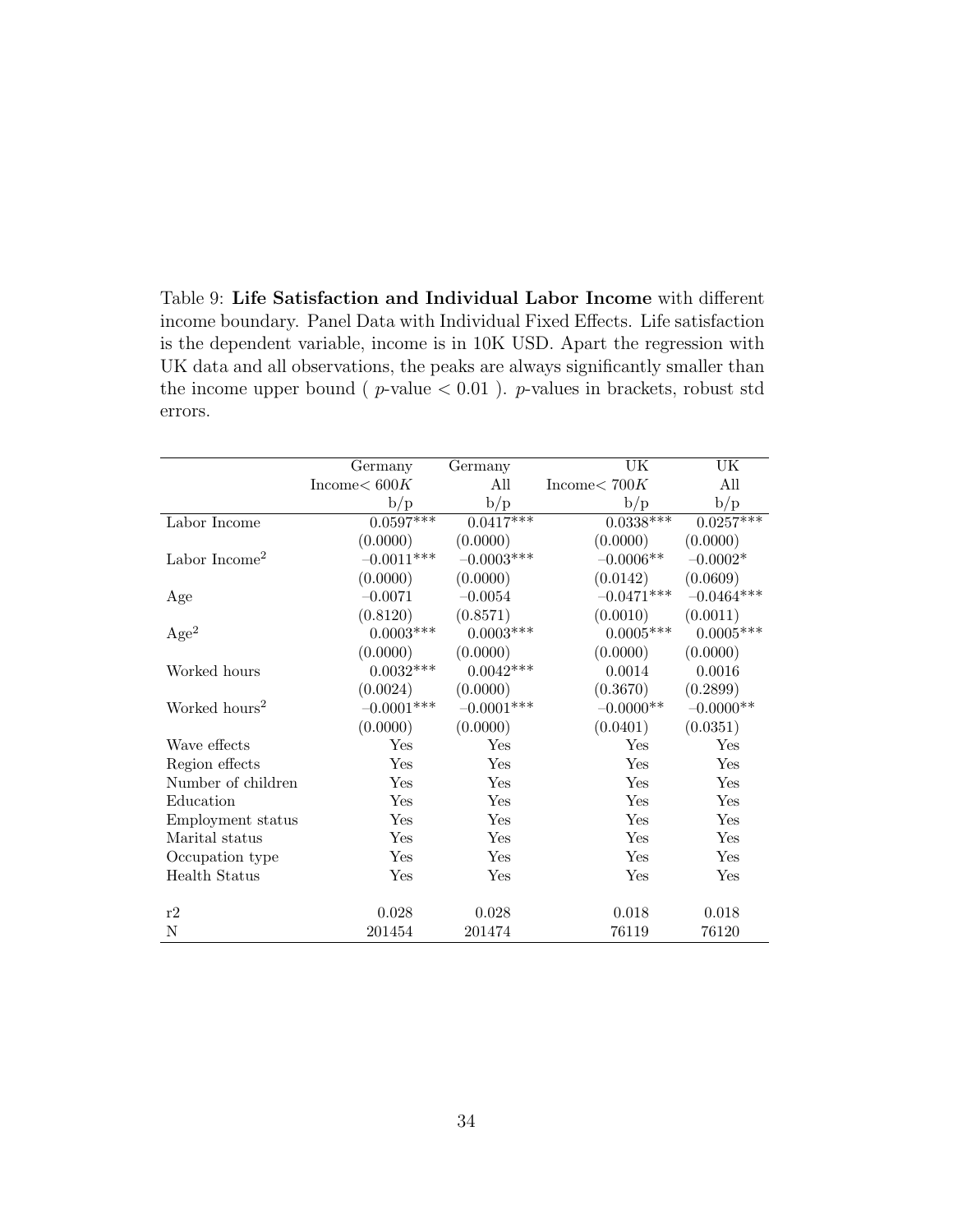### References

- [1] Jon Anderson, Stephen Burks, Colin DeYoung and Aldo Rustichini (2011). Toward the Integration of Personality Theory and Decision Theory in the Explanation of Economic Behavior, mimeo University of Minnesota
- [2] Aknin, L.B., Norton, M.I., and Dunn, E.W. (2009). From wealth to wellbeing? Money matters, but less than people think. Journal of Positive Psychology, 4, 523-527.
- [3] Becker, G. S., and L. Rayo. (2008). Comment on Economic growth and subjective wellbeing: Reassessing the Easterlin Paradox by Betsey Stevenson and Justin Wolfers. Brookings Papers on Economic Activity, Spring, 88-95.
- [4] Benjamin, D. J., O. Heffetz, M. S. Kimball, and A. Rees-Jones. What Do You Think Would Make You Happier? What Do You Think You Would Choose? (forthcoming) American Economic Review.
- [5] Lex Borghans, Angela Lee Duckworth, James J. Heckman and Bas ter Weel, 2008. "The Economics and Psychology of Personality Traits," Journal of Human Resources, University of Wisconsin Press, vol. 43(4).
- [6] Benet-Martinez, V. and John, O. P. (1998), Los Cinco Grandes across cultures and ethnic groups: Multitrait multimethod analyses of the Big Five in Spanish and English. Journal of Personality and Social Psychology, 75, 729-750.
- [7] Blanchflower, D. G., and Oswald, A.J. (2004), Well-Being over Time in Britain and the USA. Journal of Public Economics, 88, 1359-1386.
- [8] Boyce, C. J. and Wood, A. M. (2010). Personality and the marginal utility of income : Personality interacts with increases in household income to determine life satisfaction. Forthcoming Journal of Economic Behavior and Organization.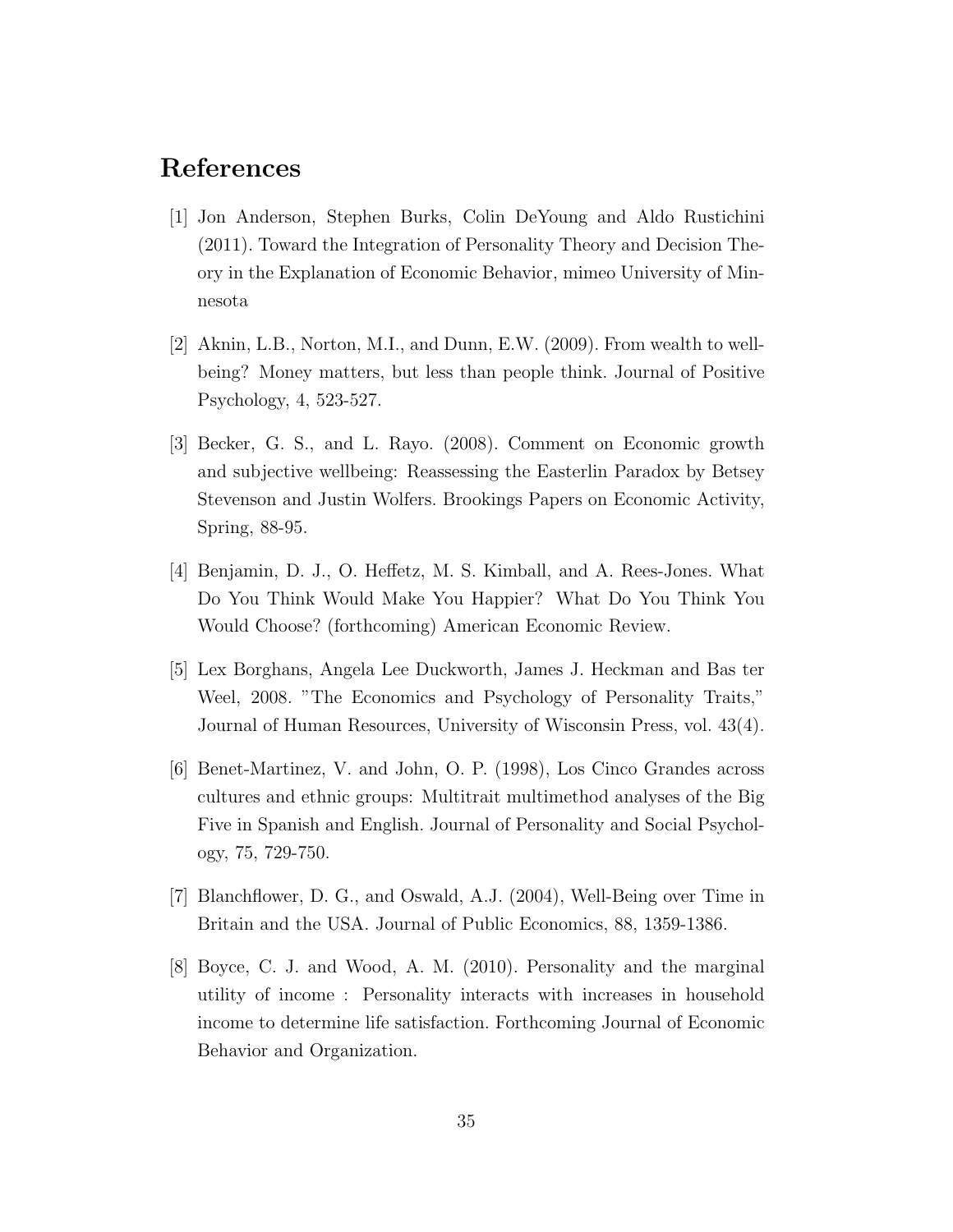- [9] Boyce, C.J., Wood, A.M. and Brown G.D.A., (2010). The dark side of conscientiousness: Conscientious people experience greater drops in Life Satisfaction following unemployment. Journal of Research in Personality, 44, 535-539.
- [10] Brickman, P. and D. T. Campbell (1971). Hedonic Relativism and Planning the Good Society. In: Mortimer H. Appley (ed.) Adaptation Level Theory: A Symposium. New York: Academic Press.
- [11] Burks, S., Carpenter, J., Goette, L. and Rustichini, A., (2009), Cognitive abilities explain economic preferences, strategic behavior and job performance, Proceedings of the National Academy of Sciences, 106, 7745-7750.
- [12] Clark, Andrew E. (1996). L'utilit´e est-elle relative? Analyse `a l' aide de données sur les ménages. Economie et Prévision, 121: 151-164.
- [13] Clark, A. E., P. Frijters, and M. A. Shields. (2008), Relative Income, Happiness, and Utility: An Explanation for the Easterlin Paradox and Other Puzzles. Journal of Economic Literature, 46(1): 95-144.
- [14] Clark, L.A., and Watson, D. (2008). Temperament: An organizing paradigm for trait psychology. In O.P. John, R.W. Robins, and L.A. Pervin (Eds.), Handbook of personality: Theory and research (pp. 265286). New York: Guilford Press.
- [15] Cohen, S., Doyle, W.J., Turner, R.B., Alper, C.M., and Skoner, D.P. (2003), Emotional Style and Susceptibility to the Common Cold. Psychosomatic Medicine, 65, 652-657.
- [16] Costa, Paul T. and McCrae, Robert R., (1980), Influence of extraversion and neuroticism on subjective well-being: Happy and unhappy people, Journal of Personality and Social Psychology, 38, 668-678.
- [17] Deaton, A. (2008), Income, Health and Well-Being around the World: Evidence from the Gallup World Poll. Journal of Economic Perspectives 22, 53-72.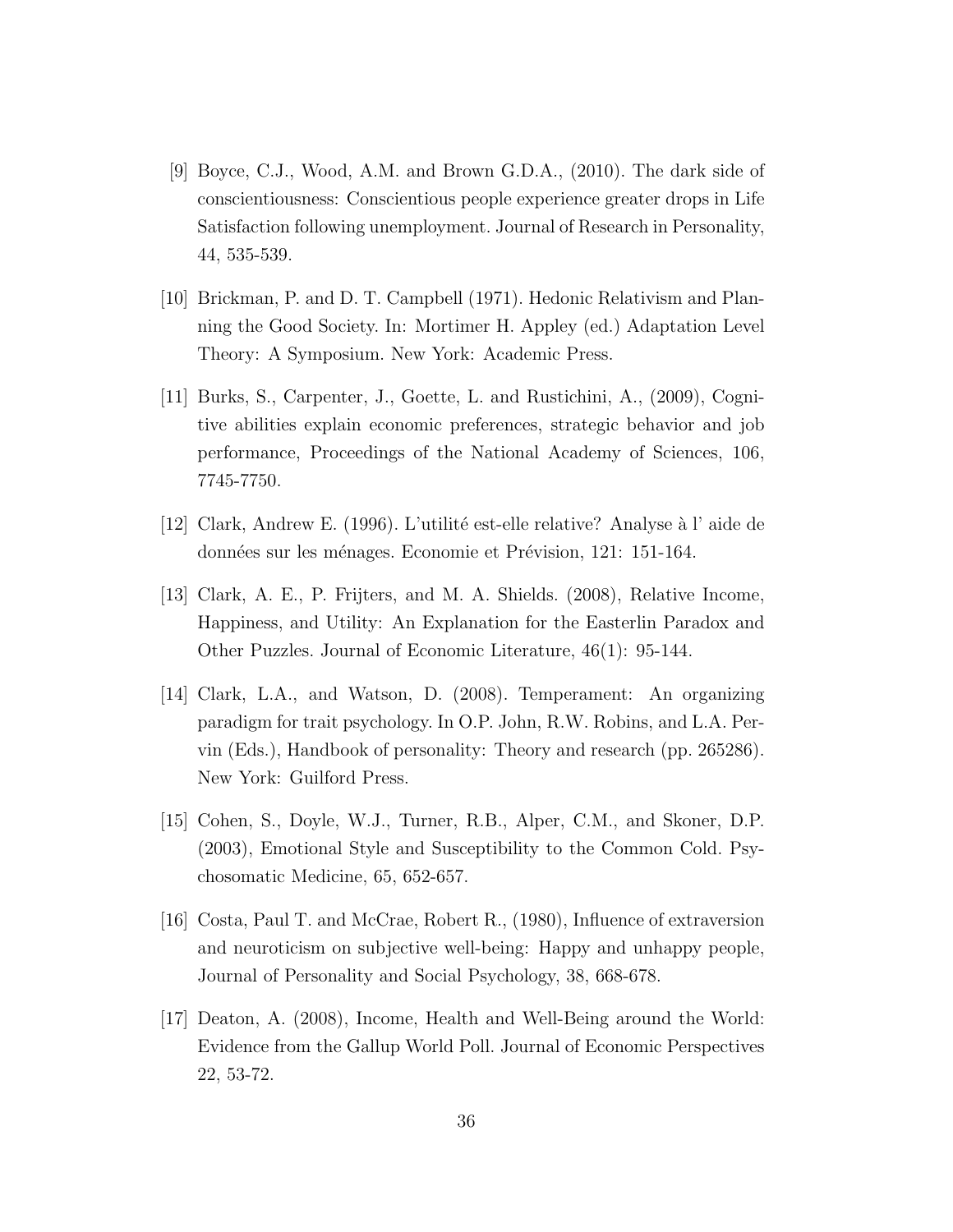- [18] DeYoung, C. G., Peterson, J. B., Sguin, J. R., Pihl, R. O., and Tremblay, R. E. (2008), Externalizing behavior and the higher-order factors of the Big Five, Journal of Abnormal Psychology, 117, 947-953.
- [19] DeYoung C. G. , Gray J. R. (2010), Personality Neuroscience: Explaining Individual Differences in Affect, Behavior, and Cognition, in P. J. Corr and G. Matthews (Eds.), The Cambridge handbook of personality psychology, New York: Cambridge University Press.
- [20] DeYoung, C. G., Hirsh, J. B., Shane, M. S., Papademetris, X., Rajeevan, N., and Gray, J. R. (2010). Testing predictions from personality neuroscience: Brain structure and the Big Five. Psychological Science, 21, 820828.
- [21] Diener, E., and R.E. Lucas, (1999). Personality and subjective wellbeing. In D. Kahneman, E. Diener, and N. Schwarz (Eds.), Well-being: The foundations of a hedonic psychology (pp. 213229). New York: Russell Sage Foundation.
- [22] Diener, Ed, Diener, M. and Diener C. (1995), Factors Predicting the Subjective Well-Being of Nations. Journal of Personality and Social Psychology, 69, 851-864.
- [23] Duesenberry, James S. 1949. Income, Saving, and the Theory of Consumer Behavior. Cambridge and London: Harvard University Press
- [24] Easterlin, R. A. (1974), Does Economic Growth Improve the Human Lot? Some Empirical Evidence. In Nations and Households in Economic Growth: Essays in Honor of Moses Abramovitz, ed. R. David and M. Reder. New York: Academic Press, 89-125.
- [25] Easterlin, R. A. (1995), Will Raising the Incomes of All Increase the Happiness of All? Journal of Economic Behavior and Organization, 27, 35-47.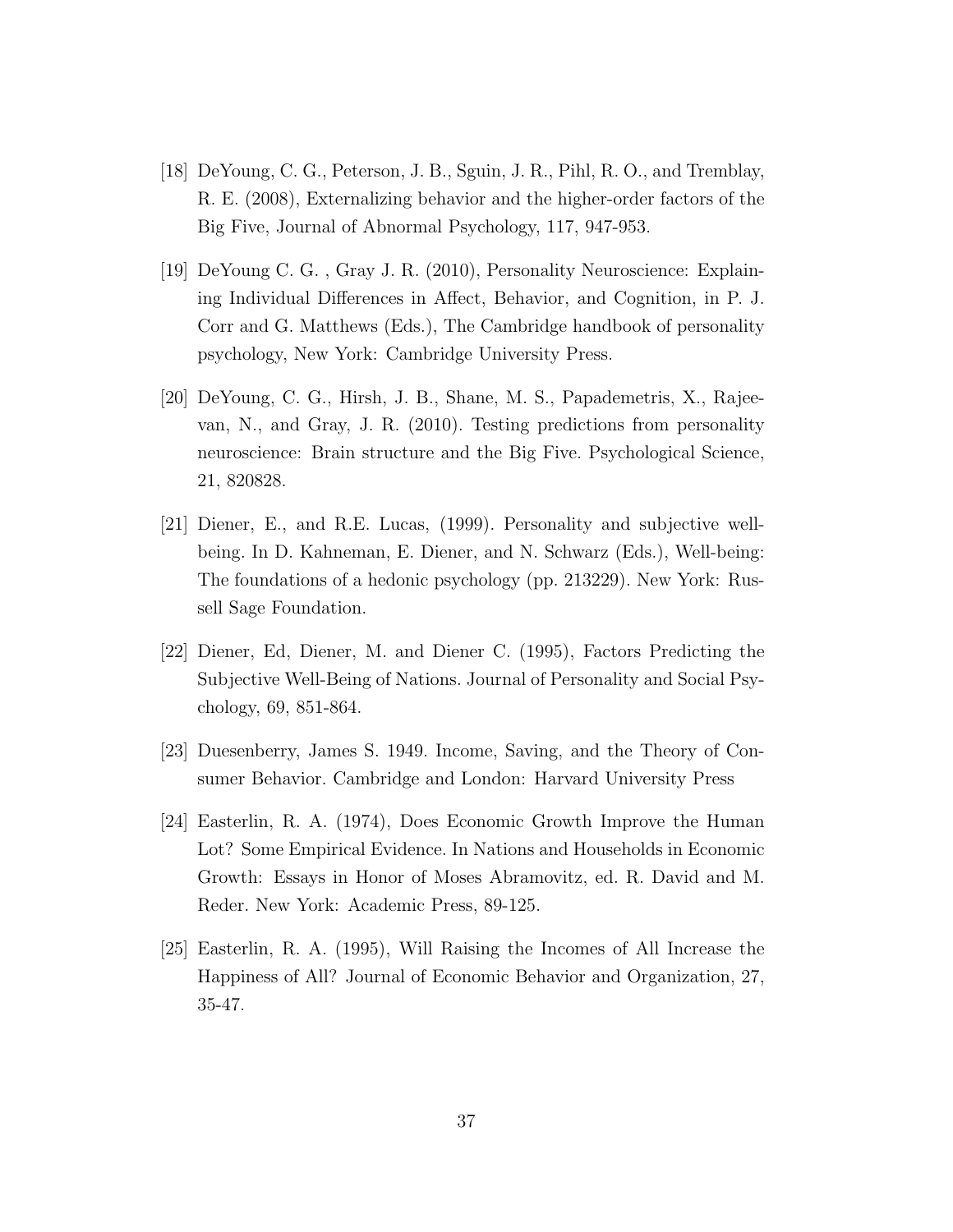- [26] Easterlin, R. A. (2005), Feeding the Illusion of Growth and Happiness: A Reply to Hagerty and Veenhoven. Social Indicators Research, 74, 429- 443.
- [27] Ferrer-i-Carbonell, A., and Frijters. P. (2004), How Important Is Methodology for the Estimates of the Determinants of Happiness? Economic Journal, 114: 641-659.
- [28] Gosling, S. D., Rentfrow, P. J., and Swann, W. B., (2003), A very brief measure of the Big-Five personality domains. Journal of Research in Personality, 37, 504-528.
- [29] Inglehart, R. (1990), Cultural Shift in Advanced Industrial Society. Princeton: Princeton University Press.
- [30] John, O. P., Naumann, L. P., and Soto, C. J. (2008), Paradigm shift to the integrative Big Five trait taxonomy: History: measurement, and conceptual issue. In O. P. John, R. W. Robins, and L. A. Pervin (Eds), Handbook of personality: Theory and research, 114-158, New York, Guilford Press.
- [31] John, O. P., and Srivastava, S. (1999), The Big Five trait taxonomy: History, measurement, and theoretical perspectives. In L. A. Pervin and O. P. John (Eds.), Handbook of personality: Theory and research (2nd ed., pp. 102-138). New York: Guilford.
- [32] Kahneman, D., Krueger, A.B., Schkade, D., Schwarz, N., and Stone, A.A. (2006). Would you be happier if you were rich? A focusing illusion. Science, 312, 1908-1910.
- [33] Kahneman, D. and Deaton, A., (2010), High income improves evaluation of life but not emotional well-being, Proceedings of the National Academy of Sciences, 107, 16489-16493.
- [34] Kimball, Miles S., and Robert J. Willis. 2006. Happiness and Utility. University of Michigan mimeo.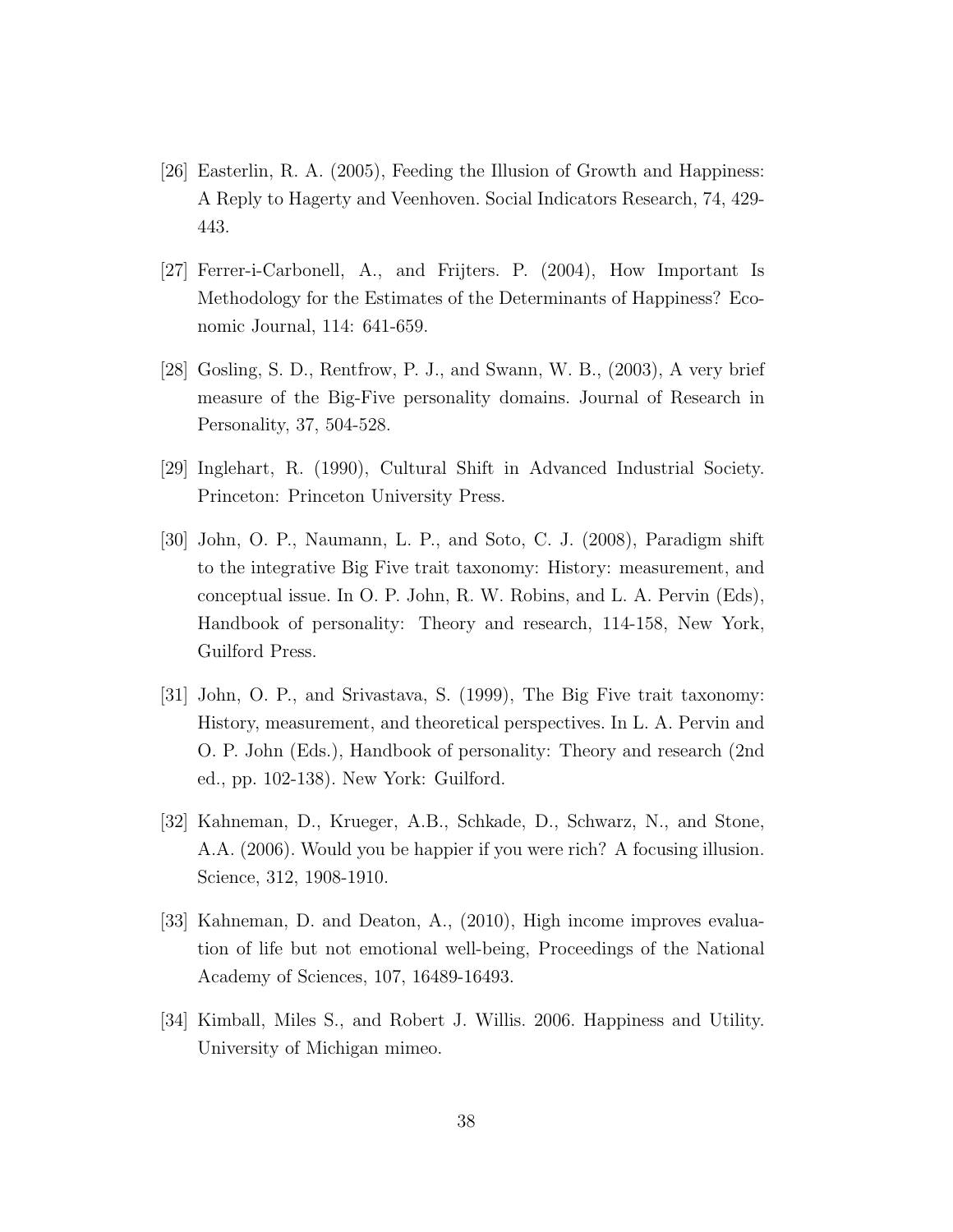- [35] Layard, R., Mayraz, G. and Nickell, S., 2008. The marginal utility of income, Journal of Public Economics, vol. 92(8-9), 1846-1857, August.
- [36] Loehlin. J. C. (1992). Genes and environment in personality development. Newbury Park, CA: Sage.
- [37] McCrae, R.R. and Costa, P.T., 1990. Personality in Adulthood. New York: The Guildford Press.
- [38] McCrae, R. R., and Costa, P. T. (1997), Conceptions and correlates of Openness to Experience. In R. Hogan, J. Johnson, and S. Briggs (Eds.), Handbook of personality psychology. Boston, Academic Press.
- [39] McCrae, R. R., and Costa, P. T., Jr. (1999), A five factor theory of personality. In L. A. Pervin and O. P. John (Eds), Handbook of personality: Theory and research (102-138), New York, Guilford Press.
- [40] Moore, J. C., Stinson, L. L., and Edward J. Welniak, J. 2000. Income Measurement Error in Surveys: A Review. Journal of Official Statistics, 16(4):331362.
- [41] Ozer, D. J. and Benet-Martinez, V. (2006), Personality and the prediction of consequential Outcomes, Annual Review of Psychology, 57, 201-221.
- [42] Paulhus, D. L., Lysy, D. C., and Yik, M. (1998), Self-report measures of intelligence: Are they useful as proxy IQ tests? Journal of Personality, 66, 525-554.
- [43] Reimann, R., Angleitner, A., and Strelau, J. (1997). Genetic and environmental influences on personality: A study of twins reared together using the self- and peer report NEO-FFI scales. Journal of Personality, 65, 449-476.
- [44] Roberts B. W., Nathan R. Kuncel, Rebecca Shiner, Avshalom Caspi and Lewis R. Goldberg, (2007), The Power of Personality. The Comparative Validity of Personality Traits, Socioeconomic Status, and Cog-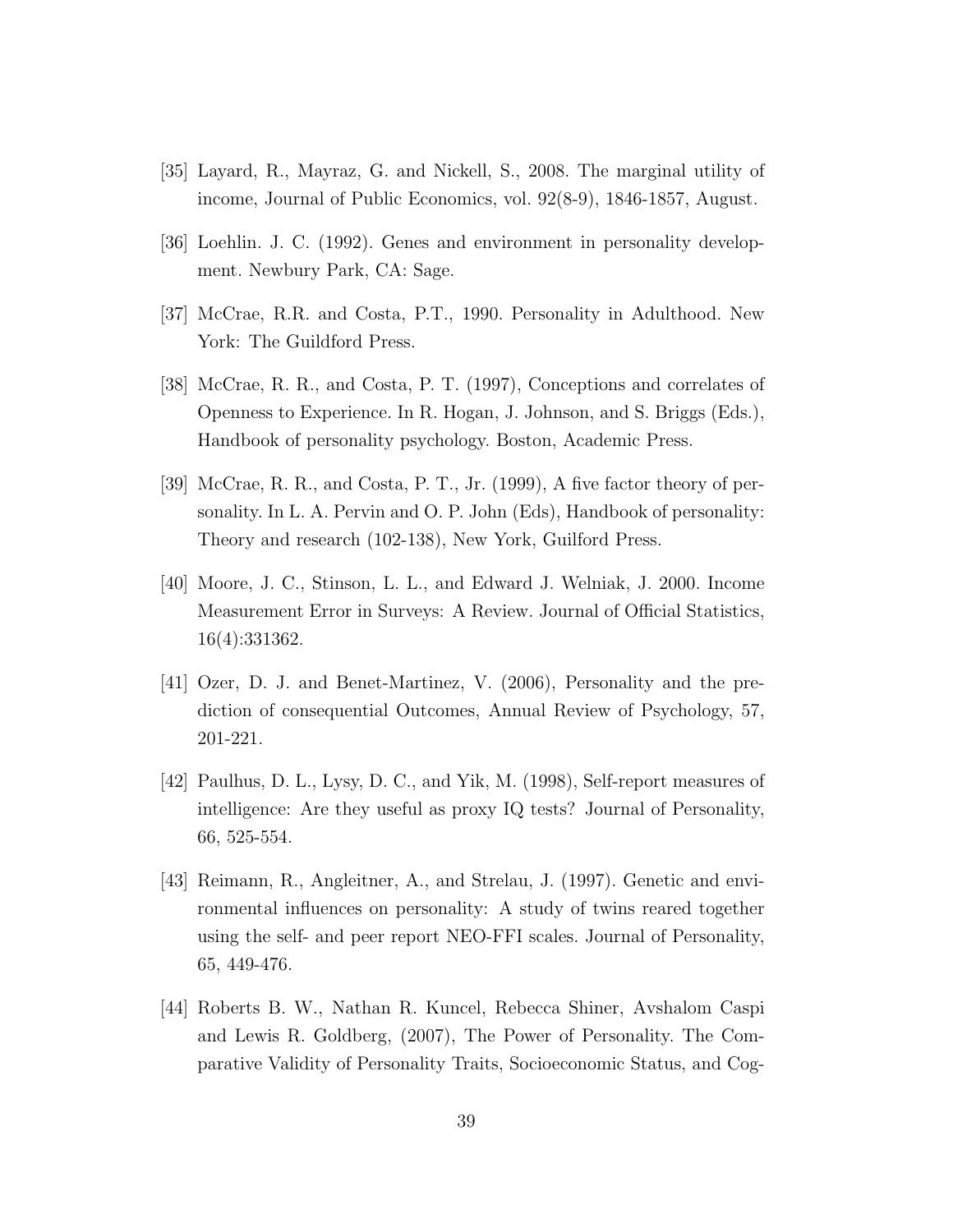nitive Ability for Predicting Important Life Outcomes, Perspectives on Psychological science, 2, 313-345.

- [45] Royston, P., and D. G. Altman,1994 Regression using fractional polynomials of continuous covariates: Parsimonious parametric modelling. Applied Statistics 43: 429467
- [46] Schrapler J.P., 2002, Respondent Behavior in Panel Studies A Case Study for Income-Nonresponse by means of the German Socio-Economic Panel (GSOEP), DIW dp 299
- [47] Stutzer, A. ,2004 The Role of Income Aspirations in Individual Happiness. Journal of Economic Behavior and Organization 54(1), pp. 89-109.
- [48] Spoont, M. R. (1992). Modulatory role of serotonin in neural information processing: Implications for human psychopathology. Psychological Bulletin, 112, 330-350.
- [49] Vittersö, J. and Nilsen, F., (2002), The Conceptual and Relational Structure of Subjective Well-Being, Neuroticism, and Extraversion: Once Again, Neuroticism Is the Important Predictor of Happiness, Social Indicators Research, 1, 89-118.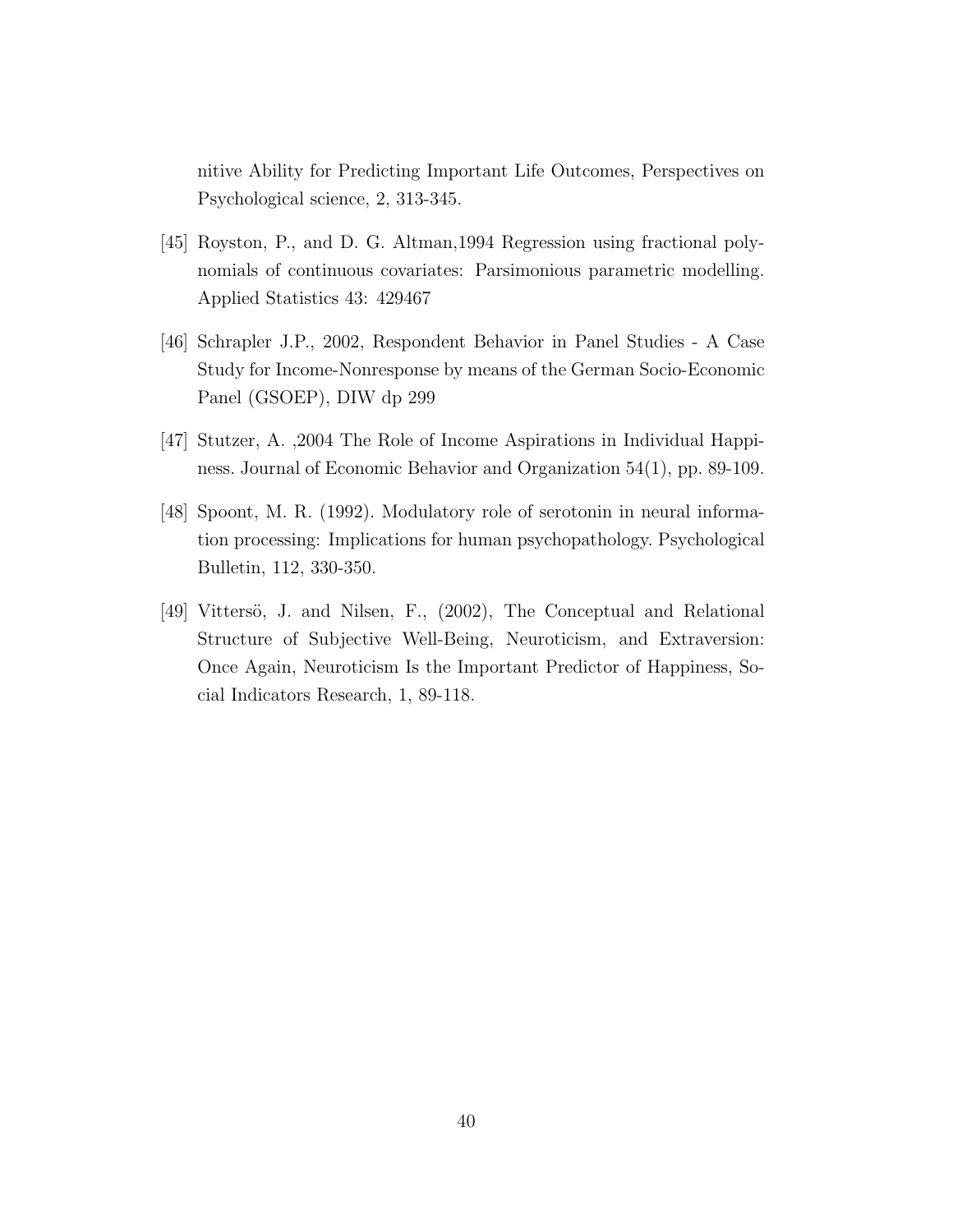For Online Publication

# Appendices

## A The "Big Five" in the SOEP and BHPS datasets

I see myself as someone who:

- 1. (A) Is sometimes rude to others (reverse-scored).
- 2. (C) Does a thorough job.
- 3. (E) Is talkative.
- 4. (N) Worries a lot.
- 5. (O) Is original, comes up with new ideas.
- 6. (A) Has a forgiving nature.
- 7. (C) Tends to be lazy (reverse-scored).
- 8. (E) Is outgoing, sociable.
- 9. (N) Gets nervous easily.
- 10. (O) Values artistic, aesthetic experiences.
- 11. (A) Is considerate and kind to almost everyone.
- 12. (C) Does things efficiently.
- 13. (E) Is reserved (reverse-scored).
- 14. (N) Is relaxed, handles stress well (reverse-scored).
- 15. (O) Has an active imagination.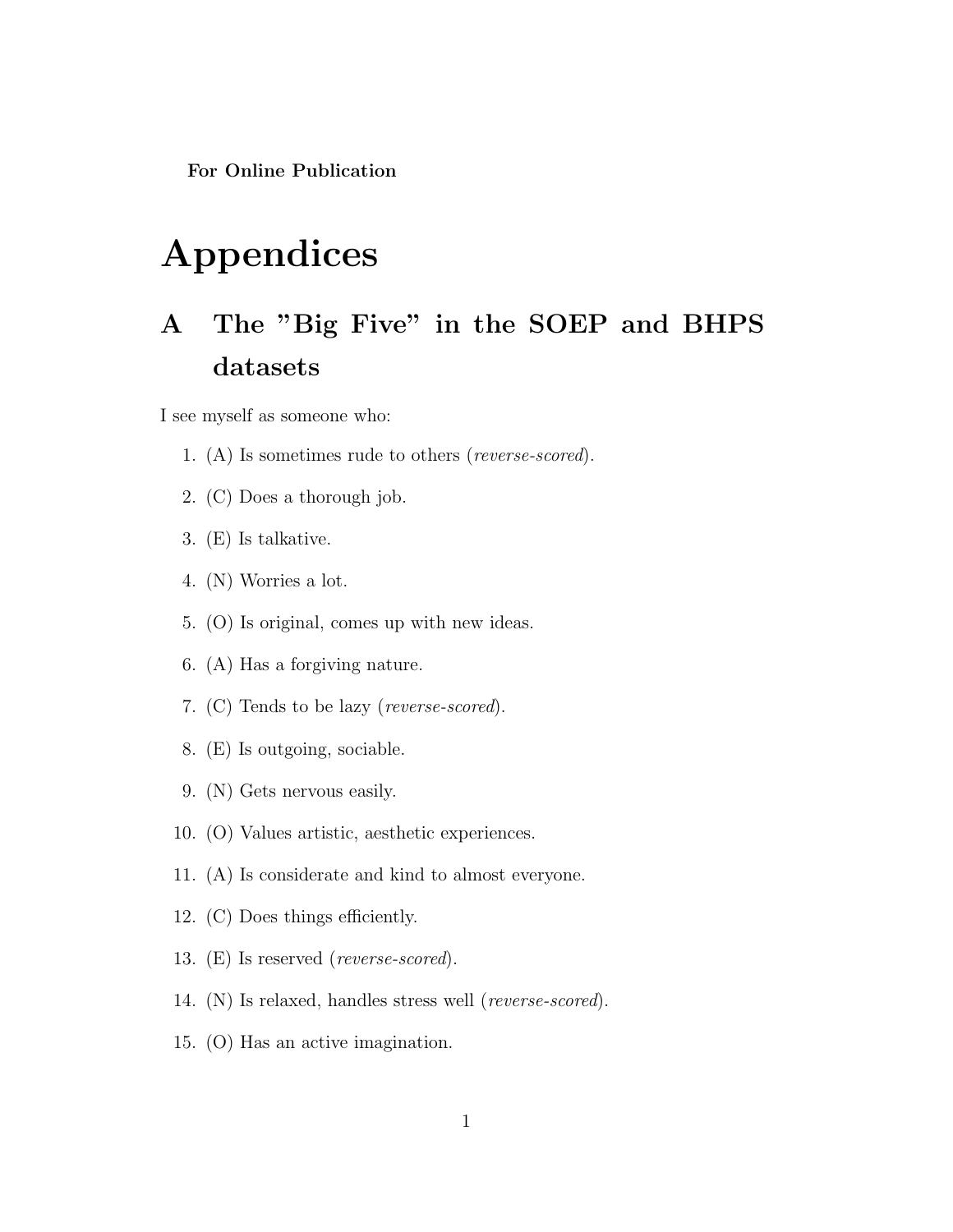### B Estimating the Structural Model

Now we determine the correct estimator for the model represented by equations 9 and 10. The error term of the latter,  $\epsilon_{it}^y = \beta_2 v_{it} + u_{it}$ , poses no problem, given that both 2SLS and 3SLS are non biased estimator when errors are cross-correlated between equations.

Considering now the 9, this can be rewritten as:

$$
h_{it} = \alpha_1 + \beta_1 y_{it} + \delta y_{it}^2 - \gamma \left(\frac{1 - \beta_2}{\beta_2}\right)^2 N_i y_{it}^2 - (Cu_{it} + B) N_i y_{it} +
$$
  
-  $N_i \left( FE(u^2) + Gu_{it} + D \right) + FN_i \left(u_{it}^2 - E(u^2) \right) + \Gamma_1 z_{it} + \lambda_E E_i + e_{it}$  (12)

Its error term can be written as:

$$
\underline{\epsilon}_{it}^{h} = -GN_i u_{it} - CN_i y_{it} u_{it} + e_{it} \tag{13}
$$

Given 4,  $y_{it}$  and  $u_{it}$  are correlated by construction. Substituting 10 in 13, we obtain:

$$
\underline{\epsilon}_{it}^{h} = -\ GN_{i}u_{it} - CN_{i}(A_{2} + B_{2}y_{it-1} + C_{2}z_{it} + D_{2}\theta_{ai} + \beta_{2}v_{it} + u_{it})u_{it} + FN_{i}\left(u_{it}^{2} - E(u^{2})\right) + e_{it}
$$
\n(14)

from where we note that

$$
E(\underline{\epsilon}_{it}^h) - CN_i E(u^2) = 0.
$$
\n<sup>(15)</sup>

Therefore, we define  $\epsilon_{it}^h = \underline{\epsilon_{it}}^h + CN_iE(u^2)$  and we rewrite 12, as:

$$
h_{it} = \alpha_1 + \beta_1 y_{it} + \delta y_{it}^2 - \gamma \left(\frac{1 - \beta_2}{\beta_2}\right)^2 N_i y_{it}^2 - B N_i y_{it} +
$$
  
-  $N_i \left((F + C)E(u^2) + D\right) + \Gamma_1 z_{it} + \lambda_E E_i + \epsilon_{it}^h,$  (16)

whose errors satisfy the conditional mean condition:  $E(\epsilon_{it}^h|N_i, E_i, y_{it}, z_{it}) = 0$ .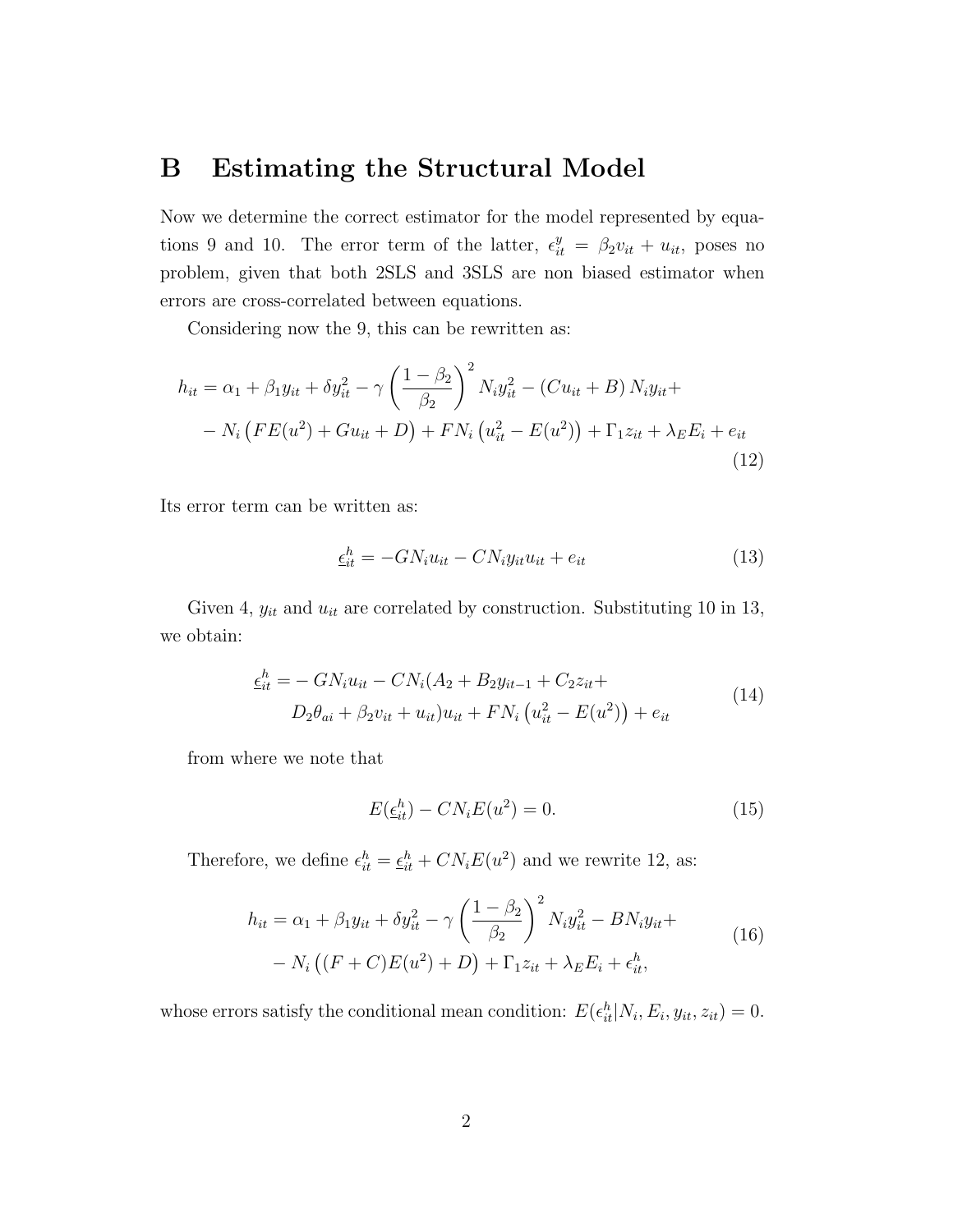

Figure 5: Household Income distribution UK and Germany. Income in 10K 2005 USD.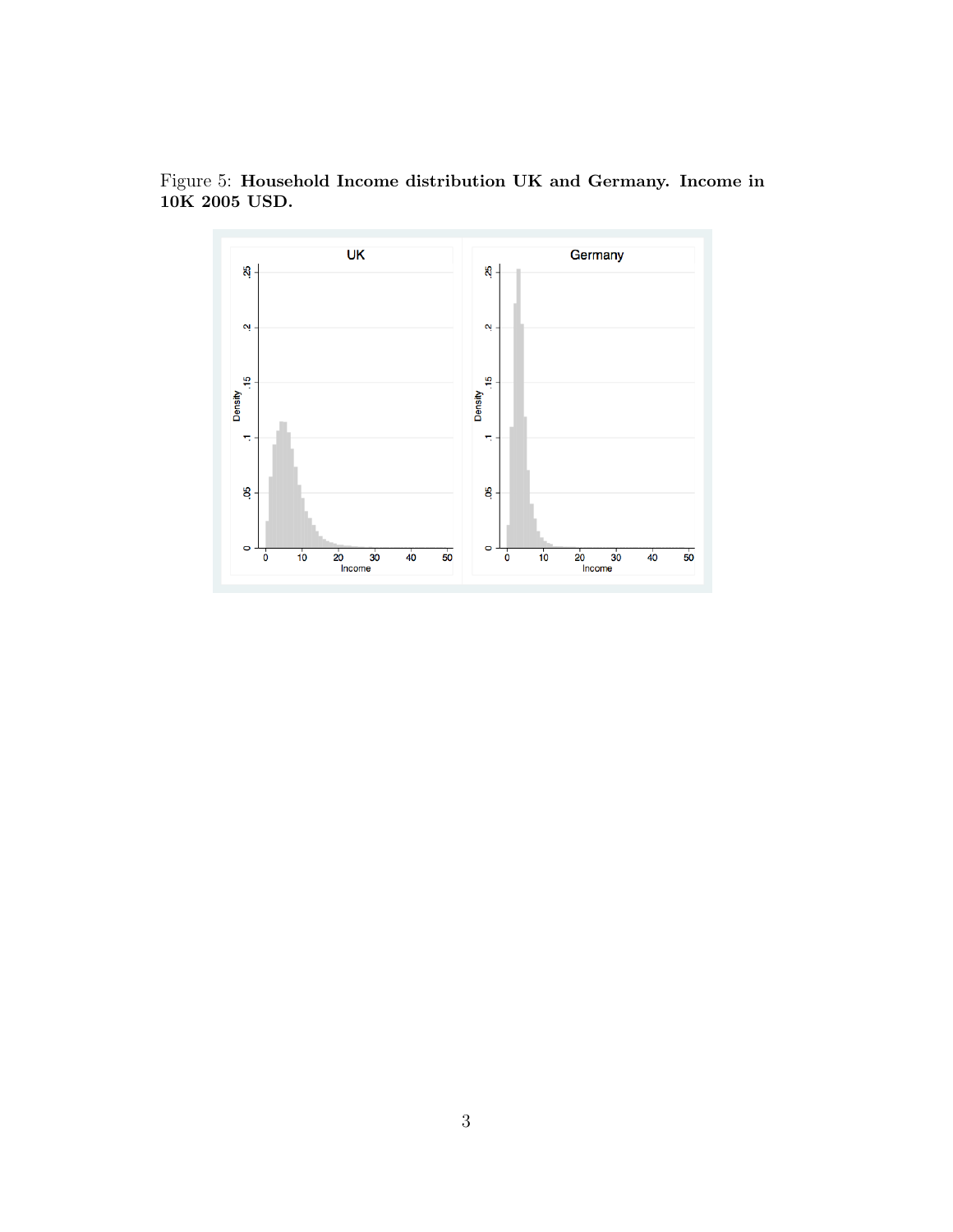Figure 6: USA: Happiness distributions in different income brackets. The broken lines refer always to the richer of each pair. (Income expressed in 11 brackets). CDF of Life Satisfaction is in terms of residuals after removing the effects of age age<sup>2</sup> gender, year. In last panel, comparing groups with income in bracket 10 (income between 150K and 174K USD in the 2006 wave) and in brackets 11 (income >175K USD in the 2006 wave), the Kolmogorov-Smirnov test rejects the hypothesis that life satisfaction for poorer contains smaller values than for richer with a  $p$ -value = 0.937, while the opposite hypothesis hypothesis that life satisfaction for poorer contains larger values than for richer cannot be rejected at 10 percent confidence level, with a  $p$ -value = 0.063

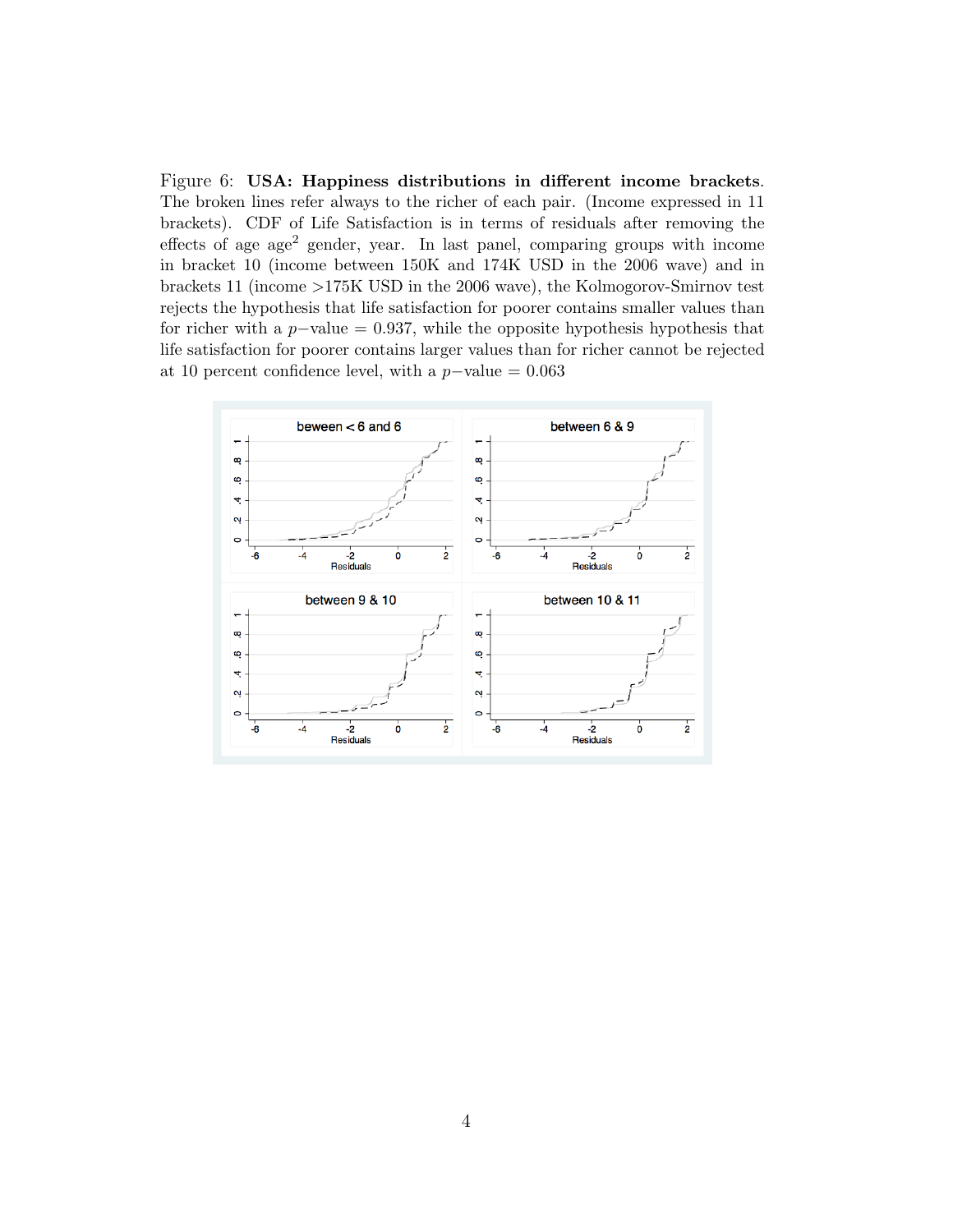Table 10: Life Satisfaction Income and Individually Adjusted Personality Traits in UK and Germany. Panel Data with Individual Random Effects. Dependent variable is Life satisfaction, all regressions include control for Age, Age<sup>2</sup>, Gender, omitted from the table. Individuals who reported household income larger that 700K USD and larger than 800K USD are excluded from respectively German and UK Data. (p-values in brackets, robust std errors)

|                             | Germany        | Germany              | $\mathrm{UK}$  | UK                   | UK                   |
|-----------------------------|----------------|----------------------|----------------|----------------------|----------------------|
|                             | 1984-09<br>b/p | 1984-09<br>b/p       | 1996-08<br>b/p | 1996-08<br>b/p       | 1996-08<br>b/p       |
| Income                      | $0.0533***$    | $0.0363**$           | 0.0006         | 0.0012               | 0.0086               |
|                             | (0.0000)       | (0.0253)             | (0.7104)       | (0.7234)             | (0.1640)             |
| Income <sup>2</sup>         | $-0.0008$ ***  | $-0.0011$            |                | $-0.0000$            |                      |
|                             | (0.0000)       | (0.1024)             |                | (0.8490)             |                      |
| ${\rm Neur}^*{\rm Inc}$     | $0.0273***$    | $0.0342***$          | $0.0210***$    | $0.0199**$           | $0.0226***$          |
|                             | (0.0093)       | (0.0019)             | (0.0004)       | (0.0270)             | (0.0038)             |
| $Neur*Inc2$                 | $-0.0011***$   | $-0.0014***$         | $-0.0003**$    | $-0.0003$            | $-0.0005**$          |
|                             | (0.0081)       | (0.0022)             | (0.0412)       | (0.3482)             | (0.0443)             |
| $Ext*Inc$                   |                | $0.0253**$           |                |                      | $-0.0015$            |
|                             |                | (0.0393)             |                |                      | (0.8485)             |
| $Ext*Inc2$                  |                | $-0.0009$            |                |                      | $-0.0000$            |
|                             |                | (0.1193)             |                |                      | (0.8118)             |
| $Cons*Inc$                  |                | 0.0173               |                |                      | $-0.0077$            |
|                             |                | (0.2735)             |                |                      | (0.3889)             |
| $Cons*Inc^2$                |                | 0.0005               |                |                      | 0.0001               |
|                             |                | (0.4820)             |                |                      | (0.4952)             |
| Open <sup>*</sup> Inc       |                | $-0.0006$            |                |                      | 0.0083               |
|                             |                | (0.9590)             |                |                      | (0.2823)             |
| $Open*Inc^2$                |                | 0.0000               |                |                      | $-0.0002$            |
|                             |                | (0.9422)             |                |                      | (0.2596)             |
| $Agr^*Inc$                  |                | $\!-0.0197$          |                |                      | $-0.0104$            |
|                             |                | (0.1344)             |                |                      | (0.2682)             |
| $Agr^*Inc^2$                |                | 0.0007               |                |                      | 0.0002               |
|                             |                | (0.2338)             |                |                      | (0.5626)             |
| Neuroticism                 | $-0.7841***$   | $-0.8051***$         | $-1.1173***$   | $-1.1128***$         | $-1.1184***$         |
|                             | (0.0000)       | (0.0000)             | (0.0000)       | (0.0000)             | (0.0000)             |
| Extraversion                | $0.2167***$    | $0.1359***$          | $0.3324***$    | $0.3324***$          | $0.3427***$          |
|                             | (0.0000)       | (0.0064)             | (0.0000)       | (0.0000)             | (0.0000)             |
| Conscientiousness           | $0.2086***$    | $0.1262**$           | $0.5456***$    | $0.5456***$          | $0.5874***$          |
|                             | (0.0000)       | (0.0451)             | (0.0000)       | (0.0000)             | (0.0000)             |
| Openness                    | $0.1860***$    | $0.1885***$          | $-0.0164$      | $-0.0164$            | $-0.0542$            |
|                             | (0.0000)       | (0.0001)             | (0.6531)       | (0.6536)             | (0.3481)             |
| Agreableness                | $0.3316***$    | $0.3967***$          | $0.4357***$    | $0.4356***$          | $0.4922***$          |
|                             | (0.0000)       | (0.0000)             | (0.0000)       | (0.0000)             | (0.0000)             |
| Wave effects                | Yes            | Yes                  | Yes            | Yes                  | $\operatorname{Yes}$ |
| Region effects              | Yes            | Yes                  | Yes            | Yes                  | Yes                  |
| Number of children          | $_{\rm Yes}$   | Yes                  | Yes            | $_{\rm Yes}$         | Yes                  |
| Marital status<br>Education | Yes<br>Yes     | Yes<br>Yes           | Yes<br>Yes     | Yes<br>Yes           | Yes<br>Yes           |
| Employment status           | Yes            | Yes                  | Yes            | Yes                  | Yes                  |
| Occupation type             | $_{\rm Yes}$   | Yes                  | Yes            | Yes                  | Yes                  |
| Health Status               | Yes            | Yes                  | Yes            | Yes                  | Yes                  |
| Worked Hours                | Yes            | $\operatorname{Yes}$ | $_{\rm Yes}$   | $\operatorname{Yes}$ | No                   |
| Worked Hours <sup>2</sup>   | Yes            | Yes                  | Yes            | Yes                  | No                   |
|                             |                |                      |                |                      |                      |
| r2<br>${\bf N}$             |                | 180907               | 90623          | 90623                | 92846                |
|                             | 180907         |                      |                |                      |                      |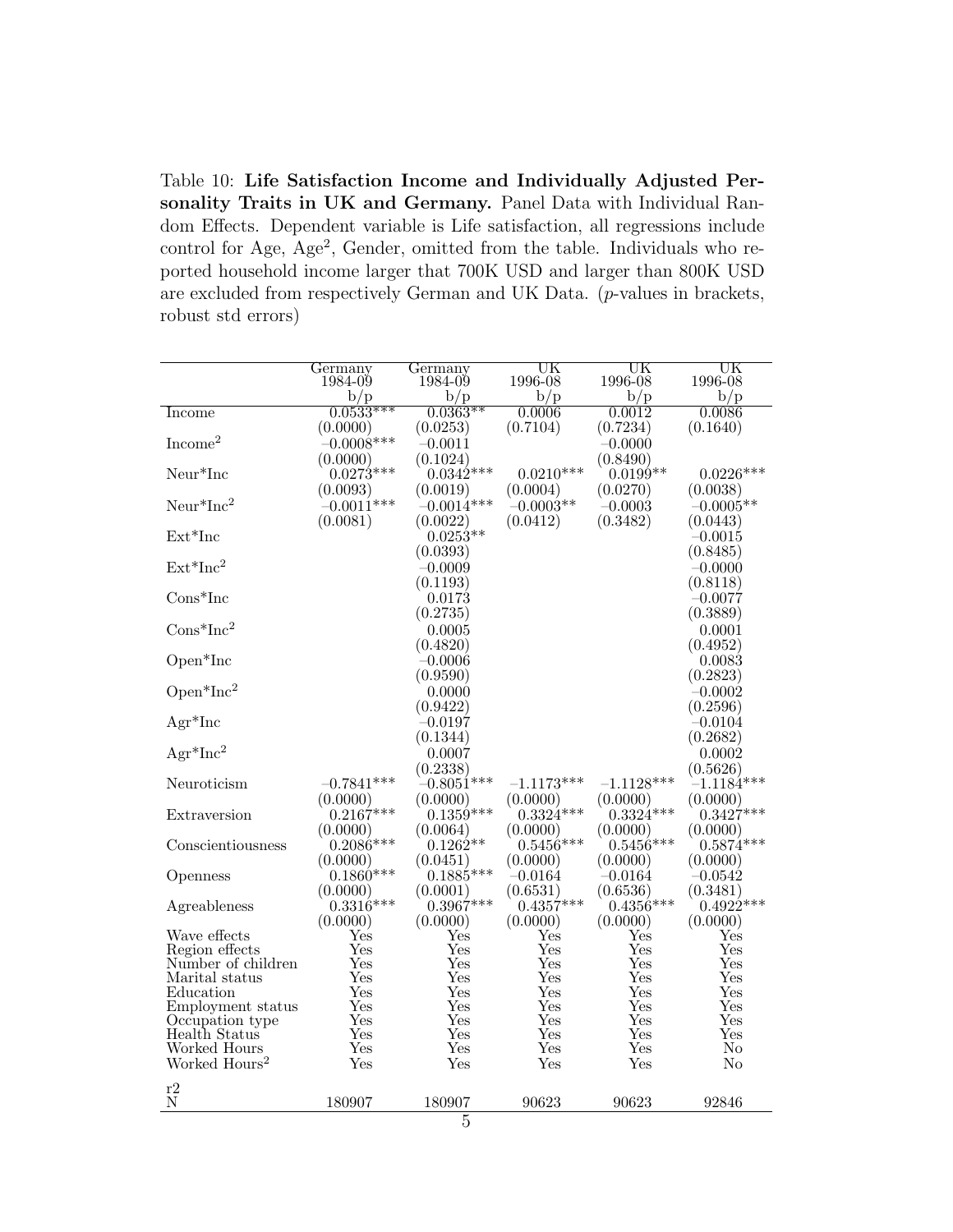Table 11: Life Satisfaction Income and Residuals of Personality Traits in UK and Germany. Panel Data with Individual Random Effects. Dependent variable is Life satisfaction, all regressions include control for Age, Age<sup>2</sup> , Gender, omitted from the table. Individuals who reported household income larger that 700K USD and larger than 800K USD are excluded from respectively German and UK Data. (p-values in brackets, robust std errors)

| $0.0605***$<br>$0.0588***$<br>$0.0099***$<br>$0.0106***$<br>Income<br>(0.0000)<br>(0.0000)<br>(0.0001)<br>(0.0000)<br>Income <sup>2</sup><br>$-0.0012***$<br>$-0.0011***$<br>$-0.0002$ ***<br>$-0.0002***$<br>(0.0000)<br>(0.0000)<br>(0.0073)<br>(0.0078)<br>$0.0144***$<br>$0.0112***$<br>$0.0107***$<br>Male*Inc<br>$0.0100**$<br>(0.0031)<br>(0.0043)<br>(0.0075)<br>(0.0431)<br>$\text{Male}^*\text{Inc}^2$<br>$-0.0004**$<br>$-0.0002*$<br>$-0.0002$<br>$-0.0002$<br>(0.4097)<br>(0.0329)<br>(0.1276)<br>(0.0931)<br>$0.0059***$<br>$0.0055***$<br>Neur*Inc<br>$0.0066***$<br>$0.0087***$<br>(0.0008)<br>(0.0002)<br>(0.0001)<br>(0.0006)<br>$Neur*Inc2$<br>$-0.0003***$<br>$-0.0003***$<br>$-0.0001**$<br>$-0.0001**$<br>(0.0004)<br>(0.0001)<br>(0.0230)<br>(0.0194)<br>$Ext*Inc$<br>$0.0081***$<br>$-0.0014$<br>(0.0023)<br>(0.4321) |            | Germany<br>1984-09 | Germany<br>1984-09 | UK<br>1996-08 | $_{\rm{UK}}$<br>1996-08 |
|-----------------------------------------------------------------------------------------------------------------------------------------------------------------------------------------------------------------------------------------------------------------------------------------------------------------------------------------------------------------------------------------------------------------------------------------------------------------------------------------------------------------------------------------------------------------------------------------------------------------------------------------------------------------------------------------------------------------------------------------------------------------------------------------------------------------------------------------------|------------|--------------------|--------------------|---------------|-------------------------|
|                                                                                                                                                                                                                                                                                                                                                                                                                                                                                                                                                                                                                                                                                                                                                                                                                                               |            |                    |                    |               |                         |
|                                                                                                                                                                                                                                                                                                                                                                                                                                                                                                                                                                                                                                                                                                                                                                                                                                               |            |                    |                    |               |                         |
|                                                                                                                                                                                                                                                                                                                                                                                                                                                                                                                                                                                                                                                                                                                                                                                                                                               |            |                    |                    |               |                         |
|                                                                                                                                                                                                                                                                                                                                                                                                                                                                                                                                                                                                                                                                                                                                                                                                                                               |            |                    |                    |               |                         |
|                                                                                                                                                                                                                                                                                                                                                                                                                                                                                                                                                                                                                                                                                                                                                                                                                                               |            |                    |                    |               |                         |
|                                                                                                                                                                                                                                                                                                                                                                                                                                                                                                                                                                                                                                                                                                                                                                                                                                               |            |                    |                    |               |                         |
|                                                                                                                                                                                                                                                                                                                                                                                                                                                                                                                                                                                                                                                                                                                                                                                                                                               |            |                    |                    |               |                         |
|                                                                                                                                                                                                                                                                                                                                                                                                                                                                                                                                                                                                                                                                                                                                                                                                                                               |            |                    |                    |               |                         |
|                                                                                                                                                                                                                                                                                                                                                                                                                                                                                                                                                                                                                                                                                                                                                                                                                                               |            |                    |                    |               |                         |
|                                                                                                                                                                                                                                                                                                                                                                                                                                                                                                                                                                                                                                                                                                                                                                                                                                               |            |                    |                    |               |                         |
|                                                                                                                                                                                                                                                                                                                                                                                                                                                                                                                                                                                                                                                                                                                                                                                                                                               |            |                    |                    |               |                         |
|                                                                                                                                                                                                                                                                                                                                                                                                                                                                                                                                                                                                                                                                                                                                                                                                                                               |            |                    |                    |               |                         |
|                                                                                                                                                                                                                                                                                                                                                                                                                                                                                                                                                                                                                                                                                                                                                                                                                                               |            |                    |                    |               |                         |
|                                                                                                                                                                                                                                                                                                                                                                                                                                                                                                                                                                                                                                                                                                                                                                                                                                               |            |                    |                    |               |                         |
|                                                                                                                                                                                                                                                                                                                                                                                                                                                                                                                                                                                                                                                                                                                                                                                                                                               | $Ext*Inc2$ |                    | $-0.0003**$        |               | $-0.0000$               |
| (0.0119)<br>(0.9713)                                                                                                                                                                                                                                                                                                                                                                                                                                                                                                                                                                                                                                                                                                                                                                                                                          |            |                    |                    |               |                         |
| $Cons*Inc$<br>$0.0055*$<br>$\hbox{--}0.0013$                                                                                                                                                                                                                                                                                                                                                                                                                                                                                                                                                                                                                                                                                                                                                                                                  |            |                    |                    |               |                         |
| (0.0723)<br>(0.5283)                                                                                                                                                                                                                                                                                                                                                                                                                                                                                                                                                                                                                                                                                                                                                                                                                          |            |                    |                    |               |                         |
| $Cons*Inc^2$<br>$-0.0000$<br>0.0000                                                                                                                                                                                                                                                                                                                                                                                                                                                                                                                                                                                                                                                                                                                                                                                                           |            |                    |                    |               |                         |
| (0.9827)<br>(0.3785)                                                                                                                                                                                                                                                                                                                                                                                                                                                                                                                                                                                                                                                                                                                                                                                                                          |            |                    |                    |               |                         |
| $Open*Inc$<br>$-0.0009$<br>$-0.0009$                                                                                                                                                                                                                                                                                                                                                                                                                                                                                                                                                                                                                                                                                                                                                                                                          |            |                    |                    |               |                         |
| (0.7169)<br>(0.6394)                                                                                                                                                                                                                                                                                                                                                                                                                                                                                                                                                                                                                                                                                                                                                                                                                          |            |                    |                    |               |                         |
| $Open*Inc^2$<br>0.0000<br>0.0000                                                                                                                                                                                                                                                                                                                                                                                                                                                                                                                                                                                                                                                                                                                                                                                                              |            |                    |                    |               |                         |
| (0.7868)<br>(0.9473)                                                                                                                                                                                                                                                                                                                                                                                                                                                                                                                                                                                                                                                                                                                                                                                                                          |            |                    |                    |               |                         |
| $Agr^*Inc$<br>$-0.0006$<br>$-0.0009$                                                                                                                                                                                                                                                                                                                                                                                                                                                                                                                                                                                                                                                                                                                                                                                                          |            |                    |                    |               |                         |
| (0.7449)<br>(0.7891)                                                                                                                                                                                                                                                                                                                                                                                                                                                                                                                                                                                                                                                                                                                                                                                                                          |            |                    |                    |               |                         |
| $Agr^*Inc^2$<br>0.0000<br>0.0000                                                                                                                                                                                                                                                                                                                                                                                                                                                                                                                                                                                                                                                                                                                                                                                                              |            |                    |                    |               |                         |
| (0.7561)<br>(0.7427)                                                                                                                                                                                                                                                                                                                                                                                                                                                                                                                                                                                                                                                                                                                                                                                                                          |            |                    |                    |               |                         |
| $-0.1722^{***}$<br>$-0.1658***$<br>$-0.2723***$<br>$-0.2698***$<br>Neuroticism                                                                                                                                                                                                                                                                                                                                                                                                                                                                                                                                                                                                                                                                                                                                                                |            |                    |                    |               |                         |
| (0.0000)<br>(0.0000)<br>(0.0000)<br>(0.0000)                                                                                                                                                                                                                                                                                                                                                                                                                                                                                                                                                                                                                                                                                                                                                                                                  |            |                    |                    |               |                         |
| $0.0365***$<br>$0.0533***$<br>$0.0625***$<br>Extraversion<br>0.0114                                                                                                                                                                                                                                                                                                                                                                                                                                                                                                                                                                                                                                                                                                                                                                           |            |                    |                    |               |                         |
| (0.0000)<br>(0.2786)<br>(0.0000)<br>(0.0000)                                                                                                                                                                                                                                                                                                                                                                                                                                                                                                                                                                                                                                                                                                                                                                                                  |            |                    |                    |               |                         |
| $0.1273***$<br>$0.0376***$<br>$0.1326***$<br>Conscientiousness<br>0.0157                                                                                                                                                                                                                                                                                                                                                                                                                                                                                                                                                                                                                                                                                                                                                                      |            |                    |                    |               |                         |
| (0.2090)<br>(0.0000)<br>(0.0000)<br>(0.0000)                                                                                                                                                                                                                                                                                                                                                                                                                                                                                                                                                                                                                                                                                                                                                                                                  |            |                    |                    |               |                         |
| $0.0343***$<br>$0.0374***$<br>$-0.0156^*$<br>$-0.0103$<br>Openness                                                                                                                                                                                                                                                                                                                                                                                                                                                                                                                                                                                                                                                                                                                                                                            |            |                    |                    |               |                         |
| (0.0616)<br>(0.4366)<br>(0.0000)<br>(0.0001)                                                                                                                                                                                                                                                                                                                                                                                                                                                                                                                                                                                                                                                                                                                                                                                                  |            |                    |                    |               |                         |
| $0.0631***$<br>$0.0663***$<br>$0.0783***$<br>$0.0807***$<br>Agreableness                                                                                                                                                                                                                                                                                                                                                                                                                                                                                                                                                                                                                                                                                                                                                                      |            |                    |                    |               |                         |
| (0.0000)<br>(0.0000)<br>(0.0000)<br>(0.0000)                                                                                                                                                                                                                                                                                                                                                                                                                                                                                                                                                                                                                                                                                                                                                                                                  |            |                    |                    |               |                         |
| Wave effects<br>No<br>Yes<br>Yes<br>No                                                                                                                                                                                                                                                                                                                                                                                                                                                                                                                                                                                                                                                                                                                                                                                                        |            |                    |                    |               |                         |
| No<br>Yes<br>Yes<br>No<br>Region effects<br>$\operatorname{Yes}$<br>Number of children<br>Yes<br>Yes<br>Yes                                                                                                                                                                                                                                                                                                                                                                                                                                                                                                                                                                                                                                                                                                                                   |            |                    |                    |               |                         |
| Yes<br>Marital status<br>Yes<br>Yes<br>Yes                                                                                                                                                                                                                                                                                                                                                                                                                                                                                                                                                                                                                                                                                                                                                                                                    |            |                    |                    |               |                         |
| Yes<br>$\operatorname{Yes}$<br>Yes<br>Education<br>Yes                                                                                                                                                                                                                                                                                                                                                                                                                                                                                                                                                                                                                                                                                                                                                                                        |            |                    |                    |               |                         |
| Yes<br>Yes<br>No<br>No<br>Employment status                                                                                                                                                                                                                                                                                                                                                                                                                                                                                                                                                                                                                                                                                                                                                                                                   |            |                    |                    |               |                         |
| $\operatorname{Yes}$<br>Occupation type<br>Yes<br>No<br>No                                                                                                                                                                                                                                                                                                                                                                                                                                                                                                                                                                                                                                                                                                                                                                                    |            |                    |                    |               |                         |
| Health Status<br>Yes<br>Yes<br>No<br>No                                                                                                                                                                                                                                                                                                                                                                                                                                                                                                                                                                                                                                                                                                                                                                                                       |            |                    |                    |               |                         |
| Worked Hours<br>$_{\rm Yes}$<br>Yes<br>No<br>No                                                                                                                                                                                                                                                                                                                                                                                                                                                                                                                                                                                                                                                                                                                                                                                               |            |                    |                    |               |                         |
| Worked Hours <sup>2</sup><br>Yes<br>Yes<br>No<br>No                                                                                                                                                                                                                                                                                                                                                                                                                                                                                                                                                                                                                                                                                                                                                                                           |            |                    |                    |               |                         |
| 93725<br>Ν<br>180985<br>180985<br>93725                                                                                                                                                                                                                                                                                                                                                                                                                                                                                                                                                                                                                                                                                                                                                                                                       |            |                    |                    |               |                         |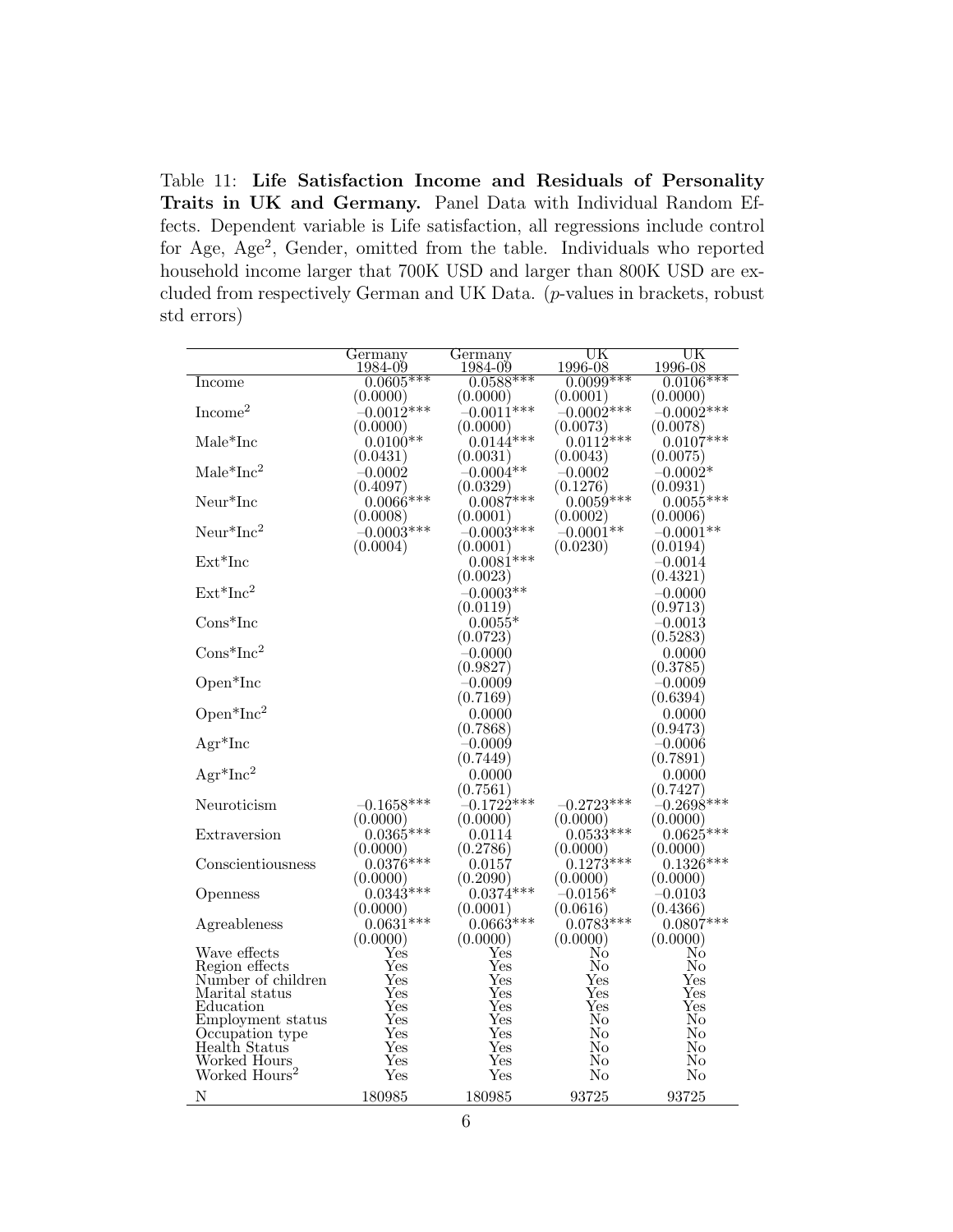Table 12: Life Satisfaction, Household Income and Traits, Ordered Probit estimators. In the Ordered probit models the dependent variable is individual Life Satisfaction. Income is the household income in 10K 2005. Individuals who reported household income larger that 700K USD and larger than 800K USD are excluded from respectively German and UK Data. (pvalue  $< 0.001$ ). *p*-values in brackets, robust std errors. USD

|                           | Germany      | Germany              | UK           | UK                   |
|---------------------------|--------------|----------------------|--------------|----------------------|
|                           | 1984-09      | 1984-09              | 1996-08      | 1996-08              |
|                           | b/p          | b/p                  | b/p          | b/p                  |
| <i>lfsato</i>             |              |                      |              |                      |
| Income                    | $-0.0040$    | 0.0066               | $0.0158***$  | $-0.0059$            |
|                           | (0.6378)     | (0.6424)             | (0.0000)     | (0.5950)             |
| Income <sup>2</sup>       |              | $-0.0007$            | $-0.0002***$ | $-0.0000$            |
|                           |              | (0.3388)             | (0.0003)     | (0.9812)             |
| $Neur*Inc$                | $0.0259***$  | $0.0223**$           |              | $0.0333***$          |
|                           | (0.0036)     | (0.0213)             |              | (0.0000)             |
| $Neur*Inc2$               | $-0.0012**$  | $-0.0009*$           |              | $-0.0004*$           |
|                           | (0.0152)     | (0.0833)             |              | (0.0728)             |
| $Ext*Inc$                 | $0.0467***$  | $0.0428***$          |              | $-0.0024$            |
|                           | (0.0002)     | (0.0014)             |              | (0.7810)             |
| $Ext*Inc2$                | $-0.0020**$  | $-0.0017^*$          |              | $-0.0001$            |
|                           | (0.0160)     | (0.0526)             |              | (0.6389)             |
| $Cons*Inc$                | $0.0426***$  | $0.0376**$           |              | 0.0033               |
|                           | (0.0024)     | (0.0107)             |              | (0.7266)             |
| $Cons*Inc^2$              | $-0.0001$    | 0.0003               |              | 0.0003               |
|                           | (0.9261)     | (0.7638)             |              | (0.3574)             |
| Open*Inc                  | $-0.0097$    | $-0.0089$            |              | 0.0006               |
|                           |              |                      |              |                      |
|                           | (0.4845)     | (0.5215)             |              | (0.9467)             |
| $Open*Inc^2$              | 0.0010       | 0.0009               |              | 0.0001               |
|                           | (0.3277)     | (0.3698)             |              | (0.7776)             |
| $Agr^*Inc$                | $0.0406***$  | $0.0371***$          |              | 0.0061               |
|                           | (0.0017)     | (0.0065)             |              | (0.5929)             |
| $Agr^*Inc^2$              | $-0.0008$    | $-0.0006$            |              | $-0.0002$            |
|                           | (0.2896)     | (0.4740)             |              | (0.6186)             |
| Neuroticism               | $-0.8956***$ | $-0.8865***$         | $-1.1533***$ | $-1.3385***$         |
|                           | (0.0000)     | (0.0000)             | (0.0000)     | (0.0000)             |
| Extraversion              | $0.0730*$    | $0.0822**$           | $0.3683***$  | $0.3907***$          |
|                           | (0.0675)     | (0.0466)             | (0.0000)     | (0.0000)             |
| Conscientiousness         | $0.1415***$  | $0.1540***$          | $0.6263***$  | $0.5793***$          |
|                           | (0.0024)     | (0.0014)             | (0.0000)     | (0.0000)             |
| Openness                  | $0.2095***$  | $0.2079***$          | $-0.0969***$ | $\hbox{--}0.0986^*$  |
|                           | (0.0000)     | (0.0000)             | (0.0000)     | (0.0544)             |
| Agreableness              | $0.2679***$  | $0.2768***$          | $0.5583***$  | $0.5349***$          |
|                           | (0.0000)     | (0.0000)             | (0.0000)     | (0.0000)             |
| Wave effects              | Yes          | Yes                  | Yes          | Yes                  |
| Region effects            | Yes          | Yes                  | Yes          | $\operatorname{Yes}$ |
| Number of children        | Yes          | Yes                  | Yes          | Yes                  |
| Marital status            | Yes          | Yes                  | $_{\rm Yes}$ | Yes                  |
| Education                 | Yes          | $\operatorname{Yes}$ | Yes          | $\operatorname{Yes}$ |
| Employment status         | Yes          | Yes                  | $_{\rm Yes}$ | $_{\rm Yes}$         |
| Occupation type           | Yes          | $\operatorname{Yes}$ | Yes          | Yes                  |
| Health Status             | Yes          | $_{\rm Yes}$         | Yes          | $\operatorname{Yes}$ |
| Worked Hours              | $_{\rm Yes}$ | Yes                  | $_{\rm Yes}$ | No                   |
| Worked Hours <sup>2</sup> | $_{\rm Yes}$ | $_{\rm Yes}$         | $_{\rm Yes}$ | No                   |
| r2                        |              |                      |              |                      |
| Ν                         | 180985       | 180985               | 90651        | 92874                |
|                           |              |                      |              |                      |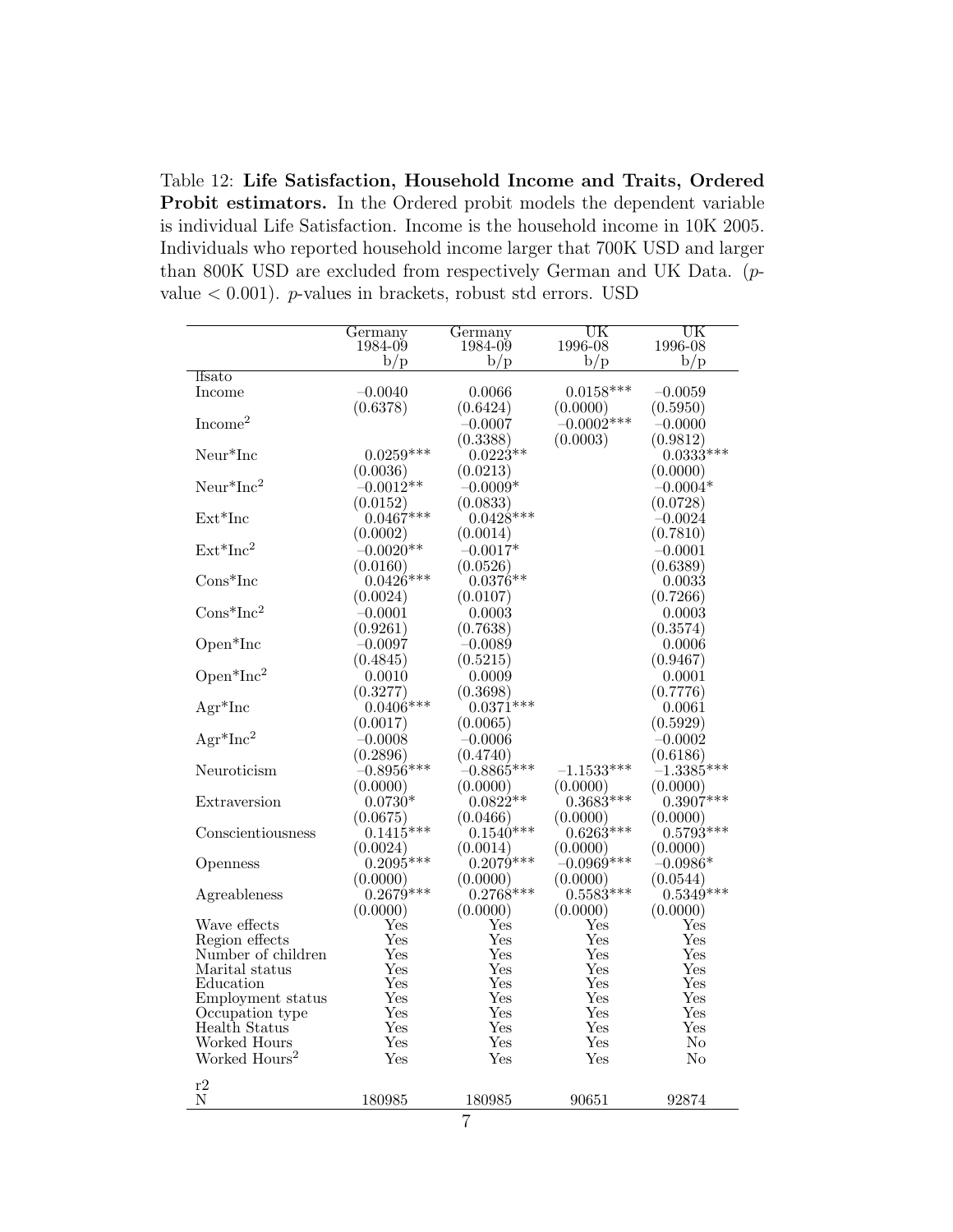Table 13: Life Satisfaction and household, Ordered Probit and Logit estimators. In the Ordered probit models the dependent variable is individual Life Satisfaction, the individual random effect is included. In the logit models the dependent variables are expressed in terms of deviation from the personal life satisfaction intertemporal average, so that the dependent variables take the value 1 when the report is above or equal to each individual's average and 0 otherwise (see Ferrer-i-Carbonell and Frijters 2004). Income is the household income in 10K 2005. Individuals who reported household income larger that 700K USD and larger than 800K USD are excluded from respectively German and UK Data. The peaks are always significantly smaller than the income upper bound (*p*-value  $< 0.001$ ). *p*-values in brackets, robust std errors. USD

|                           | Germany     | Germany        | $\overline{\text{UK}}$ | $\overline{\text{UK}}$ |
|---------------------------|-------------|----------------|------------------------|------------------------|
|                           | Ord.Probit  | Logit          | Ord.Probit             | Logit                  |
|                           | b/p         | b/p            | b/p                    | b/p                    |
| main                      |             |                |                        |                        |
| Income                    | $0.096***$  | $0.105***$     | $0.016***$             | $0.016***$             |
|                           | (0.000)     | (0.000)        | (0.000)                | (0.001)                |
| Income <sup>2</sup>       | $-0.002***$ | $-0.002***$    | $-0.000***$            | $-0.000**$             |
|                           | (0.000)     | (0.000)        | (0.000)                | (0.031)                |
| Neuroticism               | $-0.822***$ |                | $-1.153***$            |                        |
|                           | (0.000)     |                | (0.000)                |                        |
| Extraversion              | $0.211***$  |                | $0.368***$             |                        |
|                           | (0.000)     |                | (0.000)                |                        |
| Conscientiousness         | $0.303***$  |                | $0.626***$             |                        |
|                           | (0.000)     |                | (0.000)                |                        |
| Agreeableness             | $0.406***$  |                | $0.558***$             |                        |
|                           | (0.000)     |                | (0.000)                |                        |
| Openness                  | $0.191***$  |                | $-0.097***$            |                        |
|                           | (0.000)     |                | (0.000)                |                        |
| Age                       | $-0.073***$ | $-0.098***$    | $-0.070***$            | $-0.101***$            |
|                           | (0.000)     | (0.000)        | (0.000)                | (0.001)                |
| Age <sup>2</sup>          | $0.001***$  | $0.001***$     | $0.001***$             | $0.001***$             |
|                           | (0.000)     | (0.000)        | (0.000)                | (0.000)                |
| Male                      | $-0.090***$ |                | $-0.122***$            |                        |
|                           | (0.000)     |                | (0.000)                |                        |
| Wave effects              | Yes         | N <sub>o</sub> | Yes                    | Yes                    |
| Region effects            | Yes         | Yes            | Yes                    | Yes                    |
| Number of children        | Yes         | Yes            | Yes                    | Yes                    |
| Marital status            | Yes         | Yes            | Yes                    | N <sub>o</sub>         |
| Education                 | Yes         | Yes            | Yes                    | Yes                    |
| Employment status         | Yes         | Yes            | Yes                    | Yes                    |
| Occupation type           | Yes         | N <sub>o</sub> | Yes                    | Yes                    |
| <b>Health Status</b>      | Yes         | N <sub>o</sub> | Yes                    | Yes                    |
| Worked Hours              | Yes         | Yes            | Yes                    | Yes                    |
| Worked Hours <sup>2</sup> | Yes         | Yes            | Yes                    | Yes                    |
|                           |             |                |                        |                        |
| N                         | 180985      | 262419         | 90651                  | 101967                 |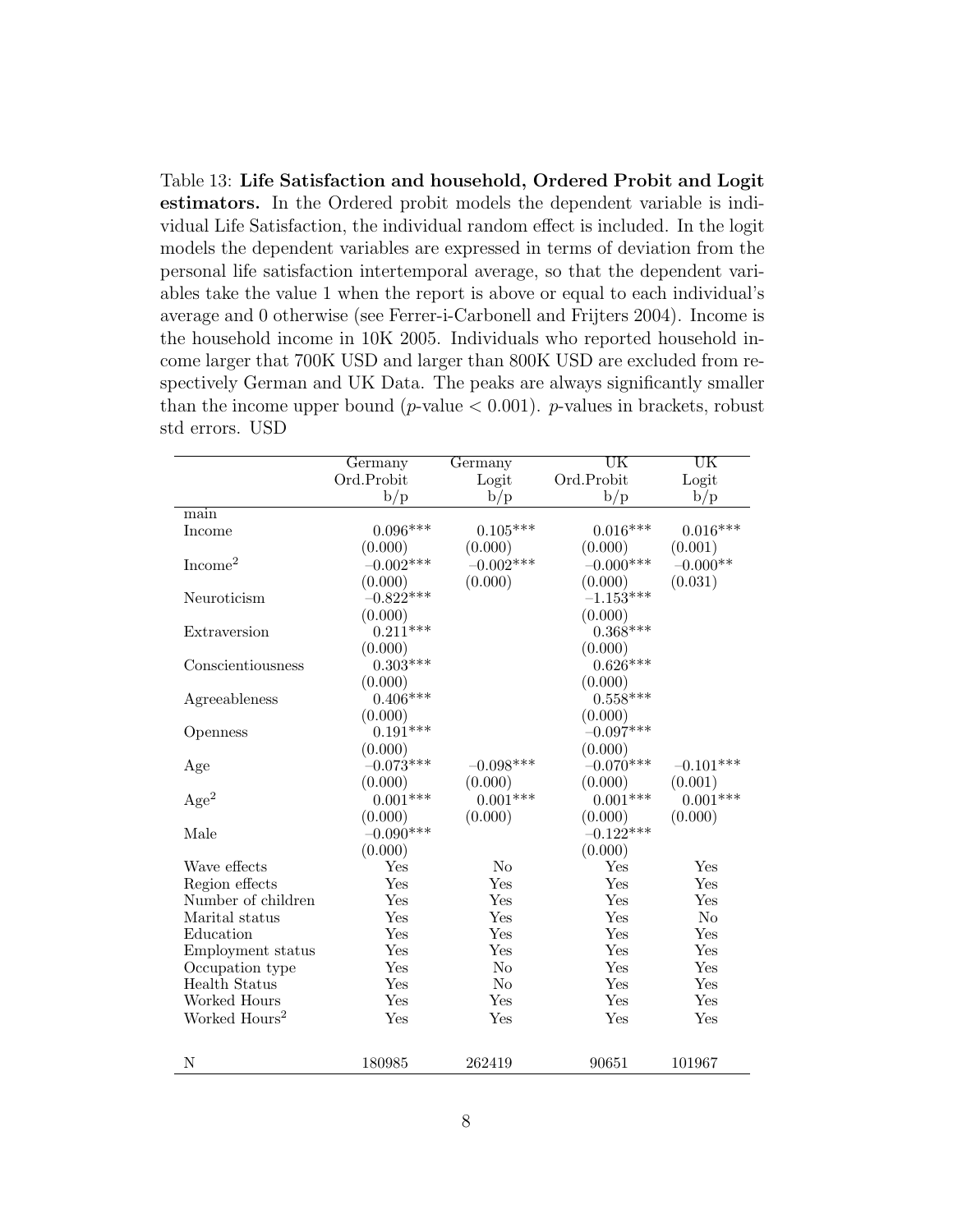Table 14: Life Satisfaction, traits and household Income: different income boundary. Panel Data with Individual Random Effects. Life satisfaction is the dependent variable, all regressions include control for age, age<sup>2</sup>, gender, worked hours, worked hours<sup>2</sup>; income is in 10K USD. *p*-values in brackets, robust std errors.

| $\mathbf{u}$ because, | ropable bed cribit. |                 | UК           | $\overline{\text{UK}}$ |
|-----------------------|---------------------|-----------------|--------------|------------------------|
|                       | Gearmany            | Geamany         |              |                        |
|                       | All                 | income $< 500K$ | All          | income $< 500K$        |
|                       | b/p                 | b/p             | b/p          | b/p                    |
| <b>Income</b>         | $-0.0056$           | 0.0222          | 0.0077       | 0.0094                 |
|                       | (0.7233)            | (0.3068)        | (0.2158)     | (0.2258)               |
| Income <sup>2</sup>   | $0.0007**$          | $-0.0016$       |              |                        |
|                       | (0.0487)            | (0.1144)        |              |                        |
| $Neur*Inc$            | $0.0365***$         | $0.0356***$     | $0.0170***$  | $0.0264**$             |
|                       | (0.0002)            | (0.0070)        | (0.0023)     | (0.0115)               |
| $Neur*Inc2$           | $-0.0009***$        | $-0.0011*$      | $-0.0002***$ | $-0.0007**$            |
|                       | (0.0003)            | (0.0507)        | (0.0000)     | (0.0444)               |
| $Ext*Inc$             | $0.0266**$          | $0.0384**$      | $-0.0062$    | $-0.0158$              |
|                       | (0.0348)            | (0.0435)        | (0.4176)     | (0.2035)               |
| $Ext*Inc2$            | $-0.0007$           | $-0.0015$       | 0.0001       | 0.0006                 |
|                       | (0.1025)            | (0.1767)        | (0.5905)     | (0.1879)               |
| $Cons*Inc$            | $0.0501***$         | $0.0414**$      | $-0.0040$    | $-0.0061$              |
|                       | (0.0003)            | (0.0450)        | (0.6153)     | (0.6710)               |
| $Cons*Inc^2$          | $-0.0010***$        | $-0.0002$       | 0.0000       | 0.0001                 |
|                       | (0.0036)            | (0.8405)        | (0.6263)     | (0.7731)               |
| Open <sup>*</sup> Inc | $-0.0206*$          | $-0.0234$       |              |                        |
|                       |                     |                 | 0.0043       | 0.0124                 |
|                       | (0.0689)            | (0.1764)        | (0.5632)     | (0.3228)               |
| $Open*Inc^2$          | $0.0009***$         | $0.0018*$       | $-0.0001$    | $-0.0004$              |
|                       | (0.0019)            | (0.0660)        | (0.2732)     | (0.2878)               |
| $Agr^*Inc$            | $-0.0017$           | $-0.0175$       | $-0.0073$    | $-0.0043$              |
|                       | (0.8905)            | (0.3376)        | (0.3515)     | (0.7630)               |
| $Agr^*Inc^2$          | $-0.0004*$          | 0.0006          | 0.0001       | $-0.0002$              |
|                       | (0.0674)            | (0.4691)        | (0.3409)     | (0.6435)               |
| Neuroticism           | $-0.9964***$        | $-0.9862***$    | $-1.3820***$ | $-1.4113***$           |
|                       | (0.0000)            | (0.0000)        | (0.0000)     | (0.0000)               |
| Extraversion          | $0.1287**$          | 0.1004          | $0.4031***$  | $0.4331***$            |
|                       | (0.0267)            | (0.1363)        | (0.0000)     | (0.0000)               |
| Conscientiousness     | 0.0478              | 0.0648          | $0.6864***$  | $0.6920***$            |
|                       | (0.4840)            | (0.4097)        | (0.0000)     | (0.0000)               |
| Openness              | $0.2699***$         | $0.2610***$     | $-0.1265*$   | $-0.1579**$            |
|                       | (0.0000)            | (0.0000)        | (0.0628)     | (0.0490)               |
| Agreableness          | $0.3947***$         | $0.4376***$     | $0.5660***$  | $0.5637***$            |
|                       | (0.0000)            | (0.0000)        | (0.0000)     | (0.0000)               |
| Wave effects          | Yes                 | Yes             | $_{\rm Yes}$ | Yes                    |
| Region effects        | Yes                 | Yes             | Yes          | Yes                    |
| Number of children    | Yes                 | Yes             | Yes          | Yes                    |
| Marital status        | Yes                 | Yes             | Yes          | Yes                    |
|                       |                     |                 |              |                        |
| Education             | Yes                 | Yes             | Yes          | Yes                    |
| Employment status     | Yes                 | Yes             | Yes          | Yes                    |
| Occupation type       | Yes                 | Yes             | Yes          | Yes                    |
| Health Status         | Yes                 | Yes             | Yes          | Yes                    |
|                       |                     |                 |              |                        |
| r2                    |                     |                 |              |                        |
| Ν                     | 181004              | 180974          | 92954        | 92885                  |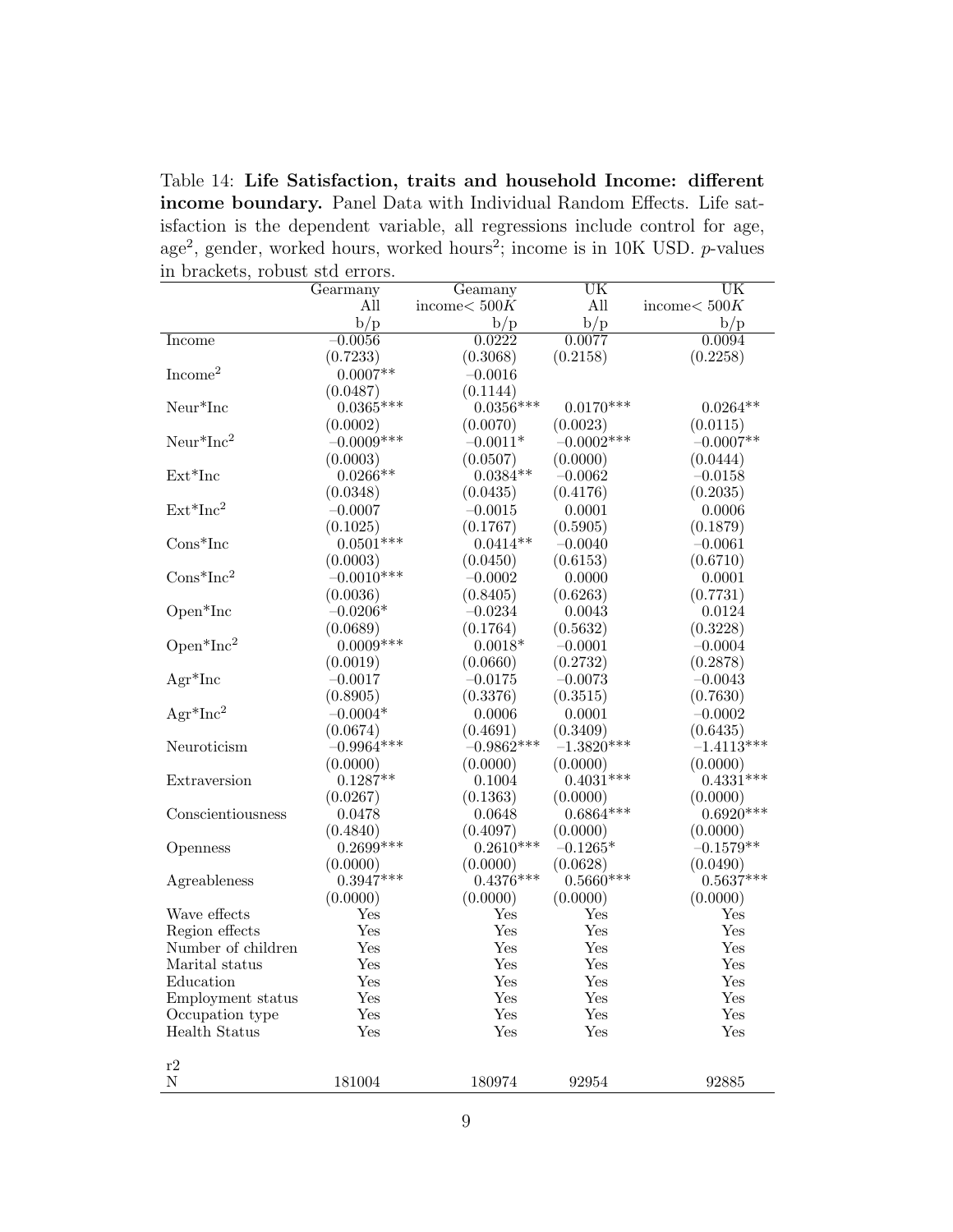Table 15: Income and Job Motivation in Germany. Panel Data with Individual Fixed Effects. Dependent variable is Household Income, (p-values in brackets, robust std errors)

|                                | Germany           | Germany     | Germany      | Germany        |
|--------------------------------|-------------------|-------------|--------------|----------------|
|                                | Income            | Income      | Income       | Log(Income)    |
|                                | b/p               | b/p         | b/p          | b/p            |
| Success Important              | $0.2211***$       | $0.1914***$ | $0.1759***$  |                |
|                                | (0.0002)          | (0.0011)    | (0.0030)     |                |
| Success Important <sup>2</sup> | $-0.0352^{***}\,$ | $-0.0282**$ | $-0.0257**$  |                |
|                                | (0.0015)          | (0.0110)    | (0.0214)     |                |
| Age                            |                   | $0.0135***$ | $-0.2191*$   |                |
|                                |                   | (0.0000)    | (0.0608)     |                |
| Log Success Imp.               |                   |             |              | $0.0270***$    |
|                                |                   |             |              | (0.0001)       |
| Constant                       | $3.6208***$       | $3.0762***$ | $10.4895***$ | $1.1905***$    |
|                                | (0.0000)          | (0.0000)    | (0.0052)     | (0.0000)       |
| Wave effects                   | N <sub>o</sub>    | No          | Yes          | N <sub>o</sub> |
| Education                      | No                | No          | Yes          | No             |
|                                |                   |             |              |                |
| r2                             | 0.001             | 0.003       | 0.013        | 0.001          |
| N                              | 51717             | 51717       | 50598        | 51706          |